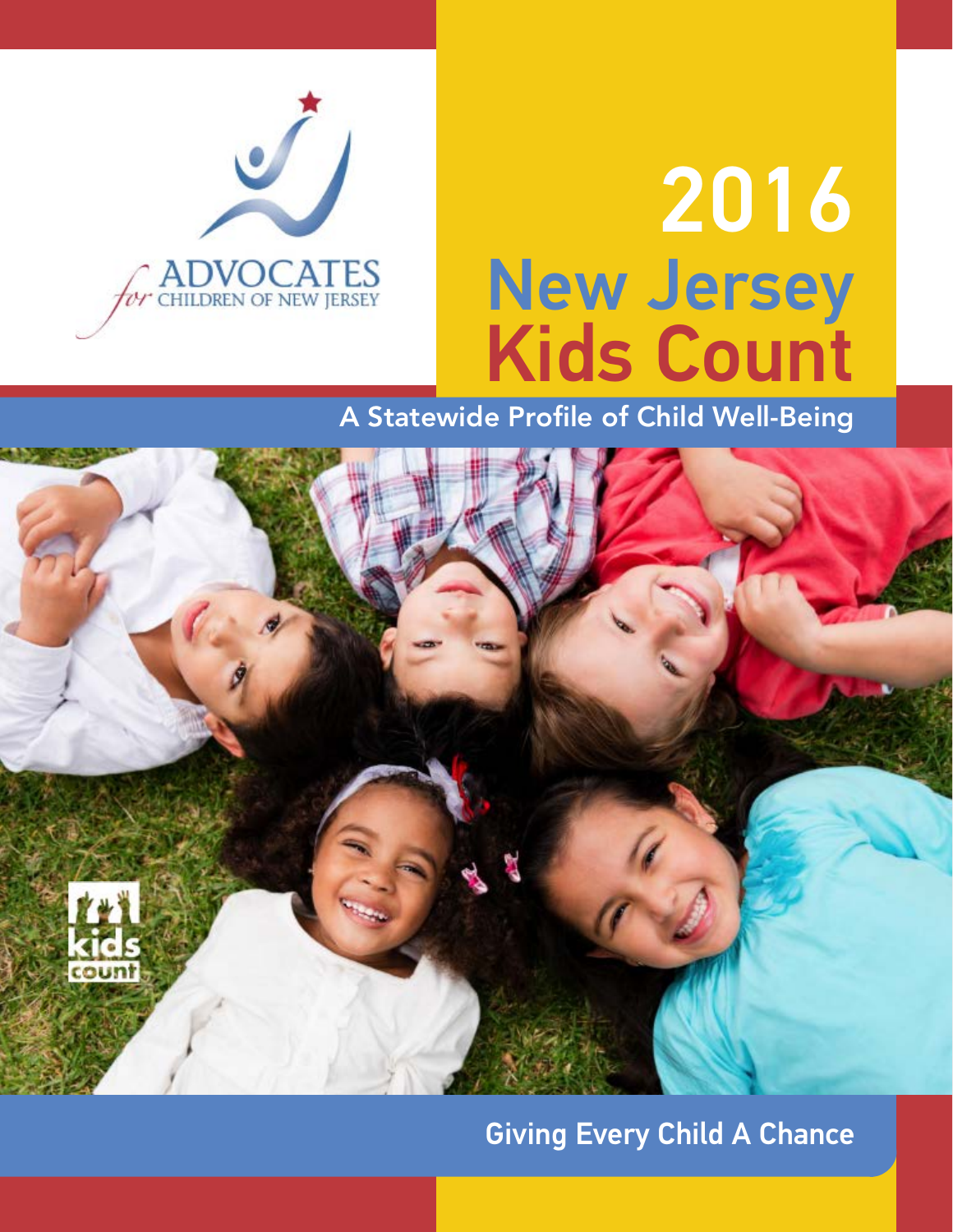# 2016 New Jersey Kids Count

A Statewide Profile of Child Well-Being

#### Advocates for Children of New Jersey

Cecilia Zalkind, Executive Director Mary Coogan, Assistant Director

Alana Vega, Kids Count Coordinator Sheldon Presser, Senior Policy Analyst

#### ACNJ Board of Trustees

#### **Officers**

Robert Sterling, Chair Gerard Thiers, Vice Chair Matthew Loncar, Esq., Treasurer Louise Eagle, Secretary

Darrin Anderson, Sr., MS, Ph.D. John Boyne, L.C.S.W. Brenda Considine Cynthia Crenshaw Maurice Elias, Ph.D. F. Lee Forrester, J.S.C. Retired Laurence E. Fundler, Esq. Vito Gagliardi, Ed.D. Stuart Grant Gail Houlihan Nancy Lauter, Ed.D.

Eileen Leahey Valerie Mauriello Nicole McGrath, D.D.S. Margaret McLeod Jennifer Mermans Maria Pinho Jennifer J. Robinson, Ed.D. Kendell R. Sprott, M.D., J.D. Sara D. Thom Richard Trenk, Esq. Charles Venti

Advocates for Children of New Jersey would like to thank each of these individuals and agencies for their help and cooperation on this project:

NJ Department of Agriculture: Louis Bruni

NJ Department of Children and Families: Clinton Page, Aziz Haidi

NJ Department of Education: Karin Garver, Shannon Tootell NJ Department of Health and Senior Services: Jay Duco,

- Andrea Mahon, Electra Moses, Steven Dunagan
- NJ Department of Human Services: Kellie Pushko, Janet Taylor
- NJ Department of Treasury: Mario Zapicchi
- NJ Juvenile Justice Commission: Jennifer LeBaron, Joelle Kenney

Population Reference Bureau: Jean D'Amico, Kelvin Pollard US Internal Revenue Service: Corsetta Wilson

Special thanks to the Annie E. Casey Foundation for its technical and financial support.

### The Annie E. Casey Foundation

For more information or to view other Kids Count data online, visit www.acnj.org

#### Connect with us!



**You Tube** 

Find us on Facebook at facebook.com/acnjforkids Follow us on Twitter at

twitter.com/acnjforkids

View our videos at youtube.com/acnjforkids

Advocates for Children of New Jersey is the trusted, independent voice putting children's needs first for more than 35 years. Our work results in better laws and policies, more effective funding and stronger services for children and families. And it means that more children are given the chance to grow up safe, healthy, and educated.

Design by Beatrice Bork

Advocates for Children of New Jersey © 2016



35 Halsey Street Newark, NJ 07102 (973) 643-3876 (973) 643-9153 (fax)

advocates@acnj.org www.acnj.org

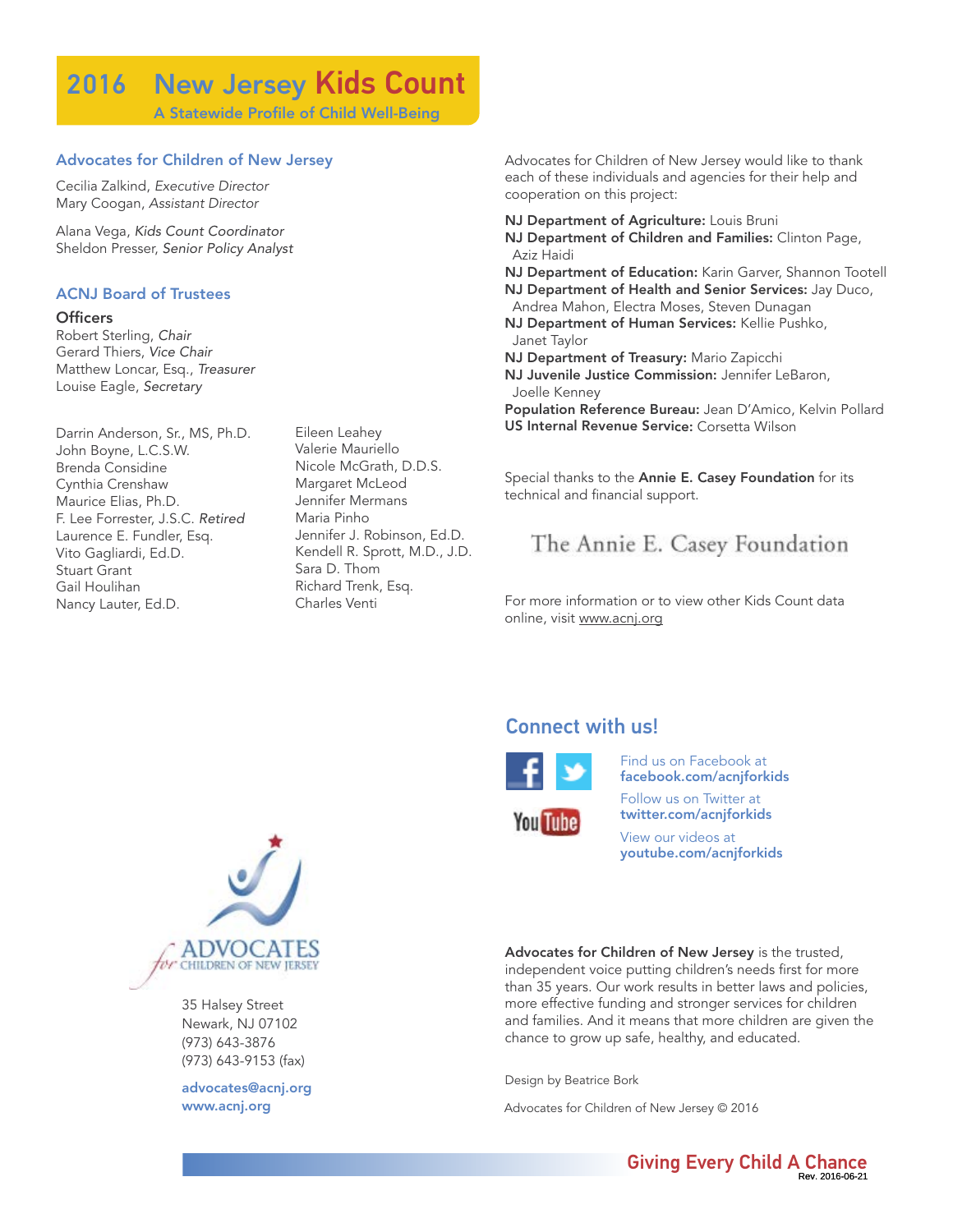# Table of Contents

| <b>Section 1:</b> | Child Population by Race/Ethnicity  6                                                                                   |
|-------------------|-------------------------------------------------------------------------------------------------------------------------|
| <b>Section 2:</b> | Children in Families That Are Poor or Low-Income 9<br>Earned Income Tax Credit  11                                      |
| <b>Section 3:</b> | Student Performance on PARCC Tests 19<br>School Violence/Substance Abuse 28<br>High School Graduation Rates and SATs 28 |
| <b>Section 4:</b> | Preventing Childhood Illnesses 33<br>Child Behavioral Health 34                                                         |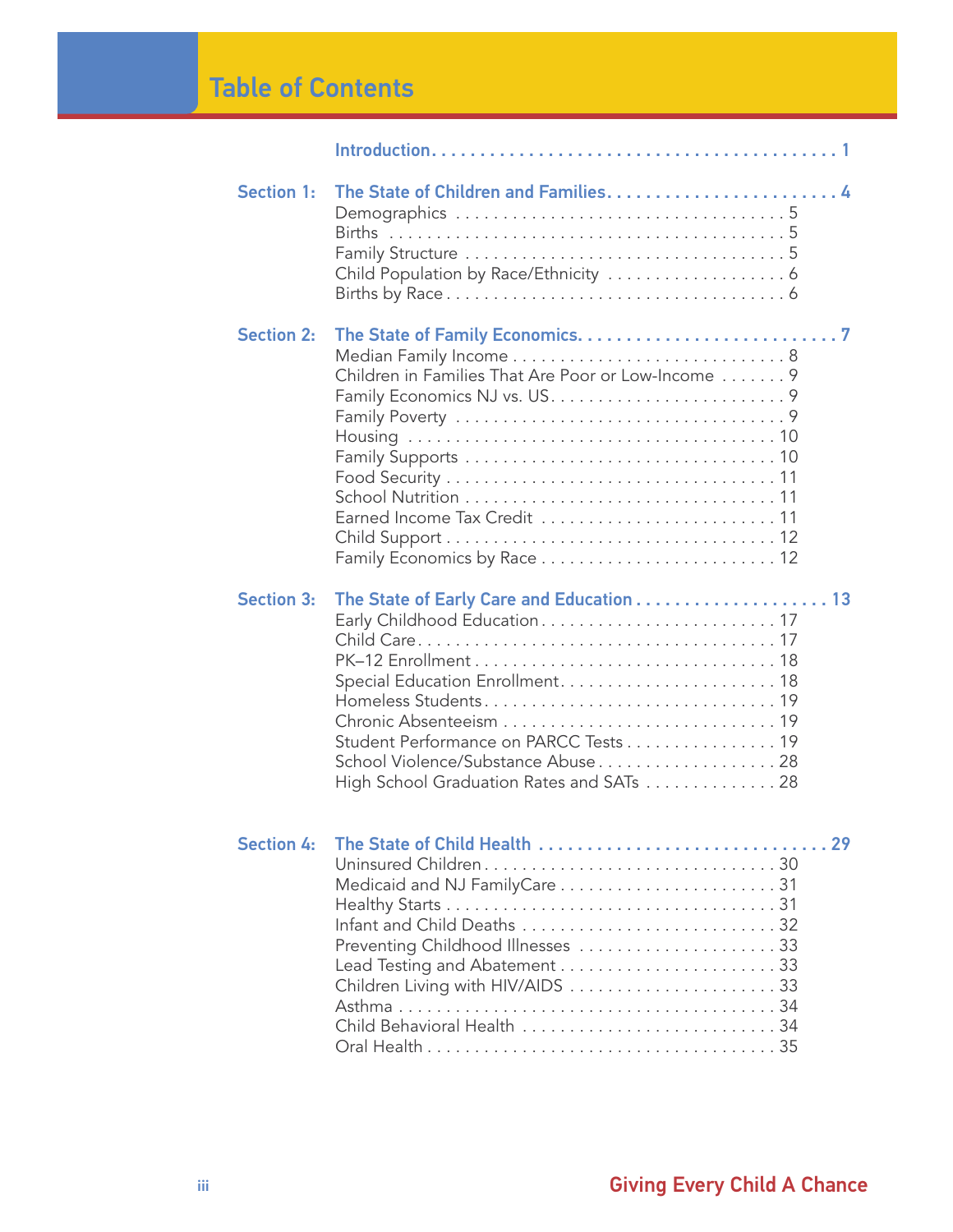| <b>Section 5:</b> | Race/Ethnicity of Children Involved with NJ DCP&P 38<br>Children Entering and Exiting Out-of-Home Placement 38<br>Referrals and Investigations 39<br>Children in Out-of-Home Placement 40<br>Abuse and Neglect After Reunification with Family 40<br>Kinship Legal Guardianship  41<br>Older Youth Under State Supervision. 42 |  |
|-------------------|--------------------------------------------------------------------------------------------------------------------------------------------------------------------------------------------------------------------------------------------------------------------------------------------------------------------------------|--|
| <b>Section 6:</b> | The State of Teens and Young Adults 43<br>Young Adults and Health Insurance 45<br>Sexually Transmitted Infections  48<br>Substance Abuse  48                                                                                                                                                                                   |  |
| <b>Section 7:</b> | The State of Immigrant Families  49<br>Children in Immigrant Families in Poverty  50<br>Demographics of Children in Immigrant Families  50<br>Language Among Children in Immigrant Families51<br>Immigrant Workers and Their Families. 51                                                                                      |  |
|                   |                                                                                                                                                                                                                                                                                                                                |  |

Updated as of June 16, 2016.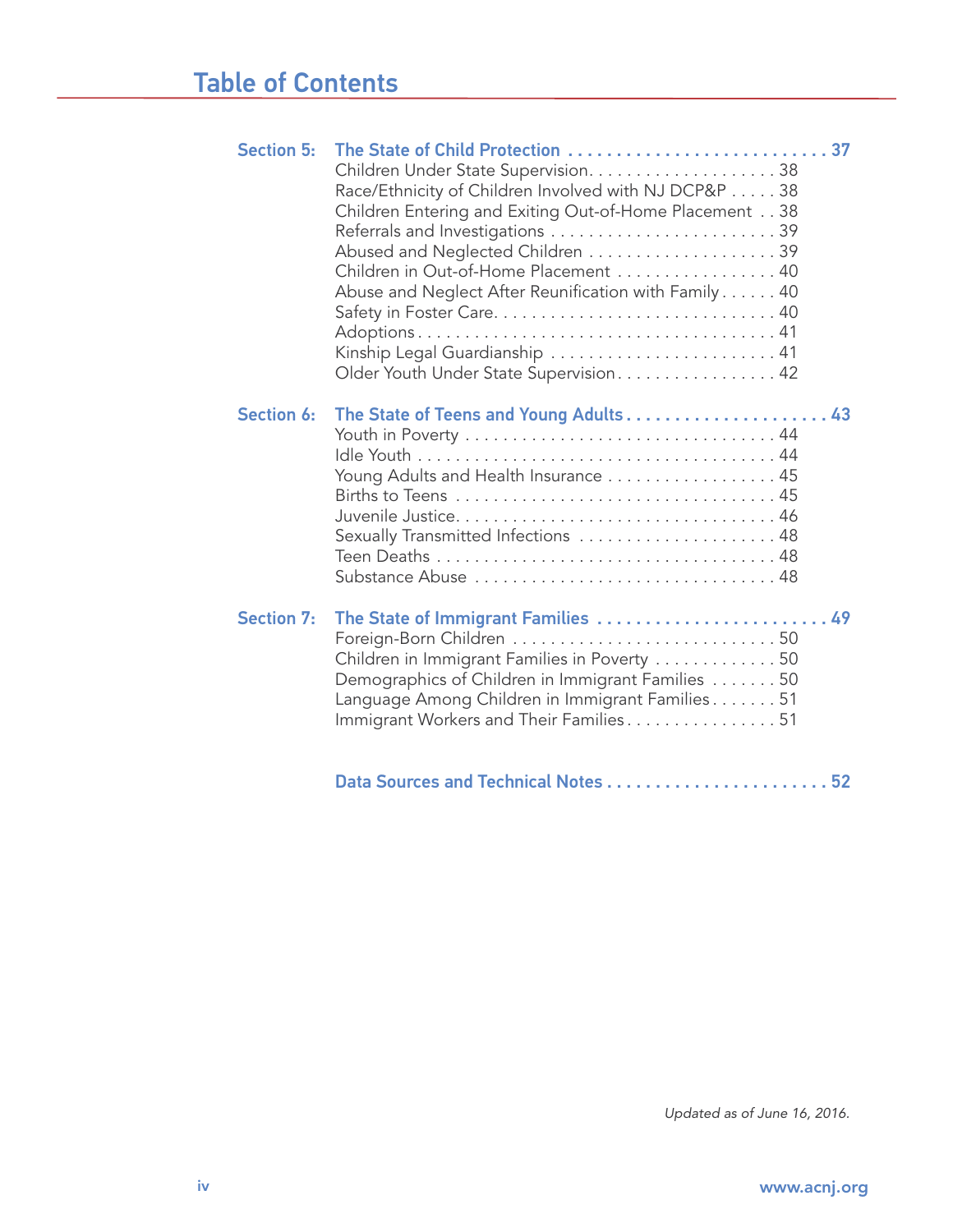#### The State of Children and Families

Roughly 2 million children call New Jersey home; they are a diverse group, with a growing number of Asian and Hispanic children. Providing for the well-being of these children is imperative. Each year, Advocates for Children of New Jersey produces a New Jersey Kids Count report, providing an in-depth examination of the critical factors impacting the lives of children. This year's report, as in previous years, shows both progress and room for improvement.

#### The State of Family Economics

The economic stability of New Jersey's families is a critical component in improving and maintaining the well-being of the state's children. In 2014, the state's median income rose to \$89,000, an increase over the previous year's figure, and roughly equivalent to the state's median income during pre-recession years. Yet, New Jersey continues to post troubling statistics regarding children living in poverty, with greater numbers of children living in extreme poverty or low-income households (\$12,000/year and \$47,700/year for a family of four, respectively) than before. These economic hardships are especially felt by the state's Black and Hispanic children, who are far more likely than their non-Hispanic White and Asian counterparts to live below the poverty line.

Housing costs within the state continue to occupy a significant portion of the average family's budget. As of 2014, 81 percent of children living in low-income households spent more than 30 percent of their income on housing-related expenses. While this number decreased over previous years, it was still significantly higher than the national average of 63 percent of children in low-income families. Black and Latino children, of all income levels, are significantly more likely to live in households with a high housing cost burden than members of other racial subgroups.

Yet, the state did witness some progress. Births were more likely to occur to mothers with a college degree or higher than to mothers without a high school diploma. Children were less likely to live in families where neither parent had full-time, year round employment. Lastly, a greater proportion of eligible children lived in families receiving Supplemental Nutrition Assistance.

#### The State of Early Care and Education

New Jersey maintained its reputation as a provider of high-quality preschool, particularly for economically disadvantaged communities. Though public preschool enrollments remained consistent, there was a shift in students from half-day preschool programs to full-day programs. Half-day preschool programs lost roughly 500 students, while enrollment in full-day preschool grew by approximately the same number of students. Full- and half-day kindergarten programs across the state witnessed a similar occurrence, with a shift of students away from half-day programs toward full-day programs.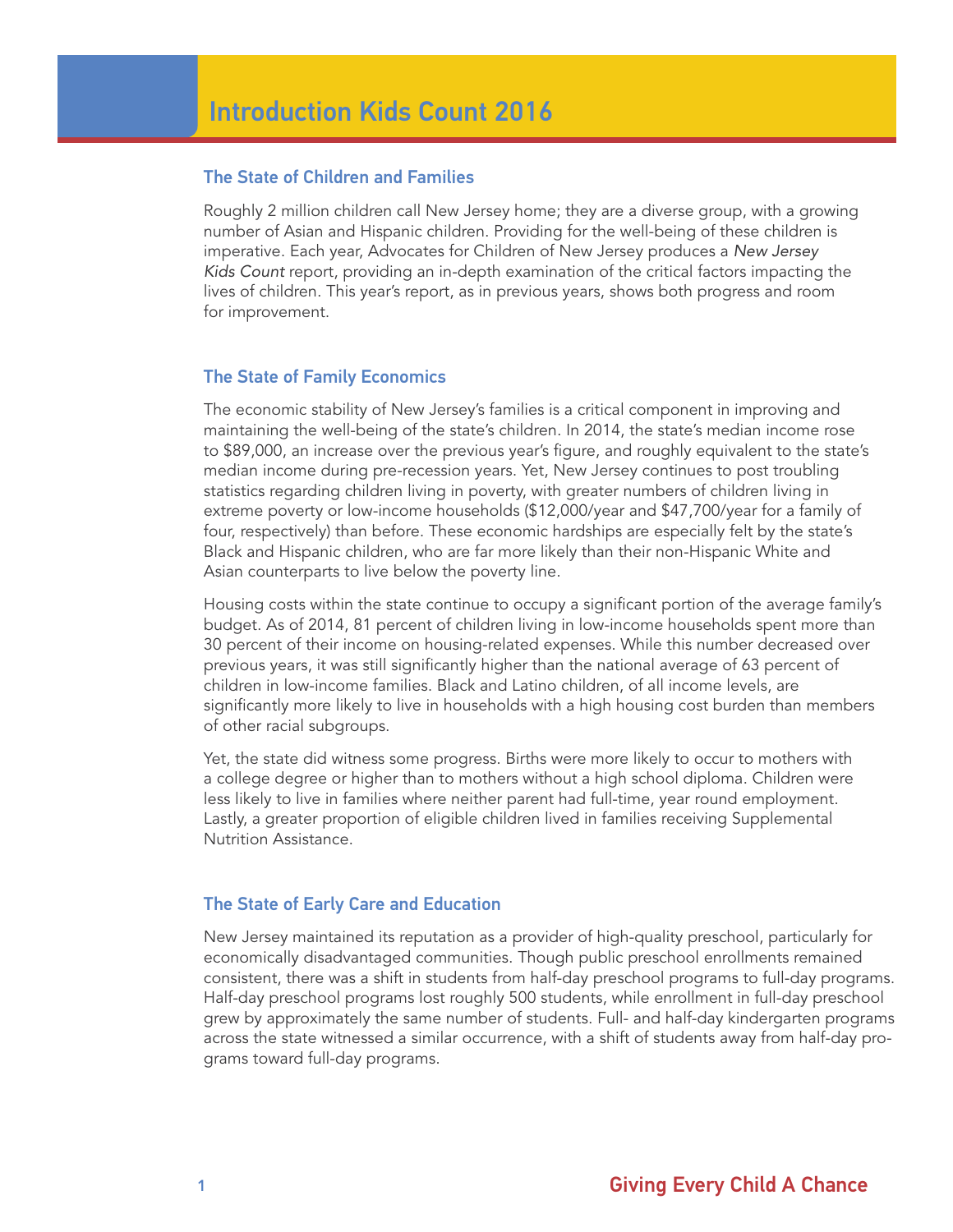Meanwhile, quality child care options for New Jersey's youngest residents and their parents continued to erode. The number of licensed child care centers within the state declined by 6 percent from 2011 to 2015, and the number of registered family child care providers dropped by a striking 17 percent. With fewer quality child care options, working parents may increasingly rely on inadequate forms of child care.

For elementary, middle, and high school students, the spring of 2015 marked their first year sitting for the Partnership for Assessment of Readiness for College and Careers (PARCC) exams. Results from the PARCCs demonstrate potential for improvement. In both English Language Arts and Math, few grade-level test averages exceeded 50 percent of students meeting or exceeding expectations. Disparities existed for economically disadvantaged students and English Language Learners, who tended to fall far below the state average for students meeting or exceeding standards. Performance by race varied, although statewide trends demonstrated that, in general, Black and Latino students posted the smallest number of students meeting or exceeding expectations.

Showing promise, graduation rates improved over previous years—90 percent for 2015 compared to 88 percent for the class of 2013. Once again, these rates differed amongst racial and ethnic groups. While both Black and Latino students' graduation rates improved, they still fared far worse than their non-Hispanic White and Asian peers.

#### The State of Child Health

Recent data show that New Jersey continued to reduce the number of children living without health insurance throughout the state. The number of uninsured children decreased by 25 percent from 2010 to 2014. This phenomenon held true across different racial groups and amongst low-income children. As of 2014, only 8 percent of low-income children lived without health insurance. Following these trends, the number of children who received benefits through NJ FamilyCare or Medicaid increased by 14 percent from 2011 to 2015.

New Jersey's infants and mothers also experienced improvements in health. The number of low-birthweight babies declined by 11 percent, and a greater percentage of mothers received early prenatal care across all racial subgroups. Infant mortality also dropped by a promising 17 percent. Though these gains showed a great deal of promise, a closer examination of the numbers revealed some stark realities. The highest percentage of low-birthweight babies in 2012 were to African-American mothers, and Hispanic and African-American mothers were also the least likely to receive early prenatal care out of all racial and ethnic subgroups. This indicates that, throughout the state, disparities in access to prenatal care may still exist.

Currently, discussions of lead exposure dominate the media—particularly regarding the exposure of young children. Since 2012, the CDC updated their standards for reporting blood lead levels, using 5 micrograms per deciliter (µg/dL) or higher as the new reference blood lead level for young children. The previous "level of concern" had been 10 µg/dL. The most recent data indicates that, the number of children tested for lead under age 6 decreased from 2012 to 2015. The percentage of tested children with blood lead levels of 5 µg/dL or higher also decreased during this time. Yet, New Jersey's aging infrastructure and housing stock indicate that the state will need to reevaluate its approach to reducing children's exposure to lead.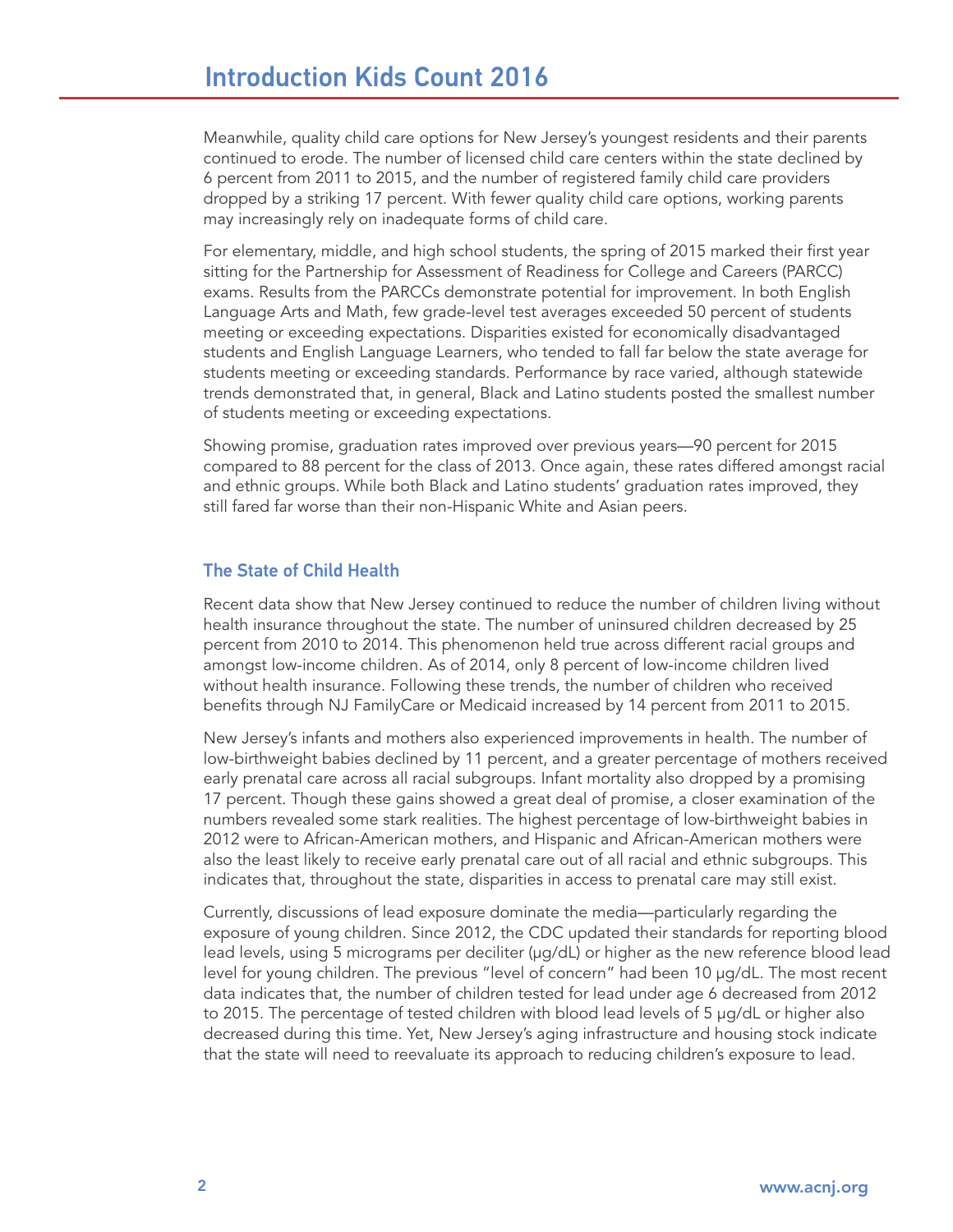#### The State of Child Protection

Though fewer children were the subject of child abuse or neglect investigations, a greater number of children were found to be victims of substantiated abuse or neglect. Children under state supervision increased slightly from 2011 to 2015, with the majority of children in foster care being Black or African-American.

New Jersey made some progress in reducing the number of children who reenter foster care by 14 percent from 2009 to 2013. Yet, the number of children who suffered from abuse or neglect after being reunified with their families increased by 31 percent during the same period.

#### The State of Teens and Young Adults

In contrast with previous years, teens and young adults showed a number of promising results. In 2014, the percentage of 18- to 24-year-olds living in poverty decreased by 6 percent from 2010. Additionally, fewer young adults and teens were idle (not working or attending school), dropping by 10 percent for 18- to 24-year-olds and 25 percent for 16- to 19-year-olds from 2010 to 2014.

Following trends witnessed amongst younger children, fewer young adults lived without health insurance in 2014 than did in 2010. Births to teens also fell, although the majority of births to teens occurred to Black and Hispanic mothers.

Juvenile justice also experienced a number of positive trends. In 2013, the number of arrests decreased by nearly 50 percent from 2009 figures. Similarly, commitments to juvenile detention facilities continued to dwindle, dropping by more than 40 percent from 2010 to 2014. Fewer youth of color resided in New Jersey's detention facilities in 2014 than did in 2010; however, African-American males continued to be overrepresented in the juvenile justice system.

#### The State of Immigrant Families

The number of children living in New Jersey born outside of the United States continued to decline in 2014, but the number of children in immigrant families living below the federal poverty level increased by 27 percent.

Children living in immigrant families showed some concerning trends. These children of foreign-born parents were more likely to live in households earning less than \$25,000 a year, to live in poverty, to rent rather than own their home, and to reside in a household without a car than their New Jersey peers with native parents.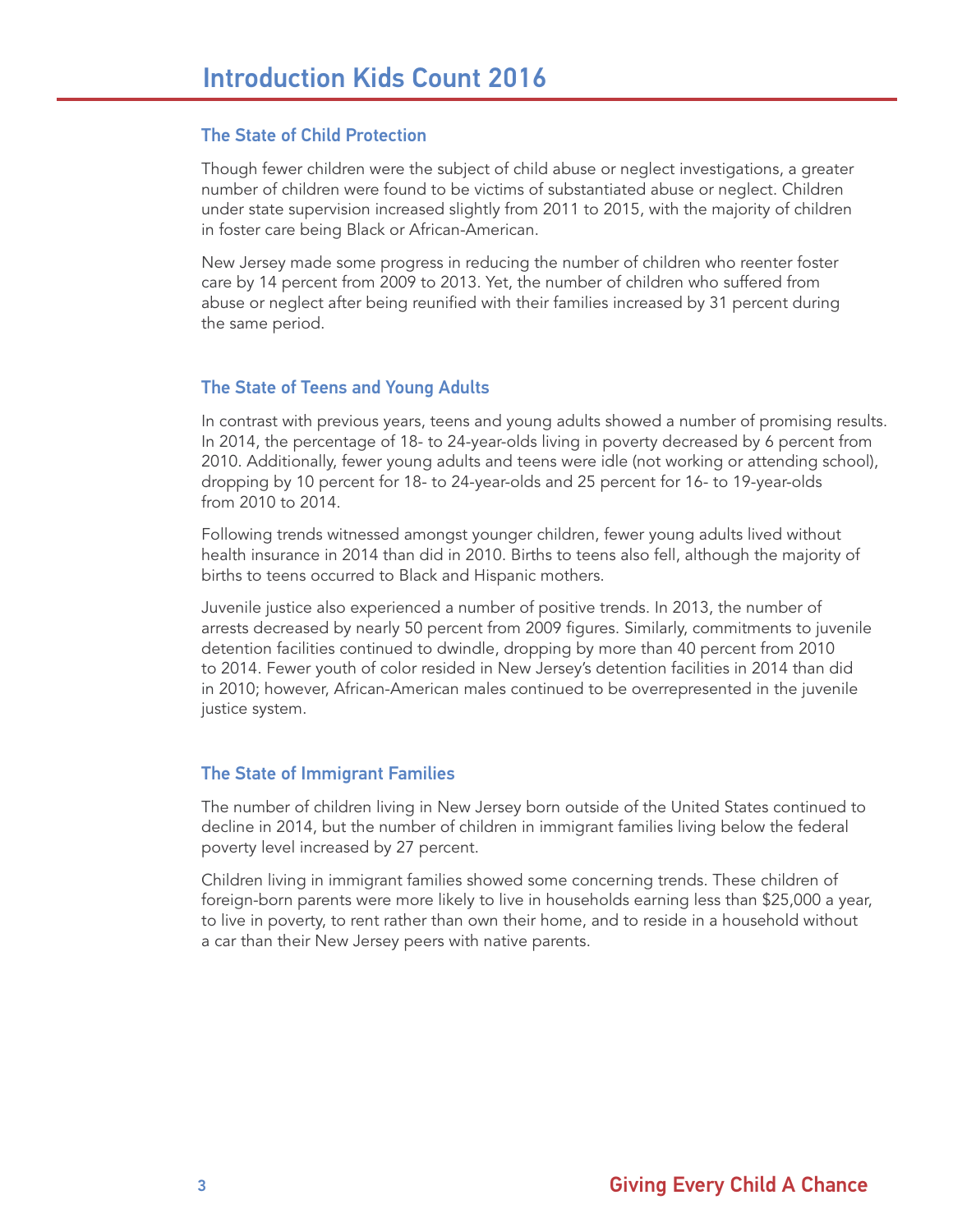### **The State of Children and Families**



From 2010 to 2014, New Jersey experienced only a slight increase in the total population, while the number of children within the state continues to slowly decline. Though the actual number of children has decreased, children under 18 consistently comprise roughly a quarter of the state's population.

The number of births to women has decreased since 2008 by roughly 7 percent, while the percentage of births to unmarried women increased slightly — by 3 percent. As of 2012, 37 percent of all births were to unmarried women. The number of households headed by one parent is also on the rise, increasing by 4 percent from 2010; currently, 31 percent of New Jersey households are headed by one person. The number of children being cared for by their grandparents saw a 3 percent decrease during the same time period.

Meanwhile, the racial and ethnic composition of the state is shifting. While the percentage of non-Hispanic White children still hovers around 50 percent, the percentage of Hispanic and Asian children increased by 12 percent and 11 percent respectively. The percentage of children of "other races" also saw an increase, while the percentage of Black children within the state remains relatively steady.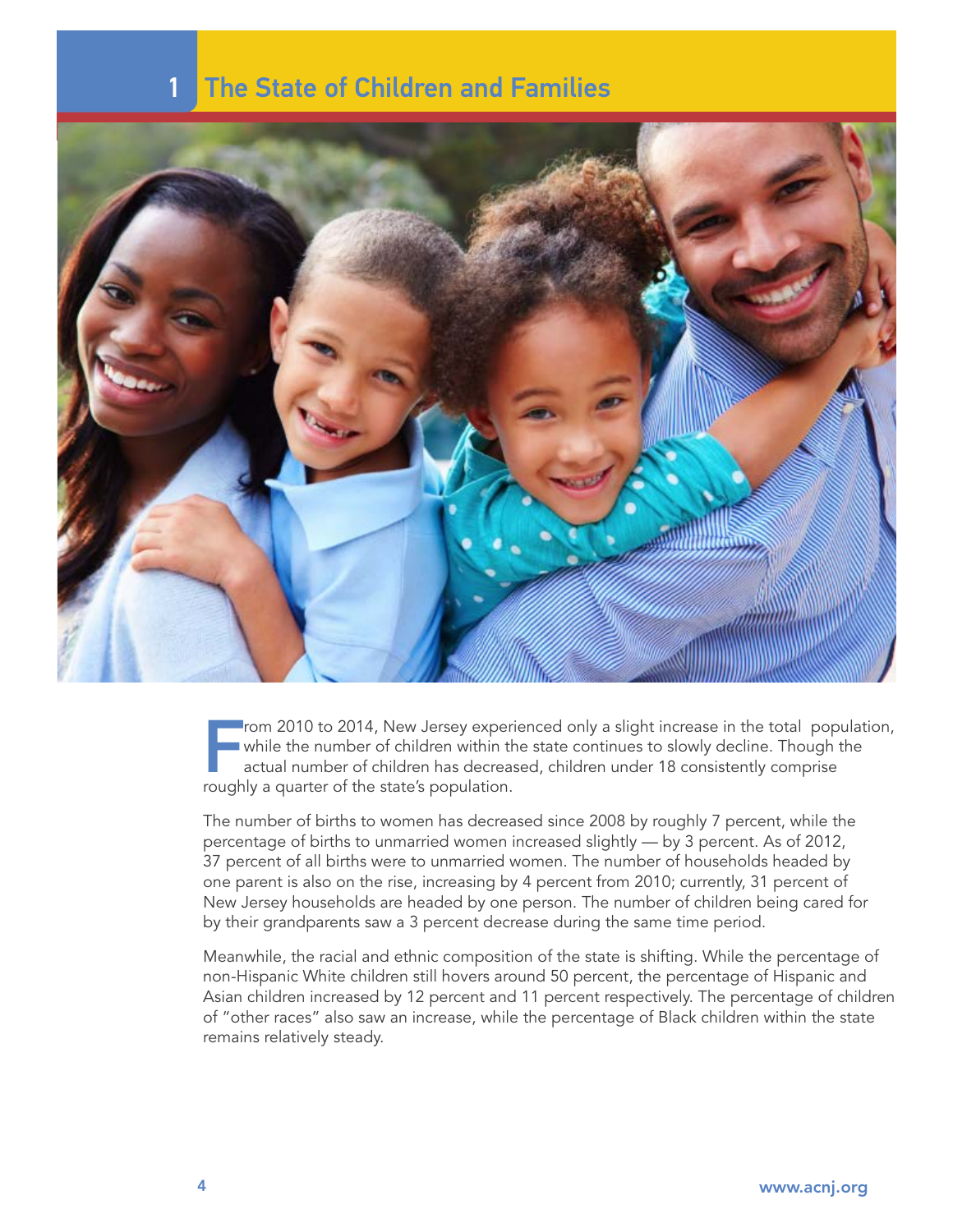### 1 The State of Children and Families

#### **Demographics**

|                                     | 2010      | 2013      | 2014      | % Change 10-14 |
|-------------------------------------|-----------|-----------|-----------|----------------|
| Child Population Under 5 - #        | 540.742   | 532.634   | 532.519   | $-2$           |
| % of Total Child Population Under 5 | 26        | 26        | 26        |                |
| Child Population Under 18 - #       | 2.062.235 | 2.022.236 | 2.012.081 | $-2$           |
| % of Total Population Under 18      | 23        | 23        | 23        | -4             |
| <b>Total Population</b>             | 8,803,580 | 8,911,502 | 8,938,175 |                |

#### **Births**

|                                | 2008    | 2011    | 2012   | % Change 08-12 |
|--------------------------------|---------|---------|--------|----------------|
| <b>Total Births</b>            | 106.940 | 100.516 | 98.933 |                |
| # of Births to Unmarried Women | 38.357  | 36.886  | 36.445 | -4             |
| % of Births to Unmarried Women | 36      | 37      | 37     |                |

#### Family Structure

|                                                                 | 2010    | 2013    | 2014    | % Change 10-14 |
|-----------------------------------------------------------------|---------|---------|---------|----------------|
| Households Headed by One Parent                                 | 329.184 | 333.412 | 334.596 |                |
| Percentage of Families Headed by One Parent                     | 30      | 31      | 31      | $\overline{4}$ |
| Children Being Cared for by Their Grandparents                  | 51.189  | 53,032  | 49.690  | $-3$           |
| Grandchildren Under 18 Living with a<br>Grandparent Householder | 121.938 | 131.546 | 127.307 | 4              |

#### Child Population by Race (%)\*

|                      | 2010 | 2013 | 2014 | % Change 10-14 |
|----------------------|------|------|------|----------------|
| White (non-Hispanic) | 51   | 49   | 48   | -6             |
| <b>Black</b>         | 15   | 15   | 15   | - 1            |
| Hispanic             | 22   | 24   | 25   | 12             |
| Asian                | 8    |      |      |                |
| Other Race           | 8    |      |      | 13             |

*\*Percentages may exceed 100%, as some survey participants reported multiple race categories.*



### 5 Giving Every Child A Chance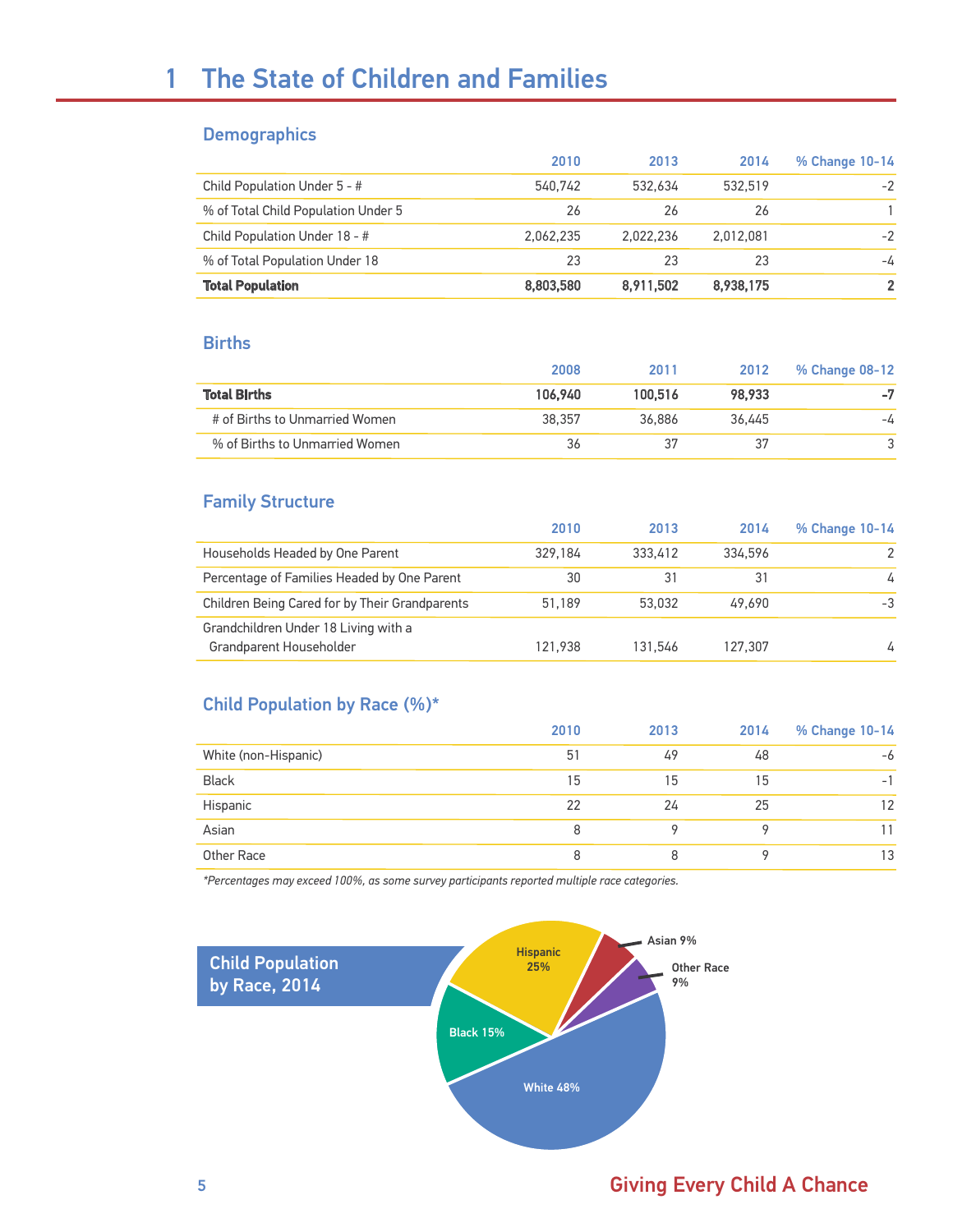#### Child Population by Race and Age Group — New Jersey

|                                                                              |            |         | 2013     |            |         | 2014           |              |                | % Change 13-14 |
|------------------------------------------------------------------------------|------------|---------|----------|------------|---------|----------------|--------------|----------------|----------------|
|                                                                              | $0$ to $4$ | 5 to 11 | 12 to 17 | $0$ to $4$ | 5 to 11 | 12 to 17       | $0$ to $4$   | 5 to 11        | 12 to 17       |
| <b>Non-Hispanic White alone</b>                                              |            |         |          |            |         |                |              |                |                |
| #                                                                            | 236,325    | 386,612 | 375,543  | 231,634    | 377,011 | 368,501        | $-2$         | $-2$           | $-2$           |
| $\%$                                                                         | 44         | 49      | 53       | 43         | 48      | 53             | $-2$         | $-2$           | $\mathbb O$    |
| Non-Hispanic Black alone                                                     |            |         |          |            |         |                |              |                |                |
| #                                                                            | 73,567     | 105,107 | 101,324  | 73,316     | 104,175 | 99,905         | $\mathbf 0$  | $-1$           | $-1$           |
| $\frac{0}{0}$                                                                | 14         | 13      | 14       | 14         | 13      | 14             | $\mathbf{0}$ | $\Omega$       | $\mathbb O$    |
| Non-Hispanic American Indian<br>and Alaskan Native                           |            |         |          |            |         |                |              |                |                |
| $\#$                                                                         | 824        | 1,401   | 1,150    | 679        | 1,491   | 1,131          | $-18$        | 6              | $-2$           |
| $\frac{0}{0}$                                                                | < 5        | < 5     | < 5      | < 5        | < 5     | < 5            |              |                |                |
| Non-Hispanic Asian alone<br>#                                                | 52,507     | 75,364  | 58,913   | 53,247     | 76,088  | 59,827         | $\mathbf{1}$ | $\mathbf{1}$   | $\sqrt{2}$     |
| $\frac{0}{0}$                                                                | 10         | 10      | 8        | 10         | 10      | 9              | 0            | 0              | 12.5           |
| Non-Hispanic Native Hawaiian and<br><b>Other Pacific Islander alone</b><br># | 225        | 206     | 180      | 269        | 238     | 138            | 20           | 16             | $-23$          |
| $\frac{0}{0}$                                                                | < 5        | < 5     | < 5      | < 5        | < 5     | < 5            |              |                |                |
| Non-Hispanic Two or More Race Groups<br>#                                    | 18,665     | 23,607  | 16,710   | 18,585     | 24,303  | 17,222         | 0            | 3              | 3              |
| $\frac{0}{0}$                                                                | 4          | 3       | 2        | 3          | 3       | $\overline{2}$ | $-25$        | 0              | $\mathsf 0$    |
| <b>Hispanic or Latino</b><br>#                                               | 151,122    | 191,080 | 151,685  | 154,789    | 194,950 | 154,537        | 2            | $\overline{2}$ | $\overline{2}$ |
|                                                                              |            |         |          |            |         |                |              |                |                |
| $\%$                                                                         | 28         | 24      | 22       | 29         | 25      | 22             | 4            | 4              | 0              |

#### Total Births by Race — New Jersey

|                    |        | 2009 |        | 2012 |        | 2013 |      | % Change 09-13 |
|--------------------|--------|------|--------|------|--------|------|------|----------------|
|                    |        | $\%$ | #      | $\%$ |        | $\%$ | #    | %              |
| Hispanic           | 29,004 | 26   | 27,611 | 26   | 27,251 | 27   | -6   | 4              |
| Non-Hispanic Black | 17,135 | 16   | 16,183 | 16   | 15,570 | 15   | -9   | -6             |
| Non-Hispanic White | 52,163 | 47   | 47,944 | 46   | 48,018 | 47   | -8   | 0              |
| Other              | 12,029 | 11   | 12,492 | 12   | 11,736 | 11   | $-2$ | 0              |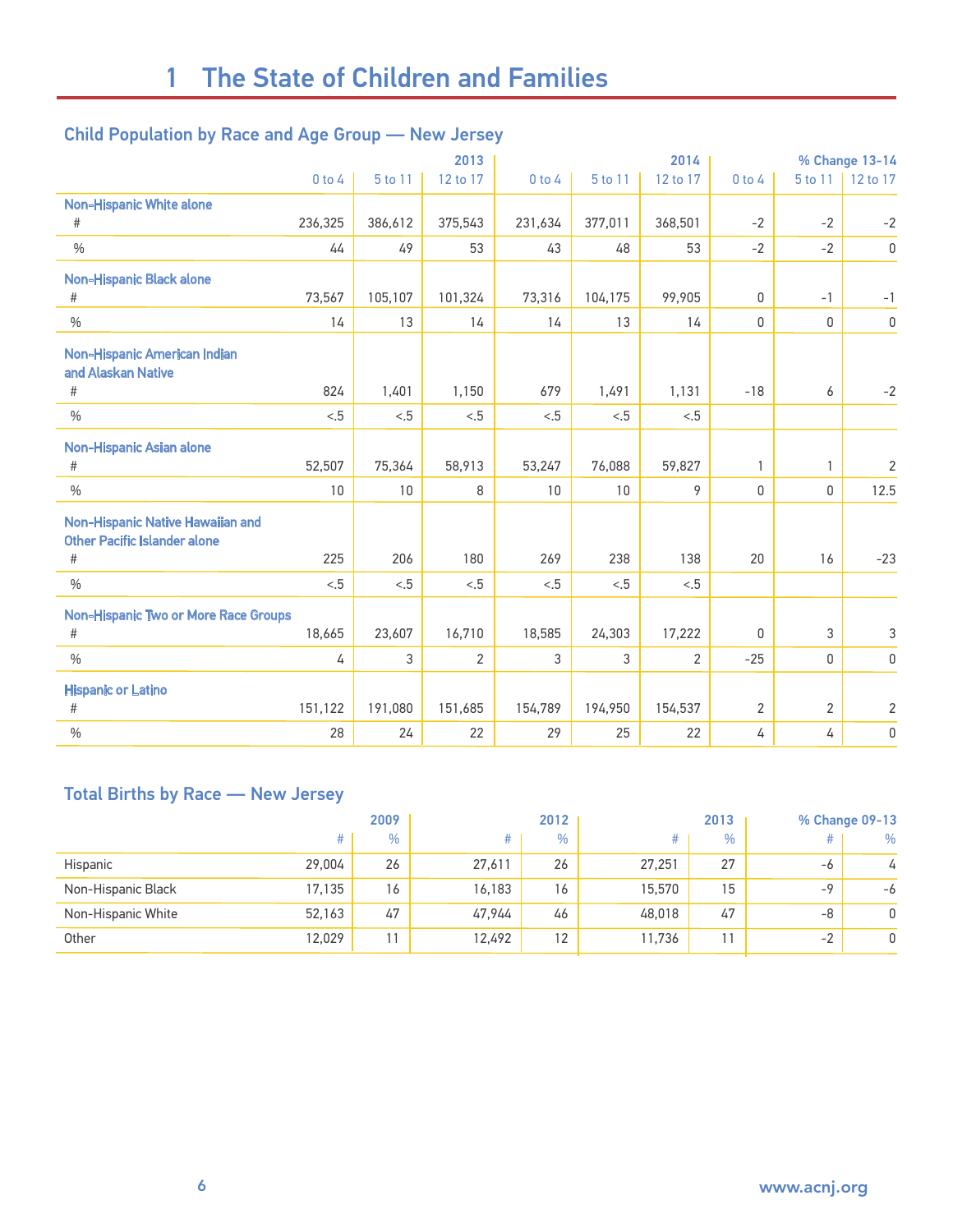### 2 The State of Family Economics



EV The US-S89,000 in 2014. Despite this, the number and percentage of children living below federal poverty threshold over this same four year period increased significantly. The percentage of children living in extreme po \$89,000 in 2014. Despite this, the number and percentage of children living below the federal poverty threshold over this same four year period increased significantly. The growth in the percentage of children living in extreme poverty (50 percent of the federal poverty line) is particularly staggering, given that this figure corresponds to yearly earnings of \$12,000 a year or less for a family of four. Equally troubling, the percentage of children living below 200 percent of the federal poverty line, or low-income children, increased by 7 percent. In 2014, 32 percent of New Jersey's children were considered low-income. For children of color, the realities of poverty were even starker. More than 50 percent of New Jersey's Latino and African-American children were low-income (\$47,700 a year for a family of four), compared to less than 20 percent of Asian or Non-Hispanic White children.

Yet, some figures demonstrate promising news. The percentage of single parents living in poverty along with the percentage of children in families where parents lack full-time, yearround employment decreased from 2010 to 2014 by 3 percent and 4 percent respectively. Births to mothers with less than a high school diploma are also on the decline, dropping by 25 percent from 2008 to 2012.

The cost of housing in New Jersey continues to represent one of the most significant expenses for families. Promisingly, children living in low-income families spending more than 30 percent of their income on housing decreased from 2013 to 2014. However, since 2010, more than 80 percent of New Jersey's low-income families have consistently lived with a high housing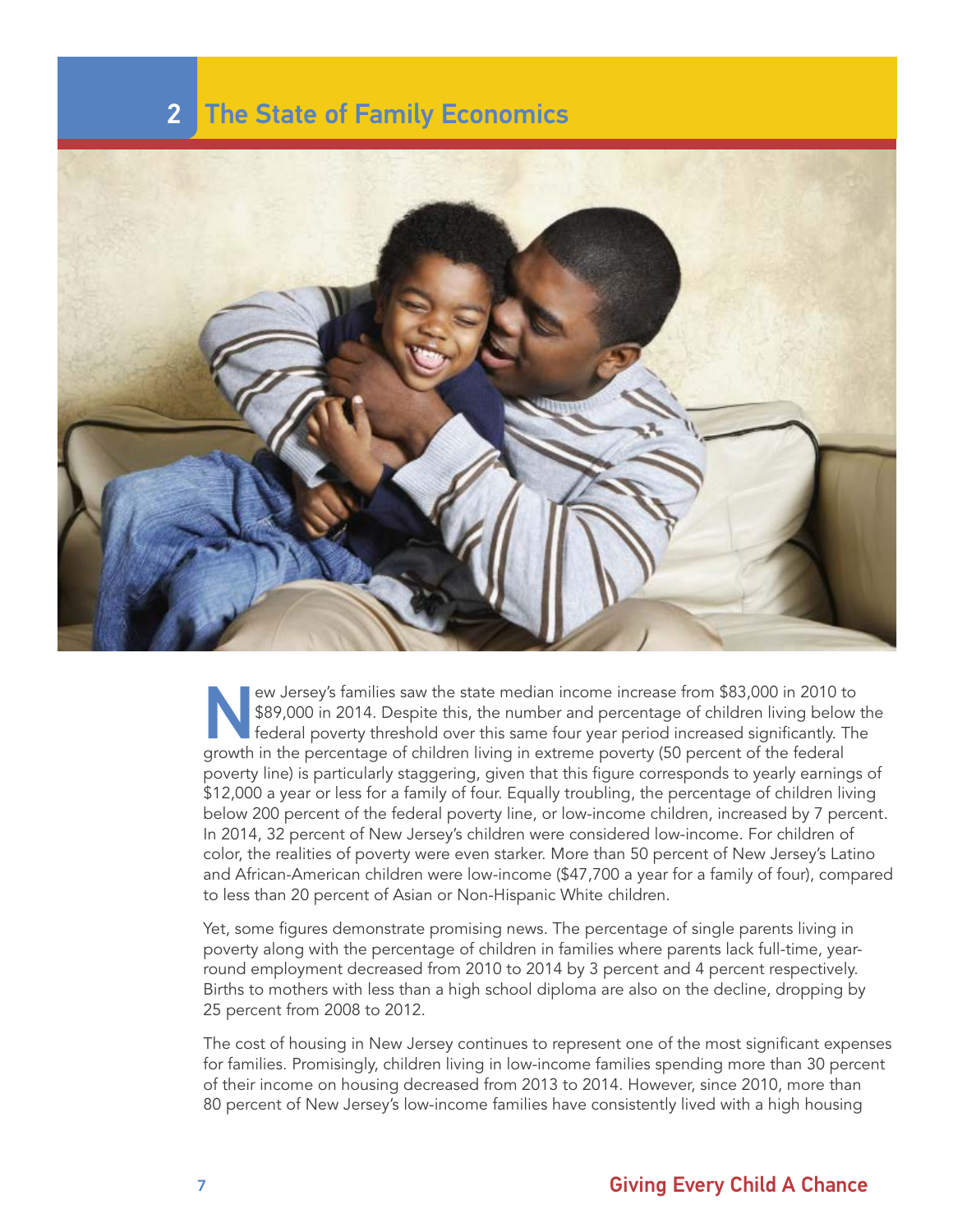cost burden. In 2014, Hispanic and African-American children were more likely to live in housing-burdened families than their peers. When families spend more than 30 percent of their income on housing-related expenses, their ability to pay for other necessities such as food or clothing is significantly compromised.

Despite an increase in children living in poverty, the number of children living in families receiving Temporary Aid for Needy Families or TANF (also known as welfare) continues to decrease, down 31 percent from 2011. Women, infants, and children (also known as WIC participants) receiving nutritional supports declined by 4 percent, following a steady trend of waning WIC participation rates. Conversely, the number of children in New Jersey receiving Supplemental Nutrition Assistance Program or SNAP benefits (formerly food stamps) increased by 13 percent from 2011 to 2015.

Student participation in school breakfast programs posts several positive trends. Eligibility for free and reduced price meals grew by 8 percent from 2012 to 2015—with a far greater number of participants qualifying for free school meals than for reduced-price meals. Current trends indicate that a greater number of schools responded to the challenge of providing eligible children with breakfast. School breakfast participation rates demonstrated growing success throughout the state, increasing by 43 percent since 2012.

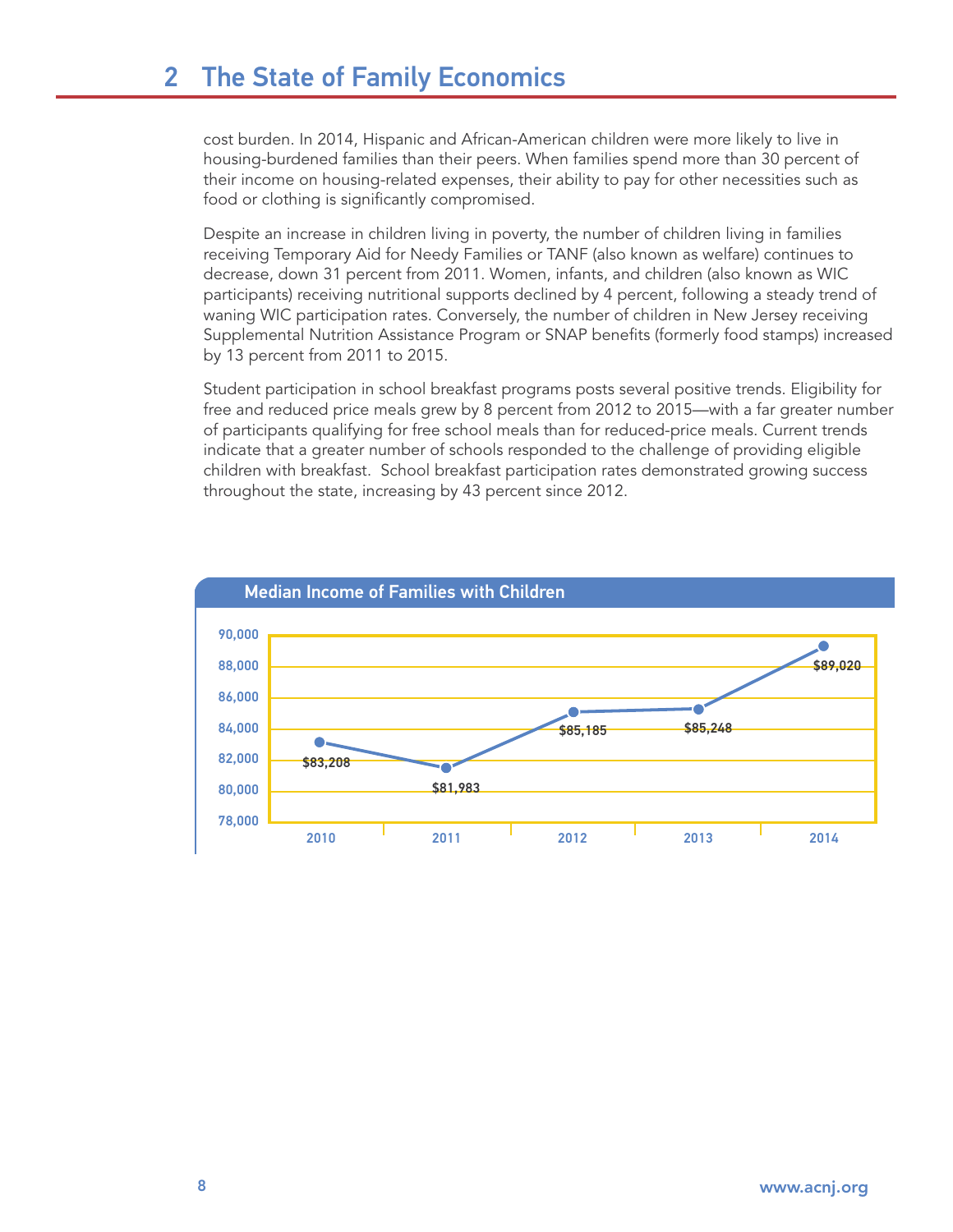#### Children in Families that are Poor or Low-Income

|                                                                           | 2010      | 2013      | 2014      | % Change 10-14 |
|---------------------------------------------------------------------------|-----------|-----------|-----------|----------------|
| Children below 50% of the poverty level                                   | 131,000   | 152,000   | 139,000   | 6              |
| Percentage of children below 50% of the poverty level                     | 6         | 8         | 7         | 17             |
| Children below 100% of the poverty level                                  | 295,000   | 333,000   | 316,000   | 7              |
| Percentage of children below 100% of the poverty level                    | 14        | 17        | 16        | 14             |
| Children below 150% of the poverty level                                  | 459,000   | 494,000   | 491,000   | 7              |
| Percentage of children below 150% of the poverty level                    | 23        | 25        | 25        | 9              |
| Children below 200% of the poverty level, the level defined as low-income | 619,000   | 654,000   | 641,000   | 4              |
| Percentage of children below 200% of the poverty level                    | 30        | 33        | 32        | 7              |
| Children below 300% of the poverty level                                  | 903,212   | 936,506   | 909,524   |                |
| Percentage of children below 300% of the poverty level                    | 44        | 47        | 46        | 5              |
| Children below 400% of the poverty level                                  | 1,156,403 | 1,170,795 | 1,135,449 | $-2$           |
| Percentage of children below 400% of the poverty level                    | 57        | 59        | 57        | 0              |

*Note: For a family of four in 2014, 50% of the federal poverty level was \$11,925, 100% was \$23,850 and 200% was \$47,700.*

#### Family Economics (%), NJ vs US, 2014

|                                                        | N. | US |
|--------------------------------------------------------|----|----|
| Children in families below 200% of the poverty level   | 32 | 44 |
| Children in families below 100% of the poverty level   | 16 | 22 |
| Single-parent families below 100% of the poverty level | 29 | 36 |
| Female-headed households receiving child support, 2013 | 27 | 29 |

#### Family Poverty

|                                                                                            | 2010    | 2013    | 2014    | % Change 10-14 |
|--------------------------------------------------------------------------------------------|---------|---------|---------|----------------|
| Single parents below poverty level                                                         | 97,000  | 105,000 | 96,000  | -              |
| Percentage of single parents below poverty level                                           | 30      | 32      | 29      | -3             |
| Children living in families where no parent has<br>full-time, year-round employment        | 567,000 | 559,000 | 531,000 | -6             |
| Percentage of children in families where no parent<br>has full-time, year-round employment | 27      | 28      | 26      | $-\sqrt{1}$    |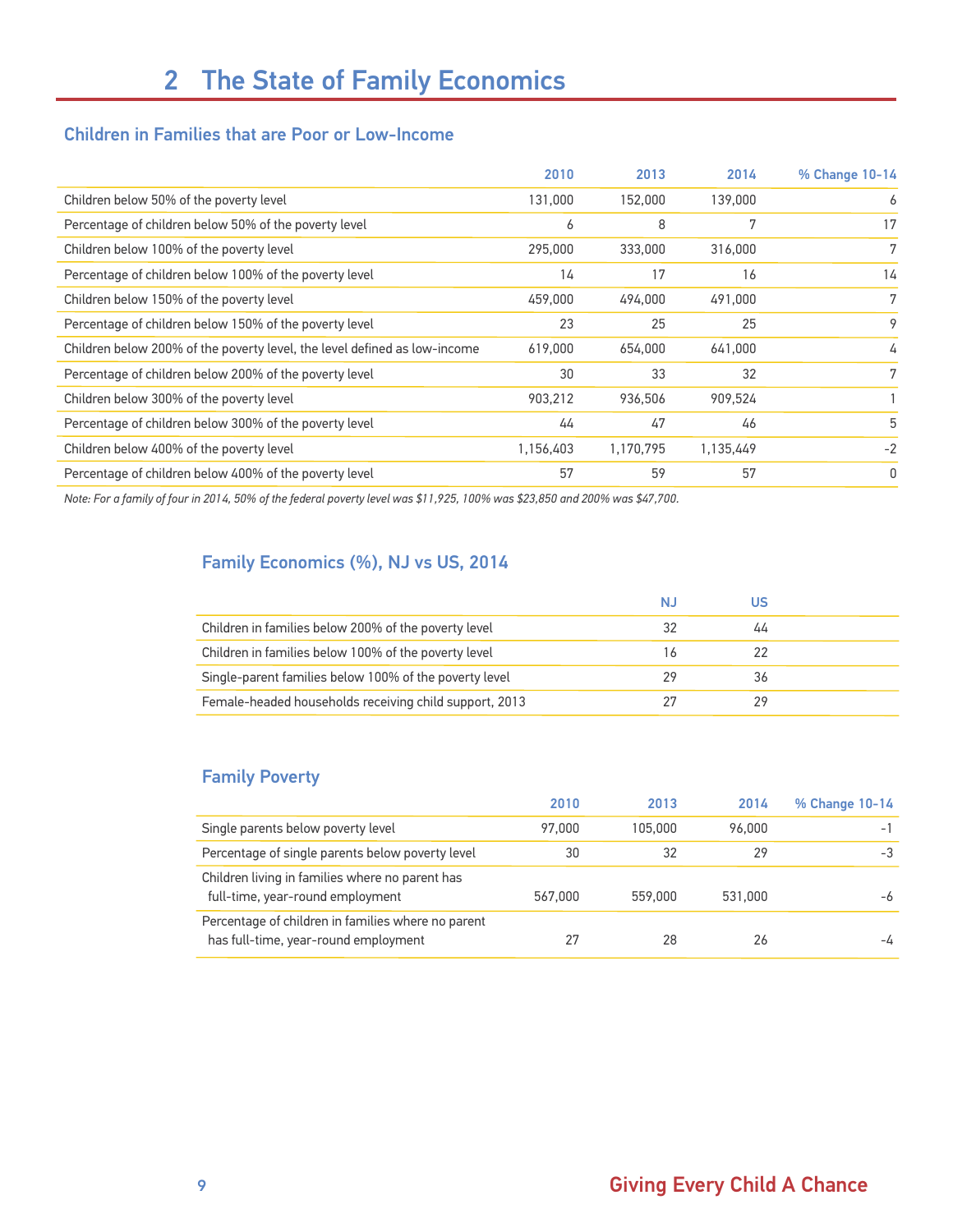#### New Jersey Births by Mother's Education Level

|                          | 2008   |       | 2011   |       | 2012   |        | % Change 08-12 |          |
|--------------------------|--------|-------|--------|-------|--------|--------|----------------|----------|
|                          | #      | $%^*$ |        | $%$ * |        | $\%$ * | #              | $\%^{*}$ |
| Less than High School    | 14,857 | 14    | 11.886 |       | 11.109 | 11     | $-25$          | $-19$    |
| High School Graduate     | 28,945 | 27    | 26,848 | 25    | 26.616 | 27     | -8             | $-1$     |
| Some College             | 21,331 | 20    | 20,361 | 19    | 19.791 | 20     | $-7$           | 0        |
| College Graduate or More | 41,313 | 39    | 40.991 | 39    | 40.995 | 41     | $-1$           | n        |

*\*Please note that percentages may not equal 100 due to a small number of births where the education level of the mother is undetermined.*

#### Housing Costs for Low-Income Families, NJ vs. US, 2010-2014

|                                                                                    |           | 2010       |           | 2013       |           | 2014       |           | % Change 10-14 |
|------------------------------------------------------------------------------------|-----------|------------|-----------|------------|-----------|------------|-----------|----------------|
|                                                                                    | <b>NJ</b> | <b>US</b>  | <b>NJ</b> | US.        | <b>NJ</b> | US         | <b>NJ</b> | <b>US</b>      |
| Children in low-income families where<br>housing costs exceed 30% of income        | 517,000   | 21,440,000 | 535,000   | 20.476.000 | 518,000   | 20,109,000 | 0         | -6             |
| Percentage of children living in low-income<br>families where housing costs exceed |           |            |           |            |           |            |           |                |
| 30% of income                                                                      | 84        | 67         | 82        | 63         | 81        | 63         | -4        | $-6$           |
| Children living in crowded housing                                                 | 248,000   | 10,566,000 | 228,000   | 10.539.000 | 219,000   | 10,690,000 | $-12$     |                |
| Percentage of children living in<br>crowded housing                                | 12        | 14         | 11        | 14         |           | 15         | -8        | 7              |

#### Temporary Aid for Needy Families

|                                                      | 2011   | 2014   |        | 2015 % Change 11-15 |
|------------------------------------------------------|--------|--------|--------|---------------------|
| Children living in families receiving welfare (TANF) | 70.831 | 58.948 | 48.899 |                     |

#### Percentage of Households Without Enough Food, NJ vs. US

|     | 2008-10 |           |      |                     | % Change<br>2009-11 2010-2012 2011-2013 2012-2014 08-10 to 12-14 |
|-----|---------|-----------|------|---------------------|------------------------------------------------------------------|
|     |         |           |      |                     |                                                                  |
| NJ. |         |           |      | 12.3 12.1 11.4 11.7 | -3                                                               |
| US. | 15      | 14.7 14.7 | 14.6 | 14.3                | -5                                                               |

#### Food for Needy Families

|                                                   | 2011    | 2014    | 2015    | % Change 11-15 |
|---------------------------------------------------|---------|---------|---------|----------------|
| Children receiving Food Stamps (SNAP)             | 368,173 | 417.044 | 415.927 | 13.            |
| Women, infants and children receiving nutritional |         |         |         |                |
| supports (WIC)                                    | 186.247 | 180.154 | 178.852 | -4             |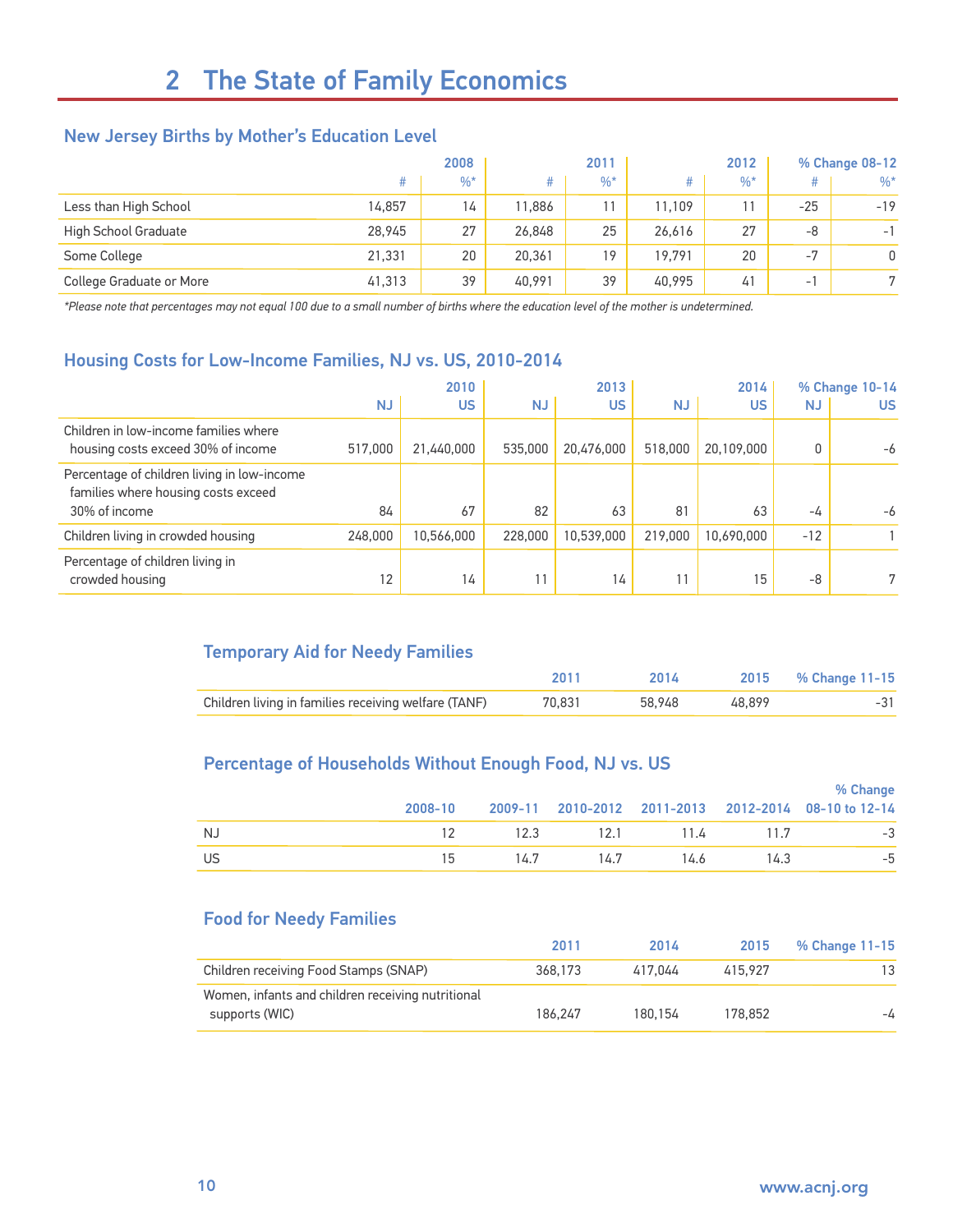# 2 The State of Family Economics

#### Average Monthly Food Stamps Benefit per Recipient

| 2009     | $2010 -$ |          | 2012     | 2013     | % Change 09-13 |
|----------|----------|----------|----------|----------|----------------|
| \$125.06 | \$138.03 | \$133.26 | \$133.26 | \$134.97 |                |

#### Participation Rate of Eligible NJ Residents in SNAP/Food Stamps

|                                                   | 2008 | 2009 | 2010 | 2011 | 2012 | % Change 08-12 |
|---------------------------------------------------|------|------|------|------|------|----------------|
| Participation Rate of SNAP-Eligible Persons in NJ | 54%  | 59%  | 60%  | 67%  | 77%  | 43             |
| New Jersey SNAP Participation, State Rank         |      |      | 49   |      |      | N/A            |

#### School Meals

|                                                                 | 2011-2012 | 2013-2014 | 2014-2015* | % Change 12-15 |
|-----------------------------------------------------------------|-----------|-----------|------------|----------------|
| Children eligible for reduced-price school meals                | 78,845    | 75,804    | 74,579     | -5             |
| Children eligible for free school meals                         | 398,259   | 448,685   | 441,620    | 11             |
| Total children eligible for free or reduced-price school meals  | 477,104   | 524,488   | 516,199    | 8              |
|                                                                 | 2011-2012 | 2014-15   | 2015-2016* | % Change 12-16 |
| Children receiving reduced-price breakfast                      | 13,824    | 15,707    | 14,753     | 7              |
| Children receiving free breakfast                               | 134,022   | 199,897   | 213,922    | 60             |
| Total children receiving free or reduced-price school breakfast | 147,846   | 215,604   | 228,675    | 55             |
| % Eligible children receiving school breakfast                  | 31        | 41        | 44         | 43             |
| Children receiving reduced-price lunch                          | 53,193    | 47,225    | 41,330     | $-22$          |
| Children receiving free lunch                                   | 327,295   | 359,771   | 361,614    | 10             |
| Total children receiving free or reduced-price school lunch     | 380,488   | 406,996   | 402,944    | 6              |
| % Eligible children receiving school lunch                      | 80        | 78        | 78         | $-2$           |

*\*Please note that the 2015-16 percentage data are preliminary and based upon the most recent data, which include school meal eligibility data as of 2014-15 school year and receiving data as of October 2015.*

#### NJ Earned Income Tax Credits

|                            |               |               | 2013          |               |               | 2014          |               | % Change 13-14 |               |
|----------------------------|---------------|---------------|---------------|---------------|---------------|---------------|---------------|----------------|---------------|
|                            |               | Total Amt.    | Avg.          |               | Total Amt.    | Avg.          |               | Total Amt.     | Avg.          |
|                            | # Credits     | of Credits    | <b>Credit</b> | # Credits     | of Credits    | <b>Credit</b> | # Credits     | of Credits     | <b>Credit</b> |
|                            | <b>Issued</b> | <b>Issued</b> | Amount        | <b>Issued</b> | <b>Issued</b> | Amt.          | <b>Issued</b> | <b>Issued</b>  | Amt.          |
| Recipients with at Least 1 |               |               |               |               |               |               |               |                |               |
| Dependent Under Age 19     | 333.726       | \$190,801,900 | \$572         | 337,388       | \$198,982,307 | \$590         |               | 4              | 3             |
| All Recipients             | 506.712       | \$212,611,235 | \$420         | 522,732       | \$222,577,939 | \$426         |               | ц              |               |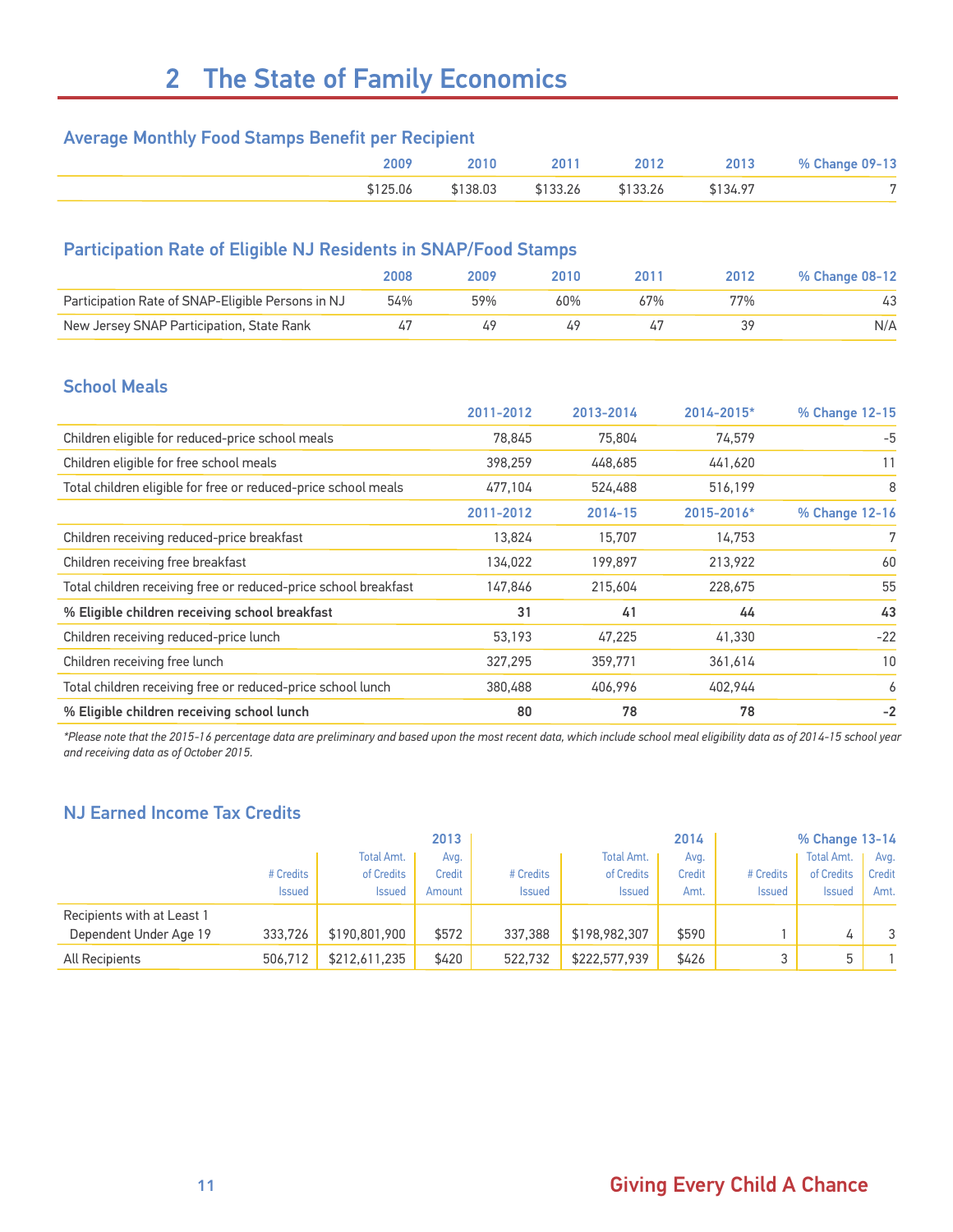# 2 The State of Family Economics

#### Federal Earned Income Tax Credits

|                                         | 2010    | 2013    | 2014    | % Change 10-14 |
|-----------------------------------------|---------|---------|---------|----------------|
| Federal Earned Income Tax Credit Claims | 561.644 | 589.026 | 594.723 |                |
| Average Federal EITC Claim              | \$2.127 | \$2.283 | \$2.318 |                |

#### Child Support

|                                         | 2010    | 2013    | 2014    | % Change 10-14 |
|-----------------------------------------|---------|---------|---------|----------------|
| Total open cases                        | 384.709 | 377.783 | 363,803 | -5             |
| Percentage of cases with support orders | 81      | N/A     | 81      | $\Omega$       |
| Child support collection rates          | 65      | N/A     | N/A     | N/A            |
| Cost effectiveness of collections       | \$4.37  | \$4.28  | \$4.25  | $-2$           |

#### Economic Indicators by Race — New Jersey

| <u></u>                                                                           |         |               |         |               |         |               |                 |               |
|-----------------------------------------------------------------------------------|---------|---------------|---------|---------------|---------|---------------|-----------------|---------------|
|                                                                                   |         | 2010          |         | 2013          |         | 2014          |                 | % Change      |
|                                                                                   | $\#$    | $\frac{0}{0}$ | #       | $\frac{0}{0}$ | $\#$    | $\frac{0}{0}$ | $\#$            | $\frac{0}{0}$ |
| <b>Children in Poverty</b>                                                        |         |               |         |               |         |               |                 |               |
| (below 100% of federal poverty level)                                             |         |               |         |               |         |               |                 |               |
| Asian and Pacific Islander                                                        | 12,000  | 7             | 12,000  | 6             | 11,000  | 6             | $-8$            | $-14$         |
| <b>Black or African American</b>                                                  | 84.000  | 28            | 97,000  | 33            | 81,000  | 28            | $-4$            | $\mathbf{0}$  |
| Hispanic or Latino                                                                | 121,000 | 27            | 143,000 | 29            | 147,000 | 30            | 21              | 11            |
| Non-Hispanic White                                                                | 73,000  | 7             | 81,000  | 8             | 73,000  | 8             | $\mathbf{0}$    | 14            |
| Two or More Races                                                                 | 18,000  | 19            | 20,000  | 20            | 14,000  | 15            | $-22$           | $-21$         |
| Total                                                                             | 295,000 | 14            | 333,000 | 17            | 316,000 | 16            | $\overline{7}$  | 14            |
| <b>Children in Low-Income Families</b>                                            |         |               |         |               |         |               |                 |               |
| (below 200% of federal poverty level)                                             |         |               |         |               |         |               |                 |               |
| Asian and Pacific Islander                                                        | 29,000  | 17            | 30,000  | 16            | 31,000  | 17            | $7\overline{ }$ | $\mathbf{0}$  |
| <b>Black or African American</b>                                                  | 151.000 | 49            | 166,000 | 56            | 149,000 | 51            | $-1$            | 4             |
| Hispanic or Latino                                                                | 240,000 | 52            | 270,000 | 55            | 281,000 | 57            | 17              | 10            |
| Non-Hispanic White                                                                | 184,000 | 17            | 184,000 | 19            | 172,000 | 18            | $-7$            | 6             |
| Two or More Races                                                                 | N/A     | N/A           | 34,000  | 35            | 29,000  | 31            | N/A             | N/A           |
| Total                                                                             | 619,000 | 30            | 654,000 | 33            | 641,000 | 32            | 4               | 7             |
| <b>Children Living in Households</b><br><b>Spending Too Much on Housing Costs</b> |         |               |         |               |         |               |                 |               |
| Asian and Pacific Islander                                                        | 72,000  | 41            | 60,000  | 32            | 61,000  | 32            | $-15$           | $-22$         |
| <b>Black or African American</b>                                                  | 173,000 | 56            | 173,000 | 57            | 157,000 | 52            | $-9$            | $-7$          |
| Hispanic or Latino                                                                | 284,000 | 61            | 285,000 | 58            | 290,000 | 58            | 2               | $-5$          |
| Non-Hispanic White                                                                | 440,000 | 41            | 358,000 | 36            | 325,000 | 33            | $-26$           | $-20$         |
| Two or More Races                                                                 | 49.000  | 51            | 41,000  | 42            | 39,000  | 42            | $-20$           | $-18$         |
| <b>Total</b>                                                                      | 994,000 | 48            | 891,000 | 44            | 852,000 | 42            | $-14$           | $-13$         |
|                                                                                   |         |               |         |               |         |               |                 |               |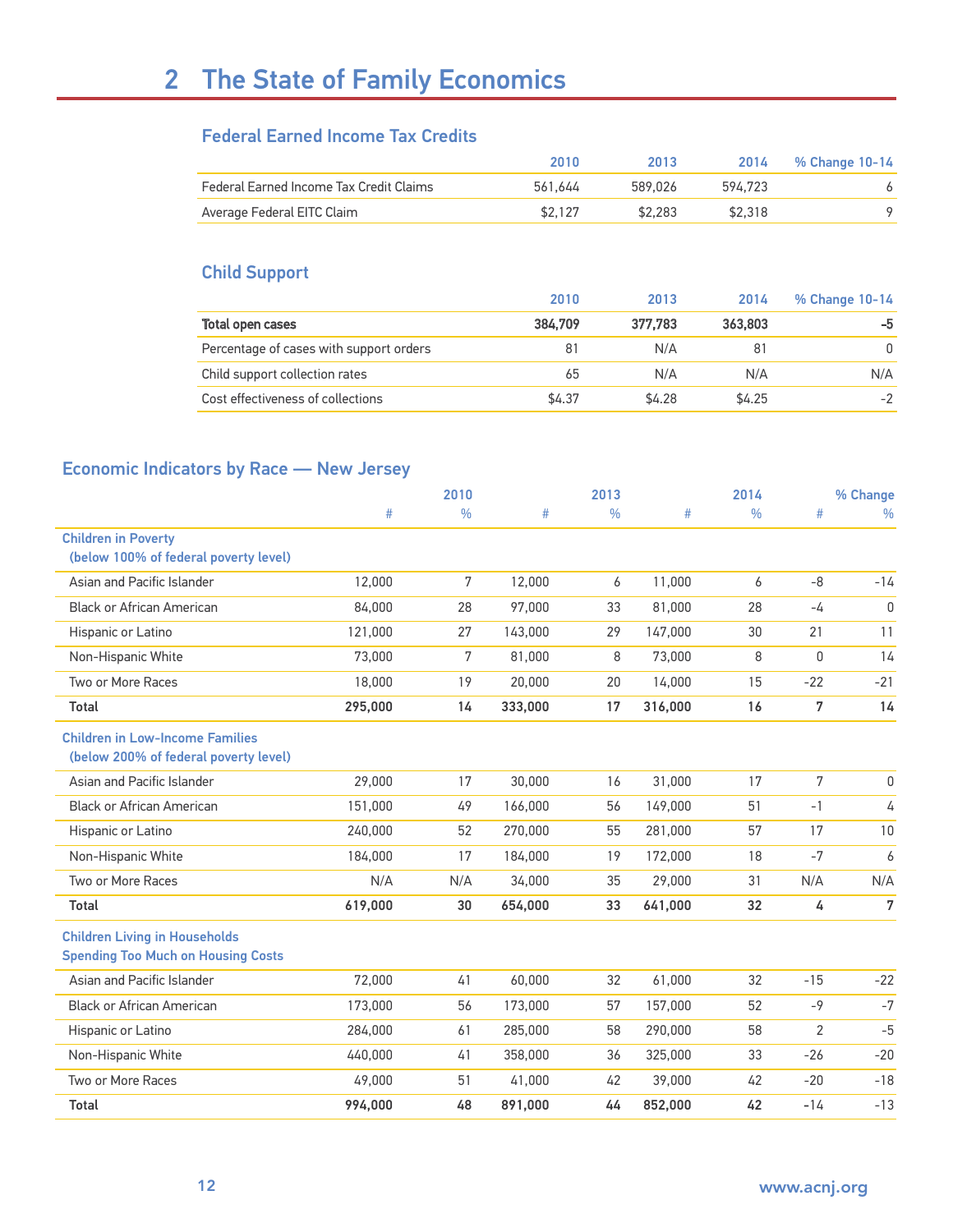#### Economic Indicators by Race — New Jersey *(continued)*

|                                                                                            |         | 2010          |         | 2013          |         | 2014          |                | % Change      |  |
|--------------------------------------------------------------------------------------------|---------|---------------|---------|---------------|---------|---------------|----------------|---------------|--|
|                                                                                            | #       | $\frac{0}{0}$ | #       | $\frac{0}{0}$ | $\#$    | $\frac{0}{0}$ | #              | $\frac{0}{0}$ |  |
| <b>Children Living in Families Where No Parent</b><br>Has Full-Time, Year-Round Employment |         |               |         |               |         |               |                |               |  |
| Asian and Pacific Islander                                                                 | 24,000  | 14            | 27,000  | 15            | 27,000  | 14            | 13             | 0             |  |
| <b>Black or African American</b>                                                           | 137,000 | 44            | 140,000 | 46            | 128,000 | 43            | $-7$           | $-2$          |  |
| Hispanic or Latino                                                                         | 175,000 | 38            | 181,000 | 37            | 176,000 | 35            | $\mathbf{1}$   | $-8$          |  |
| Non-Hispanic White                                                                         | 219,000 | 21            | 200,000 | 20            | 191.000 | 20            | $-13$          | $-5$          |  |
| Two or More Races                                                                          | 31,000  | 32            | 33,000  | 34            | 28,000  | 30            | $-10$          | -6            |  |
| <b>Total</b>                                                                               | 567,000 | 27            | 559,000 | 28            | 531,000 | 26            | -6             | $-4$          |  |
| <b>Children in Families Where the Household</b><br><b>Head Lacks a High School Diploma</b> |         |               |         |               |         |               |                |               |  |
| Asian and Pacific Islander                                                                 | 8.000   | 5             | 9.000   | 5             | 8.000   | 4             | $\mathbf{0}$   | $-20$         |  |
| <b>Black or African American</b>                                                           | 39,000  | 13            | 36,000  | 12            | 29,000  | 10            | $-26$          | $-23$         |  |
| Hispanic or Latino                                                                         | 121,000 | 26            | 125,000 | 25            | 134,000 | 27            | 11             | 4             |  |
| Non-Hispanic White                                                                         | 33,000  | 3             | 31,000  | 3             | 30,000  | 3             | $-9$           | 0             |  |
| Two or More Races                                                                          | 12,000  | 13            | 10,000  | 10            | 7,000   | 8             | $-42$          | $-38$         |  |
| Total                                                                                      | 204,000 | 10            | 203,000 | 10            | 204,000 | 10            | 0              | $\bf{0}$      |  |
| <b>Children Living in Single-Parent Families</b>                                           |         |               |         |               |         |               |                |               |  |
| Asian and Pacific Islander                                                                 | 13,000  | 7             | 15,000  | 8             | 15,000  | 8             | 15             | 14            |  |
| <b>Black or African American</b>                                                           | 174,000 | 61            | 178,000 | 64            | 175,000 | 64            | $\mathbf{1}$   | 5             |  |
| Hispanic or Latino                                                                         | 204.000 | 46            | 227,000 | 48            | 238,000 | 49            | 17             | 7             |  |
| Non-Hispanic White                                                                         | 173,000 | 17            | 177,000 | 18            | 176,000 | 19            | $\overline{2}$ | 12            |  |
| Two or More Races                                                                          | 35,000  | 38            | 36,000  | 39            | 33,000  | 36            | -6             | $-5$          |  |
| <b>Total</b>                                                                               | 579,000 | 29            | 602,000 | 31            | 612,000 | 32            | 6              | 10            |  |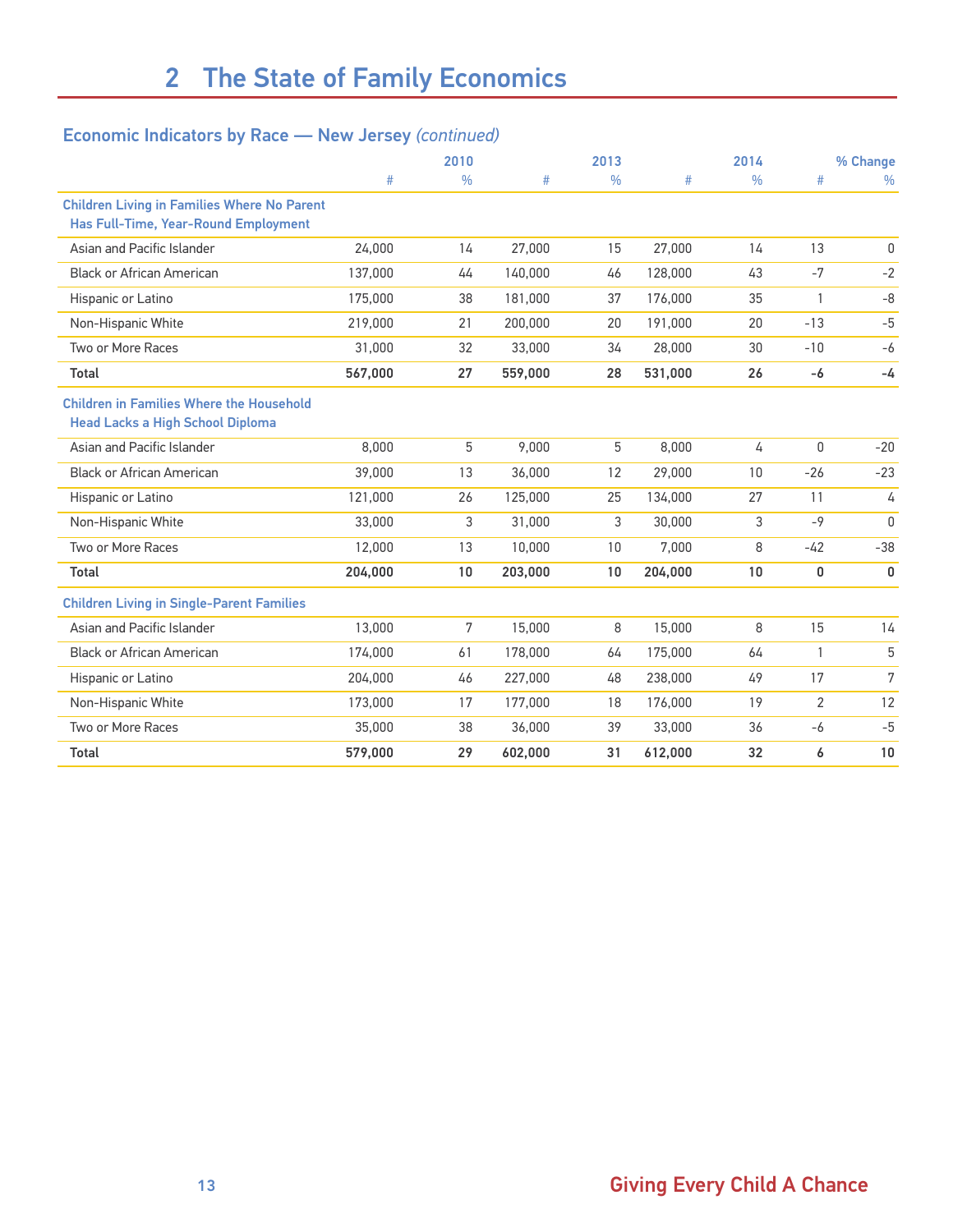### **3 The State of Early Care and Education**



The most recent data indicate<br>that New Jersey is sustaining i<br>reputation as a leader in early<br>childhood education. Enrollment in he most recent data indicate that New Jersey is sustaining its reputation as a leader in early state-funded full-day preschool remains consistent; half-day preschool enrollments, however, decreased by 11 percent from 2011 to 2015. Yet, New Jersey continues to outperform the national average in terms of enrollment in early education for 3- to 5- year-olds. In 2014, 40 percent of US 3- to 5-year-olds did not attend nursery school, preschool, or kindergarten, compared to only 26 percent of New Jersey's 3- to 5-year-olds. The number of children enrolled in Head Start in 2014 saw a modest increase of 2 percent since 2010. Yet, the number of Head Start enrollments decreased by nearly 1,000 students over a one year period, from 2013 to 2014.

Full-day kindergarten enrollment continued to increase, growing by about 10,000 students from the 2010–2011 school year to 2014–2015. Enrollment in half-day kindergarten declined, down 38 percent (or approximately 9,000 students) over the same four year period. Overall kindergarten enrollment, however, remained consistent, indicating a shift in students from half-day programs to full-day programs.

While public preschool and kindergarten indicate improvement in enrollment, the number of registered or licensed child care options available to parents continues to dwindle. Since 2011, the quantity of licensed child care centers operating within the state has dropped by 6 percent, with overall capacity falling by 3 percent. Registered family child care providers also saw significant declines, dropping in number by 17 percent since 2011. As of 2015, just over 2,000 providers are registered with the state to care for children in their own homes, compared to 2,431 in 2011.

Total enrollment in public education remains steady, while enrollment in special education programs for both 3- to 5-year-olds and 6- to 21-year-olds increased by 7 percent and 8 percent respectively. The number of homeless students enrolled in New Jersey schools during the 2014–2015 school year declined from the previous year, indicating potential progress in addressing the state's homeless child population. Nevertheless, the state's homeless student population during the 2014–2015 school year was nearly double that of the 2010–2011 year.

SAT results for New Jersey students saw modest gains. The percentage of students taking SAT tests increased during the 2013–2014 school year, while average math and verbal scores also increased marginally.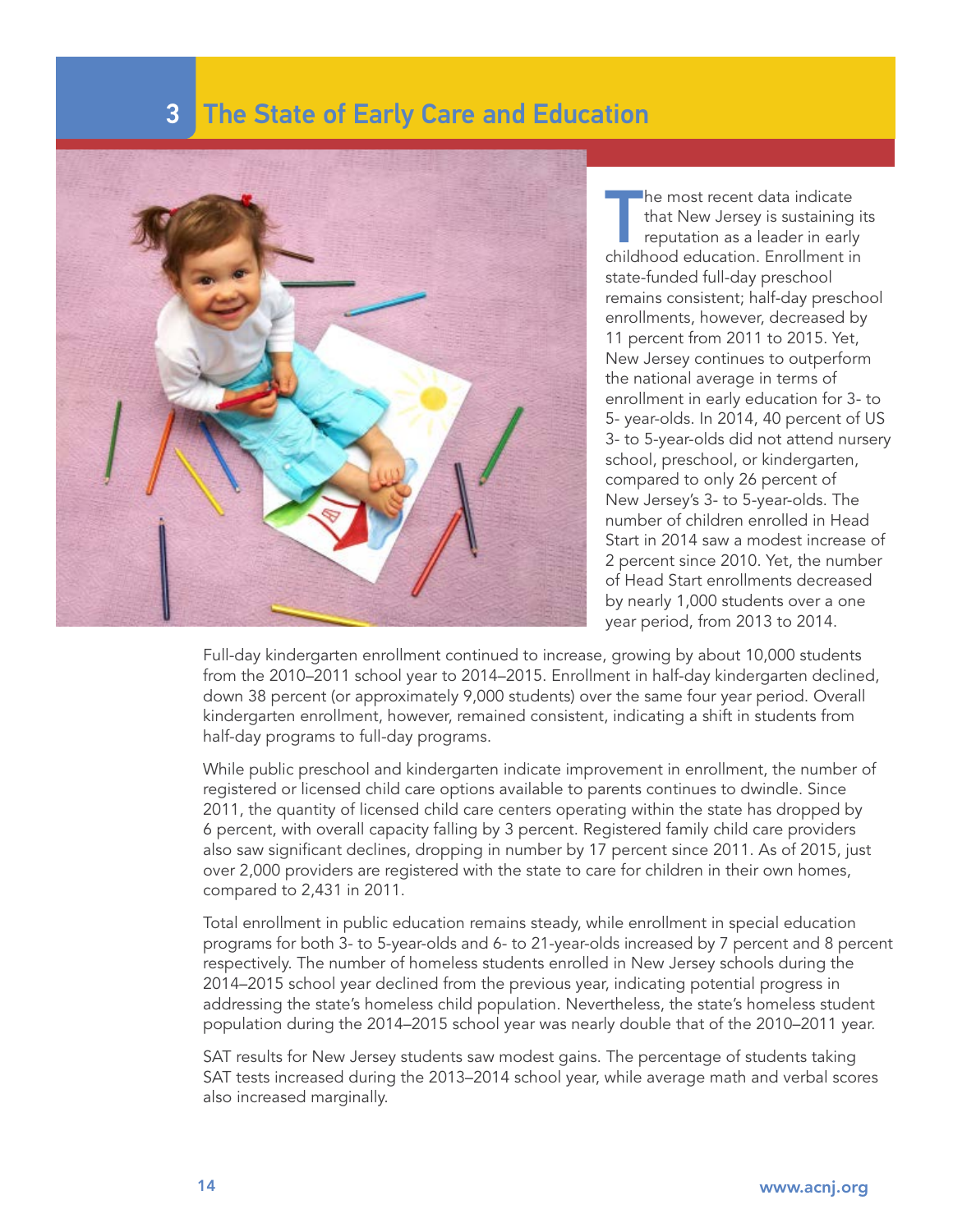Reported incidences of school violence, vandalism, and substance abuse saw substantial declines within New Jersey during the 2014–2015 school year. Incidences of vandalism experienced the most significant decrease, dropping 29 percent, followed by substance abuse at 14 percent, violent incidents at 12 percent and possession of weapons at 8 percent.

High school graduation rates crept upward, rising from 88 percent during the 2012–2013 school year to 90 percent in the 2014–2015 school year. Graduation rates amongst minority groups and select student subgroups show marked progress. Black and Hispanic students experienced increases in the rate of graduation by 7 percent and 5 percent respectively. Students with limited English proficiency, economically disadvantaged students, and students with disabilities also witnessed improved graduation rates, although differences in achievement amongst these groups persist. Graduation rates for Black and Hispanic students, economically disadvantaged students, students with limited proficiency in English, and students with disabilities still trail the state average.

#### 2014–2015 PARCC Assessment Results

The spring of 2015 marked the first year of statewide usage of the Partnership for Assessment of Readiness for College and Careers (PARCC) assessment. Students in grades 3-11 sat for assessments in English Language Arts, Math, and at the middle and high school levels, in Algebra I, Algebra II, and Geometry. The PARCC results indicated room for improvement; grade scores ranged from a high of 52 percent, to a low of 37 percent of students meeting or exceeding expectations in English Language Arts.

Students taking math assessments scored similarly, varying from a high of 45 percent of 3<sup>rd</sup>-graders meeting or exceeding expectations to only 23 percent of those students sitting for the geometry exam. Although 72 percent of  $8<sup>th</sup>$  grade Algebra I test takers met or exceeded expectations, these results are atypical. Many students do not enroll in Algebra I courses until  $9<sup>th</sup>$  grade or later; thus, those students taking part in Algebra I assessments while completing 8th grade are typically the advanced students for their grade level. Likewise, the percentage of  $8<sup>th</sup>$  grade students meeting or exceeding expectations (24 percent) is not representative of 8<sup>th</sup> grade performance overall, given the significant number of 8<sup>th</sup>-graders registered for the Algebra I PARCCs.

Though the results from PARCC assessments indicate that roughly 50 percent or fewer of NJ's students met or exceeded expectations across all grade levels and for both assessments, a sizeable number of students did not sit for the 2014–15 PARCC assessments. While the percentage of elementary students who did not participate generally remains below 10 percent, this increased to 21 percent for  $9<sup>th</sup>$ -graders, 27 percent in 10<sup>th</sup>-graders and 35 percent of  $11<sup>th</sup>$ -graders in English Language Arts. Similar figures were present amongst the math assessments, with 20 percent, 30 percent, and 25 percent of students not being tested in Algebra I, Algebra II, and Geometry respectively.

The PARCC results by race for English Language Arts and Mathematics vary by grade level; however, general themes emerge. Asian students presented the highest percentages of students meeting or exceeding standards, often surpassing the state average by more than 15 percentage points. Black and Hispanic students, conversely, consistently fell below the state average. Non-participation rates in PARCC assessments did not dramatically differ between racial or ethnic groups. Asian students demonstrated some of the lowest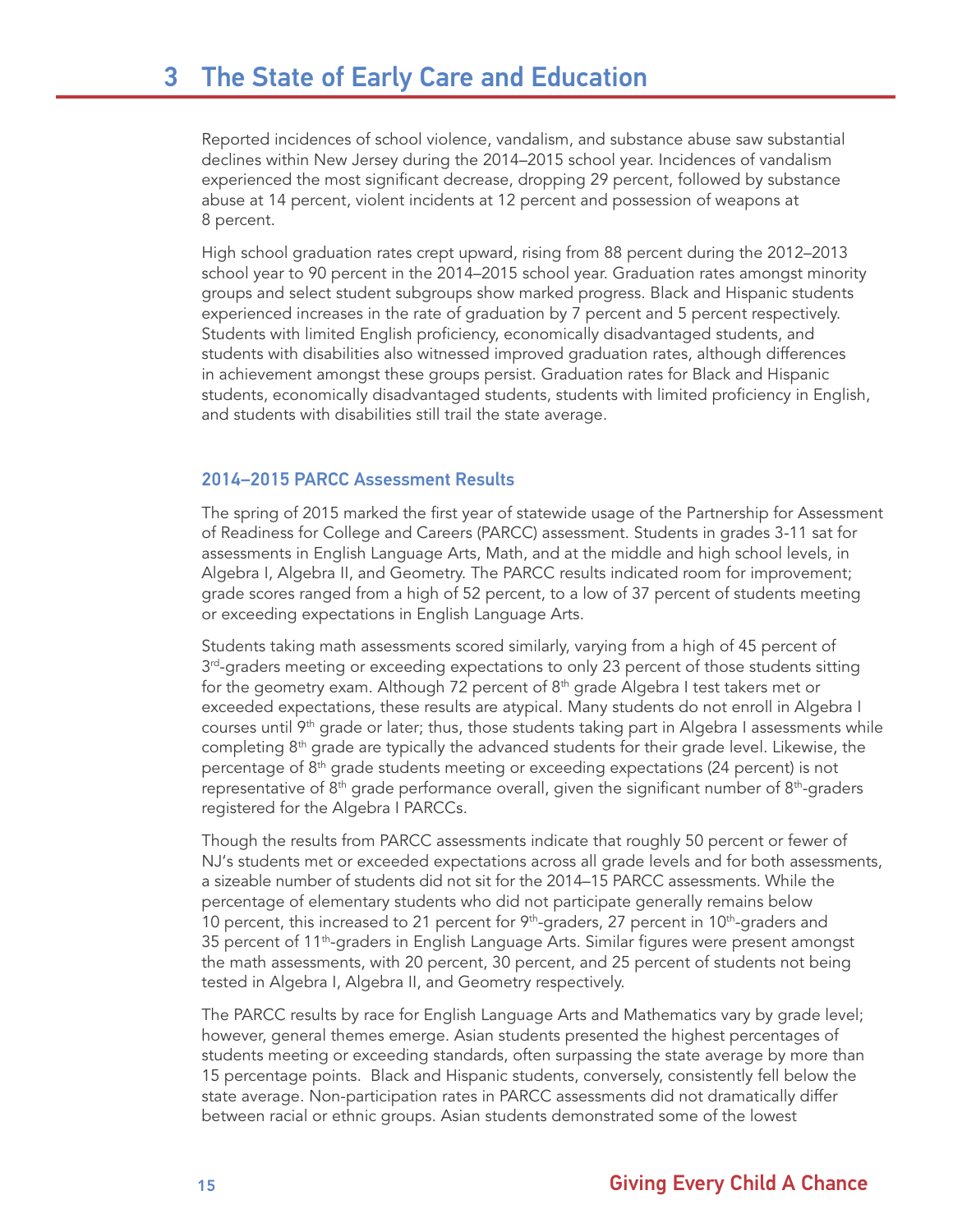percentages of untested students, but untested Black and non-Hispanic white students occurred at similar rates. For 8th grade English Language Arts, 17 percent of non-Hispanic white students did not take the PARCC compared to 15 percent of Black students. For 11<sup>th</sup> grade English Language Arts, 39 percent of white students and 35 percent of Black students did not sit for exams, and for Algebra II 35 percent and 32 percent of white and Black students, respectively, remained untested. The achievement gap, or the difference in performance between economically disadvantaged students and their peers (34 percent), also demonstrated room for improvement.

The New Jersey Department of Education, reports the number of students registered to take the PARCC assessments, the number of valid scores (or the number of students who completed the PARCC assessments), and the number of students who did not take the PARCC exams. While the "opt-out" phenomenon received a great deal of press prior to the administration of the PARCCs, the Department of Education's definition of "students not tested" extends beyond those students who refused to take the exams. Those untested students also include absent students, students with medical emergencies, voided test results, and those who were given alternative tests geared toward English Language Learners and students with significant learning disabilities. Students of select graduating classes may also utilize results from other tests (if scoring above a certain threshold) in lieu of PARCC assessments (see sidebar for details).

#### A Note on PARCC Testing for the Classes of 2016, 2017, 2018, 2019

High school students will have greater test-taking options in the future. The NJ Department of Education (NJDOE) will allow students graduating in the years 2016–2019 to substitute results from select tests for PARCC assessments. Some of these tests include the: SATs, ACTs, PSATs, ACT Aspire, and the ASVAB-AFQT (or the Armed Forces Qualification Test). Students in grades 9–11 must score above a certain threshold in order to use their alternative test results. For example, a student who scores 400 or greater on their SAT Reading test may use this score instead of sitting for the English Language Arts (ELA) Grade 11 PARCC. Similarly, a score of 400 or greater on the SAT Math Test would potentially exempt a student from taking the PARCC Algebra I, Algebra II, or Geometry assessments. Students who do not meet the requirements for these assessments may alternatively opt for the NJ Portfolio Appeals Process. This process requires that students submit several assignments (written essays, multiple choice tests, open-ended assignments, etc.) in place of test scores. As of March 2016, NJDOE announced a phase-in of PARCC testing as a requirement for graduation for the classes of 2020 and 2021.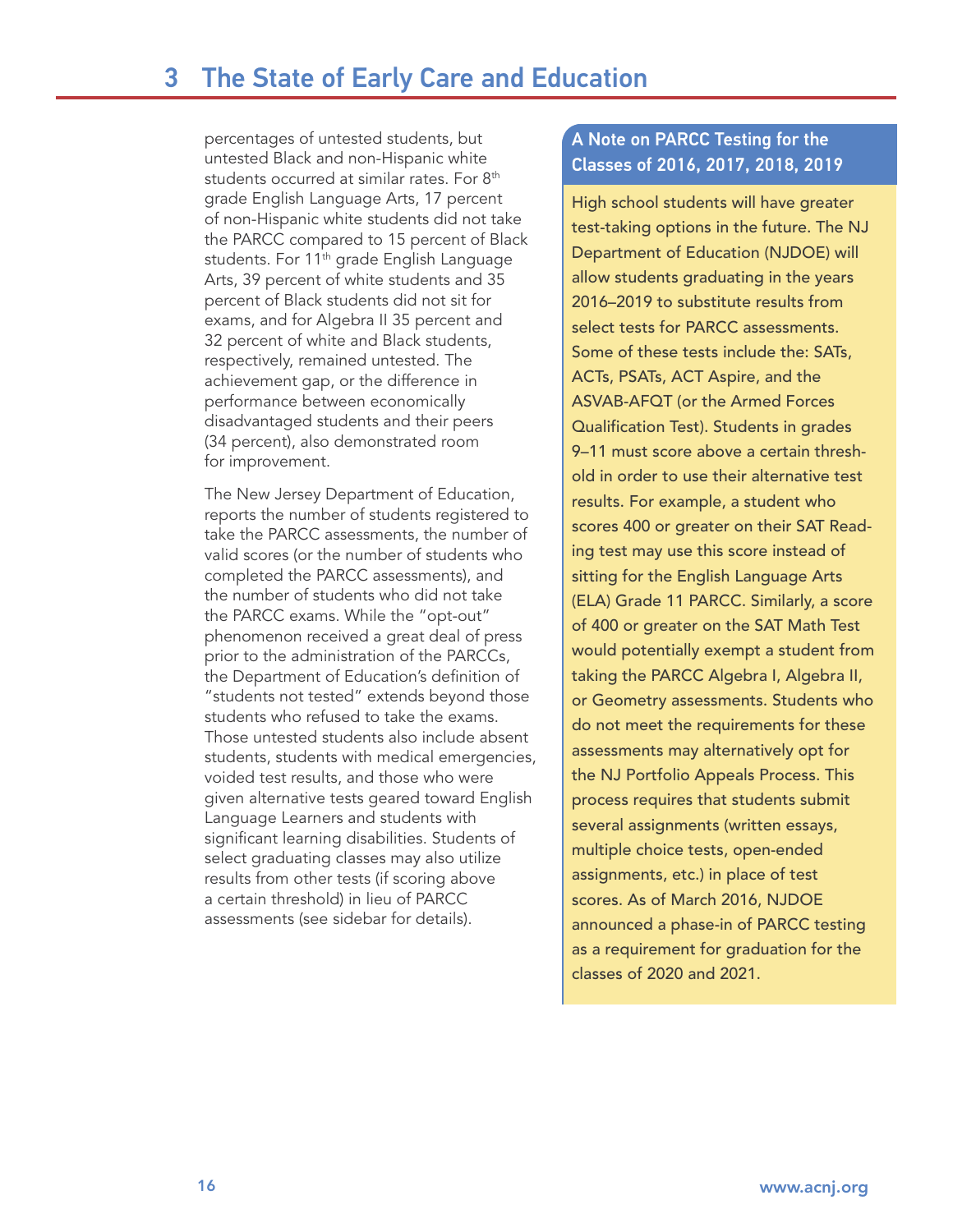#### Public Preschool Enrollments

|                                | 2010-2011 | 2013-2014 | 2014-2015 | % Change 11-15 |
|--------------------------------|-----------|-----------|-----------|----------------|
| Preschool enrollments (total)  | 51.333    | 51.924    | 51.232    |                |
| Half-day preschool enrollments | 5.425     | 4.965     | 4.851     | $-11$          |
| Full-day preschool enrollments | 45.908    | 46.959    | 46.381    |                |

#### Early Education

|                                                                                              |    | 2010 |    | 2013 |    | 2014 | % Change 10-14 |
|----------------------------------------------------------------------------------------------|----|------|----|------|----|------|----------------|
|                                                                                              |    | US   | NJ | US   | NJ | US   | US             |
| Percent of children not enrolled in nursery<br>school, preschool or kindergarten, ages 3 - 5 | 29 | 40   | 29 | 41   | 26 | 40   |                |

#### Head Start

|                                 |        | 2013. | 2014   | % Change 10-14 |
|---------------------------------|--------|-------|--------|----------------|
| Children enrolled in Head Start | 14.848 | 6.060 | 15.074 |                |

#### Child Care

|                                         | 2011    | 2014    | 2015    | % Change 11-15 |
|-----------------------------------------|---------|---------|---------|----------------|
| Licensed child care centers             | 4.213   | 3.964   | 3.949   | -6             |
| Capacity of licensed child care centers | 356.900 | 347.952 | 347.861 | - 3            |

#### Registered Family Child Care Providers

|  |       | 2015  | % Change 11-15 |
|--|-------|-------|----------------|
|  | 2,120 | 2,020 |                |

#### Demographics of Children with Working Parents, NJ

|                                              | 2013    | 2014    | % Change 13-14 |
|----------------------------------------------|---------|---------|----------------|
| Child Population 0-5                         | 642.853 | 620,823 | -3             |
| # Children 0 - 5 with All Parents Working    | 415.143 | 412.031 | - 1            |
| % Children 0 - 5 with All Parents Working    | 66      | 66      |                |
| # Children 0 - 5 in Single-Parent Households | 146.076 | 147.516 | $\overline{4}$ |
| % Children 0 - 5 Single-Parent Households    | 30      | 24      | -5             |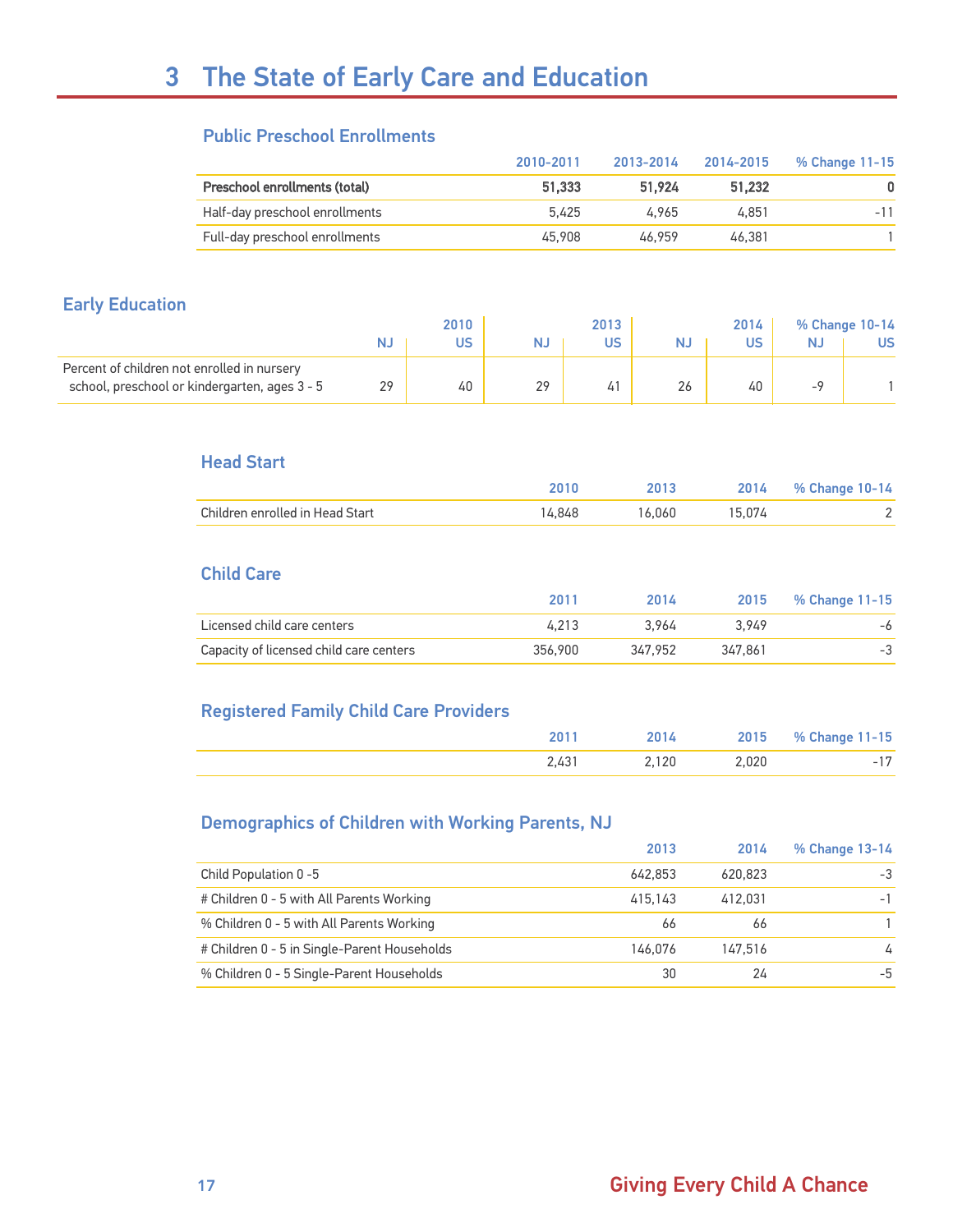#### Average Annual Costs of Child Care, 2013

|                                     | 2012     | 2013     | % Change 12-13 |
|-------------------------------------|----------|----------|----------------|
| <b>Child Care Center</b>            |          |          |                |
| Infants Age 1 and Under             | \$10,949 | \$11,534 | 5              |
| Preschooler                         | \$9,170  | \$9.546  | 4              |
| <b>Registered Family Child Care</b> |          |          |                |
| Infants Age 1 and Under             | \$8,520  | \$8,699  | $\mathcal{P}$  |
| Preschooler                         | \$7,562  | \$7,790  | 3              |

#### Public Kindergarten Enrollments

|                                   | 2010-2011 | 2013-2014 | 2014-2015 | % Change 11-15 |
|-----------------------------------|-----------|-----------|-----------|----------------|
| Kindergarten enrollments (total)  | 90.663    | 92.322    | 91.570    |                |
| Half-day kindergarten enrollments | 24.334    | 17.777    | 14.979    | -38            |
| Full-day kindergarten enrollments | 66.329    | 74.545    | 76.591    | 15             |

#### Percent of Kindergarten Students Held Back, or Retained (by Race) — New Jersey

|                                        | 2011-12 |  |
|----------------------------------------|---------|--|
| <b>All Students</b>                    | 3       |  |
| American Indian/Alaska Native          | 6       |  |
| Asian                                  |         |  |
| Native Hawaiian/Other Pacific Islander | 3       |  |
| Black/African American                 | 5       |  |
| Hispanic/Latino of any race            | 4       |  |
| Two or More Races                      | 5       |  |
| White                                  | 2       |  |
|                                        |         |  |

#### Public School Enrollment

|                          |                               | 2010-2011 2013-2014 2014-2015 % Change 11-15 |
|--------------------------|-------------------------------|----------------------------------------------|
| Total enrollment (PK-12) | 1.357.382 1.371.399 1.369.379 |                                              |

#### Public School Special Education Enrollment

|                                                 | 2010-2011 | 2013-2014 | 2014-2015 | % Change 11-15 |
|-------------------------------------------------|-----------|-----------|-----------|----------------|
| Total enrollment, PK - 12                       | 1.357.382 | 1.371.399 | 1,369,379 |                |
| Special education enrollment, ages 3-5          | 17.073    | 17.529    | 18.222    |                |
| Special Education enrollment, ages 6 - 21       | 199.205   | 202.724   | 214.304   | 8              |
| Percent special education students, ages 6 - 21 | 15        | 15        |           |                |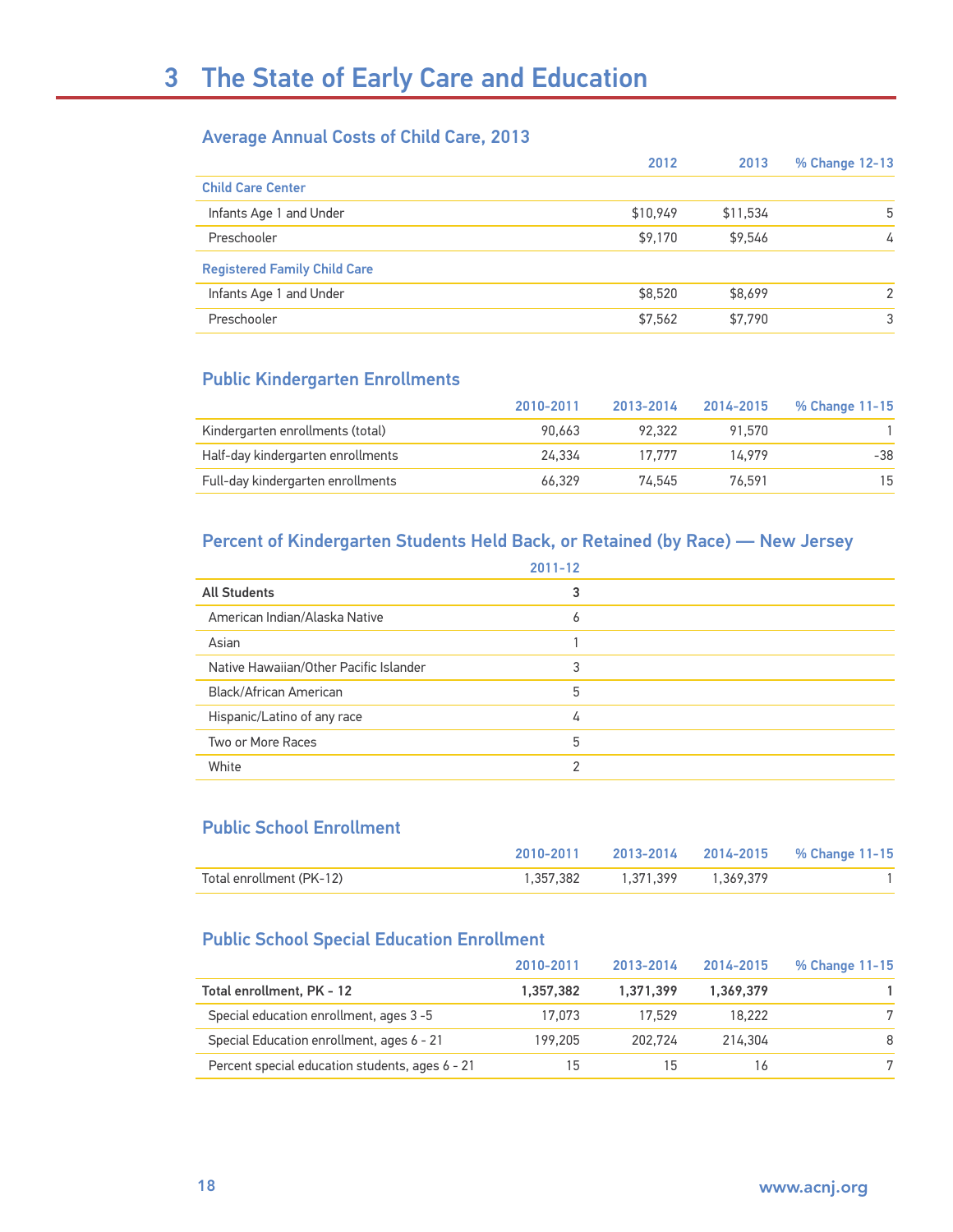# 3 The State of Early Care and Education

#### Homeless Students

|                             |       |        |       | 2010-2011 2013-2014 2014-2015 % Change 11-15 |
|-----------------------------|-------|--------|-------|----------------------------------------------|
| Number of homeless students | 4.459 | 10.303 | 8.412 | 89                                           |

#### Chronically Absent Students 2013-2014 (PK-12)

|                                    |                 |                   |                    | $%$ of             |                    |                    |
|------------------------------------|-----------------|-------------------|--------------------|--------------------|--------------------|--------------------|
|                                    |                 |                   | <b>Students</b>    | Demographic        | % of State's       | Median # of        |
|                                    | <b>Total</b>    | <b>Enrollment</b> | <b>Chronically</b> | <b>Chronically</b> | <b>Absenteeism</b> | <b>School Days</b> |
| <b>Demographic</b>                 | <b>Enrolled</b> | $\frac{0}{0}$     | <b>Absent</b>      | <b>Absent</b>      | Rate               | <b>Missed</b>      |
| Asian/Pacific Islander             | 131,800         | 9.5               | 6,554              | 5.0                | 4.7                | 23                 |
| <b>Black</b>                       | 226,006         | 16.2              | 33,523             | 14.8               | 24.0               | 24                 |
| Hispanic                           | 346,473         | 24.9              | 41,990             | 12.1               | 30.1               | 23                 |
| Multiracial                        | 16,263          | 1.2               | 1,543              | 9.5                | 1.1                | 22                 |
| White                              | 670,799         | 48.2              | 55,658             | 8.3                | 39.9               | 22                 |
| <b>Economically Disadvantaged</b>  | 528,040         | 37.9              | 77,295             | 14.6               | 55.4               | 23                 |
| <b>Limited English Proficiency</b> | 73,491          | 5.3               | 7,545              | 10.3               | 5.4                | 24                 |
| Homeless                           | 8,005           | 0.6               | 2,219              | 27.7               | 1.6                | 24                 |
| Immigrant                          | 28,297          | 2.0               | 2,705              | 9.6                | 1.9                | 21                 |
| Migrant                            | 841             | 0.1               | 84                 | 10.0               | 0.1                | 21                 |
| <b>Special Education</b>           | 216,290         | 15.5              | 33,281             | 15.4               | 23.9               | 24                 |
| Female                             | 677,498         | 48.6              | 67,895             | 10.0               | 48.7               | 23                 |
| Male                               | 715,621         | 51.4              | 71,740             | 10.0               | 51.4               | 23                 |
| <b>State Total</b>                 | 1,393,120       | ۰                 | 139,534            | 10.0               | ٠                  | 23                 |

#### PARCC Results

#### PARCC English Language Arts Results (2014-2015)

| % Met or Exceeded Standards | # Registered | # Not Tested | % Not Tested |
|-----------------------------|--------------|--------------|--------------|
| 44                          | 101,146      | 5,919        | 6            |
| 24                          | 41,463       | 2,013        | 5            |
| 17                          | 9,465        | 250          | 3            |
| 11                          | 6,767        | 213          | 3            |
| 32                          | 2,698        | 37           |              |
| 51                          | 100,203      | 6,434        | 6            |
| 30                          | 39,508       | 2,066        | 5            |
| 20                          | 7,676        | 245          | 3            |
| 13                          | 3.925        | 205          | 5            |
| 27                          | 3.751        | 40           |              |
|                             |              |              |              |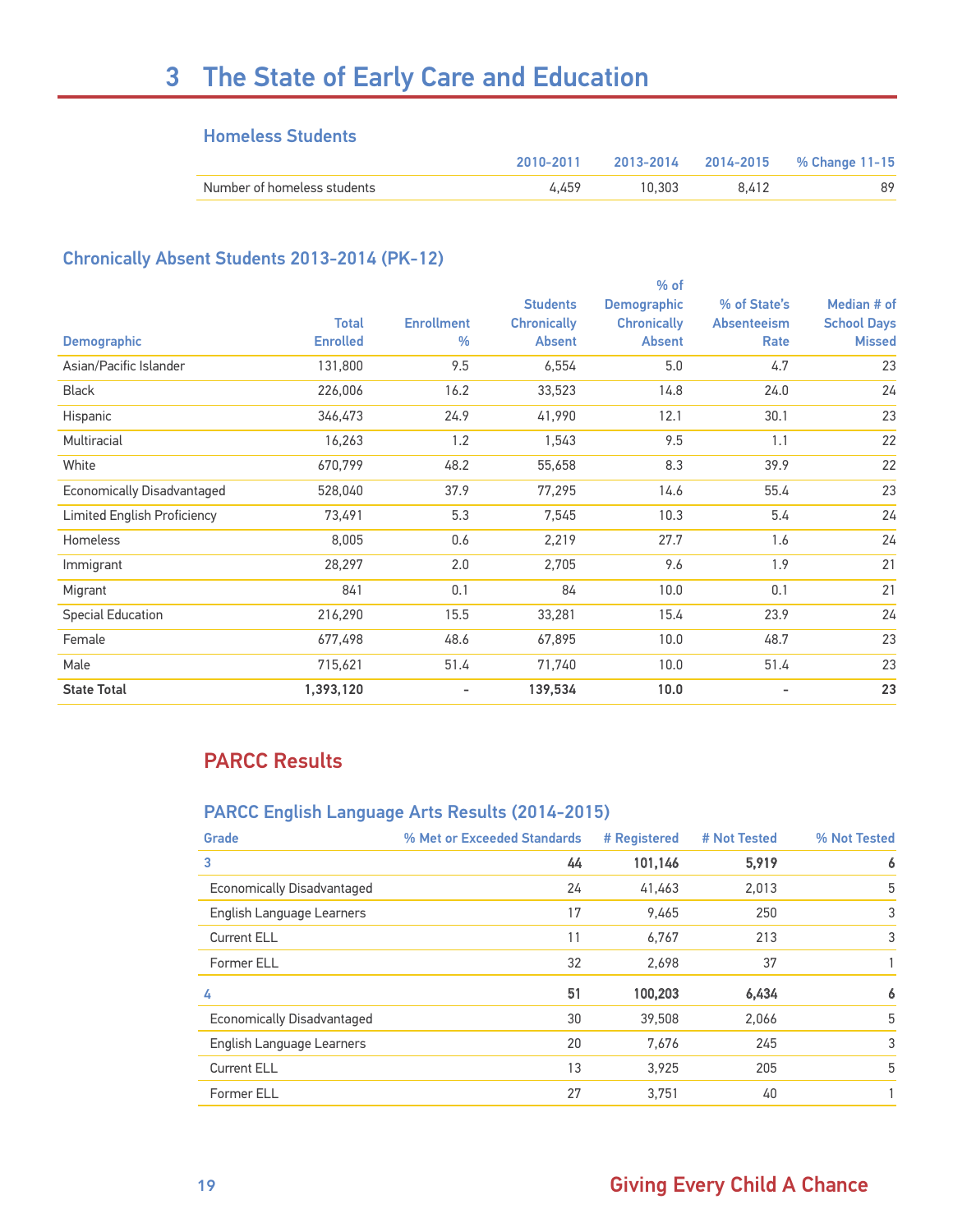#### PARCC English Language Arts Results (2014-2015) *continued*

| Grade                             | % Met or Exceeded Standards | # Registered | # Not Tested | % Not Tested   |
|-----------------------------------|-----------------------------|--------------|--------------|----------------|
| 5                                 | 52                          | 102,054      | 7,455        | 7              |
| <b>Economically Disadvantaged</b> | 30                          | 38,926       | 2,489        | 6              |
| English Language Learners         | 18                          | 5,730        | 191          | 3              |
| Current ELL                       | 14                          | 2,646        | 154          | 6              |
| Former ELL                        | 21                          | 3,084        | 37           | $\mathbf{1}$   |
| 6                                 | 49                          | 102,078      | 9,500        | 9              |
| <b>Economically Disadvantaged</b> | 29                          | 38,192       | 3,097        | 8              |
| English Language Learners         | 14                          | 4,093        | 211          | 5              |
| Current ELL                       | 10                          | 2,330        | 163          | 7              |
| Former ELL                        | 20                          | 1,763        | 48           | 3              |
| 7                                 | 52                          | 101,333      | 11,106       | 11             |
| <b>Economically Disadvantaged</b> | 32                          | 37,215       | 3,777        | 10             |
| English Language Learners         | 14                          | 3,301        | 235          | $\overline{7}$ |
| Current ELL                       | 10                          | 2,292        | 201          | 9              |
| Former ELL                        | 25                          | 1,009        | 34           | 3              |
| 8                                 | 52                          | 102,814      | 14,393       | 14             |
| <b>Economically Disadvantaged</b> | 33                          | 36,503       | 4,766        | 13             |
| English Language Learners         | 13                          | 3,114        | 299          | 10             |
| Current ELL                       | 9                           | 2,336        | 255          | 11             |
| Former ELL                        | 25                          | 778          | 44           | 6              |
| 9                                 | 40                          | 102,696      | 21,122       | 21             |
| <b>Economically Disadvantaged</b> | 23                          | 34,592       | 7,038        | 20             |
| English Language Learners         | 6                           | 4,250        | 567          | 13             |
| Current ELL                       | 4                           | 3,607        | 490          | 14             |
| Former ELL                        | 16                          | 643          | 77           | 12             |
| 10                                | 37                          | 97,621       | 25,962       | 27             |
| <b>Economically Disadvantaged</b> | 22                          | 31,013       | 7,396        | 24             |
| English Language Learners         | 6                           | 3,494        | 487          | 14             |
| Current ELL                       | 4                           | 2,761        | 382          | 14             |
| Former ELL                        | 16                          | 733          | 105          | 14             |
| 11                                | 41                          | 94,625       | 32,857       | 35             |
| <b>Economically Disadvantaged</b> | 29                          | 28,280       | 7,780        | 28             |
| English Language Learners         | 9                           | 2,962        | 444          | 15             |
| Current ELL                       | 6                           | 2,199        | 328          | 15             |
| Former ELL                        | 17                          | 763          | 116          | 15             |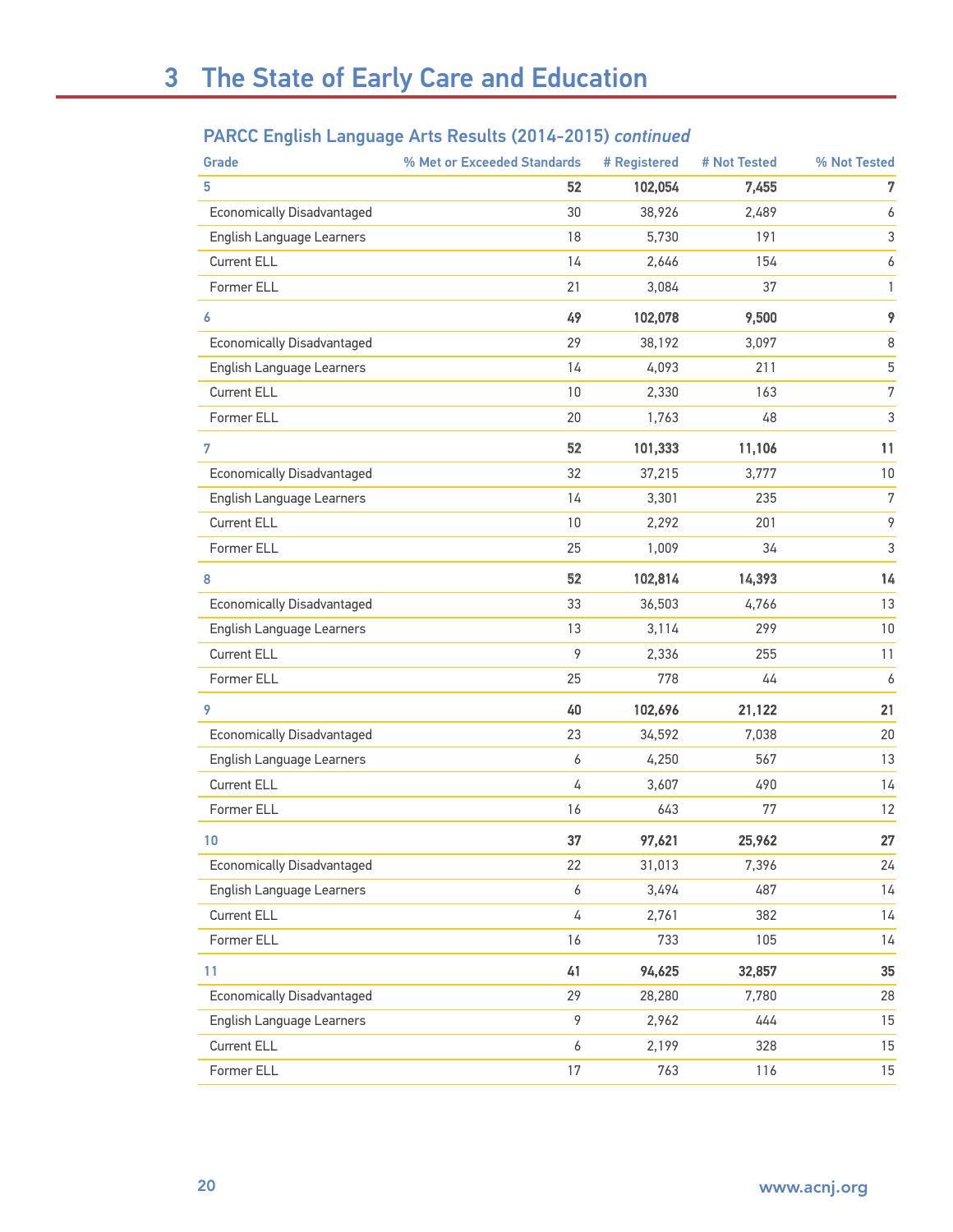#### PARCC Math Results (2014–2015)

| <b>Grade/Subject</b>              | % Met or Exceeded Standards | # Registered | # Not Tested | % Not Tested     |
|-----------------------------------|-----------------------------|--------------|--------------|------------------|
| 3                                 | 45                          | 101,833      | 5,901        | 6                |
| <b>Economically Disadvantaged</b> | 25                          | 41,841       | 1,997        | $\mathbf 5$      |
| English Language Learners         | 23                          | 9,911        | 190          | $\overline{2}$   |
| Current ELL                       | 17                          | 7,214        | 154          | $\overline{2}$   |
| Former ELL                        | 41                          | 2,697        | 36           | $\mathbf{1}$     |
| 4                                 | 41                          | 100,938      | 6,454        | 6                |
| <b>Economically Disadvantaged</b> | 22                          | 39,887       | 2,073        | $\mathbf 5$      |
| English Language Learners         | 19                          | 8,112        | 198          | $\overline{2}$   |
| Current ELL                       | 14                          | 4,356        | 154          | $\sqrt{4}$       |
| Former ELL                        | 24                          | 3,756        | 44           | $\mathbf{1}$     |
| 5                                 | 41                          | 102,741      | 7,448        | $\overline{7}$   |
| <b>Economically Disadvantaged</b> | 23                          | 39,316       | 2,472        | 6                |
| English Language Learners         | 18                          | 6,186        | 125          | $\sqrt{2}$       |
| Current ELL                       | 16                          | 3,101        | 90           | $\mathsf 3$      |
| Former ELL                        | 21                          | 3,085        | 35           | 1                |
| 6                                 | 41                          | 102,636      | 9,508        | 9                |
| <b>Economically Disadvantaged</b> | 22                          | 38,584       | 3,100        | $\,8\,$          |
| English Language Learners         | 15                          | 4,496        | 151          | $\mathsf 3$      |
| Current ELL                       | 13                          | 2,737        | 106          | 4                |
| Former ELL                        | 19                          | 1,759        | 45           | $\mathsf 3$      |
| 7                                 | 37                          | 98,261       | 10,961       | 11               |
| <b>Economically Disadvantaged</b> | 20                          | 37,331       | 3,798        | $10$             |
| English Language Learners         | 13                          | 3,696        | 202          | $\mathbf 5$      |
| Current ELL                       | 10                          | 2,704        | 163          | $\pmb{6}$        |
| Former ELL                        | 20                          | 992          | 39           | 4                |
| 8                                 | 24                          | 69,091       | 11,013       | 16               |
| <b>Economically Disadvantaged</b> | 17                          | 30,131       | 4,289        | 14               |
| English Language Learners         | 11                          | 3,069        | 208          | $\boldsymbol{7}$ |
| Current ELL                       | 9                           | 2,487        | 175          | $\sqrt{7}$       |
| <b>Former ELL</b>                 | 18                          | 582          | 33           | 6                |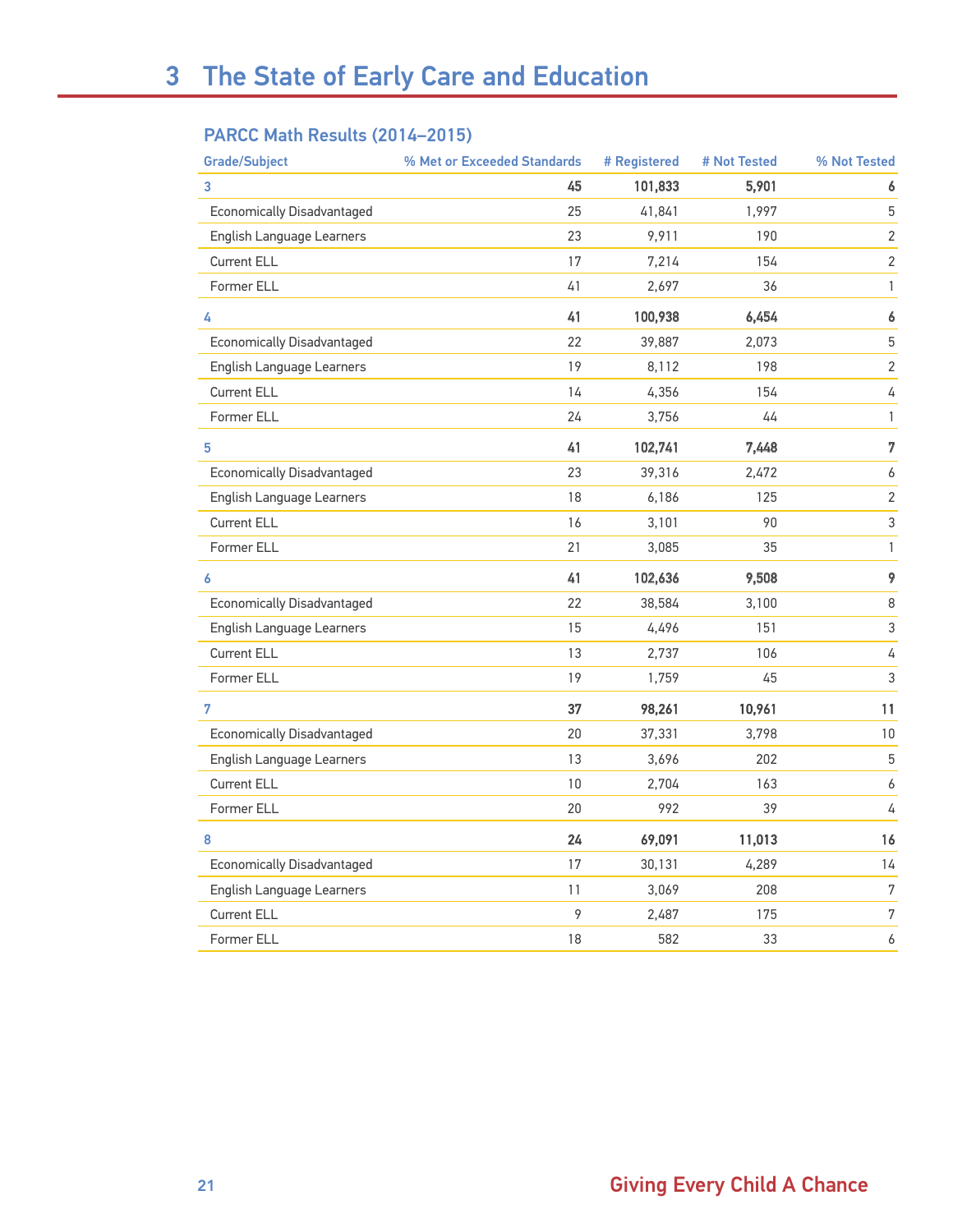| PARCC Math Results (2014-2015) continued |  |  |
|------------------------------------------|--|--|
|------------------------------------------|--|--|

| <b>Grade/Subject</b>              | % Met or Exceeded Standards | # Registered | # Not Tested | % Not Tested |
|-----------------------------------|-----------------------------|--------------|--------------|--------------|
| Algebra I (8th Grade)             | 72                          | 30,826       | 3,328        | 11           |
| <b>Economically Disadvantaged</b> | N/A                         | N/A          | N/A          | N/A          |
| English Language Learners         | N/A                         | N/A          | N/A          | N/A          |
| Current ELL                       | N/A                         | N/A          | N/A          | N/A          |
| Former ELL                        | N/A                         | N/A          | N/A          | N/A          |
| <b>Algebra I (ALL GRADES)</b>     | 36                          | 114,867      | 23,127       | 20           |
| <b>Economically Disadvantaged</b> | 19                          | 40,024       | 8,462        | 21           |
| English Language Learners         | 10                          | 5,194        | 780          | 15           |
| Current ELL                       | 8                           | 4,375        | 687          | 16           |
| Former ELL                        | 24                          | 819          | 93           | 11           |
| <b>Algebra II (ALL GRADES)</b>    | 24                          | 83,256       | 25,230       | 30           |
| <b>Economically Disadvantaged</b> | 9                           | 23,991       | 6,226        | 26           |
| English Language Learners         | 9                           | 2,253        | 311          | 14           |
| Current ELL                       | 7                           | 1,589        | 219          | 14           |
| Former ELL                        | 14                          | 664          | 92           | 14           |
| <b>Geometry (ALL GRADES)</b>      | 23                          | 95,414       | 24,277       | 25           |
| <b>Economically Disadvantaged</b> | 8                           | 30,918       | 7,707        | 25           |
| English Language Learners         | 7                           | 3,337        | 461          | 14           |
| Current ELL                       | 6                           | 2,603        | 355          | 14           |
| Former ELL                        | 11                          | 734          | 106          | 14           |

*X signifies instances in which data was suppressed to protect student confidentiality.*



#### Economically Disadvantaged & English Language Learner Vs. State Average Performance on 3rd Grade English Language Arts Tests, 2014–15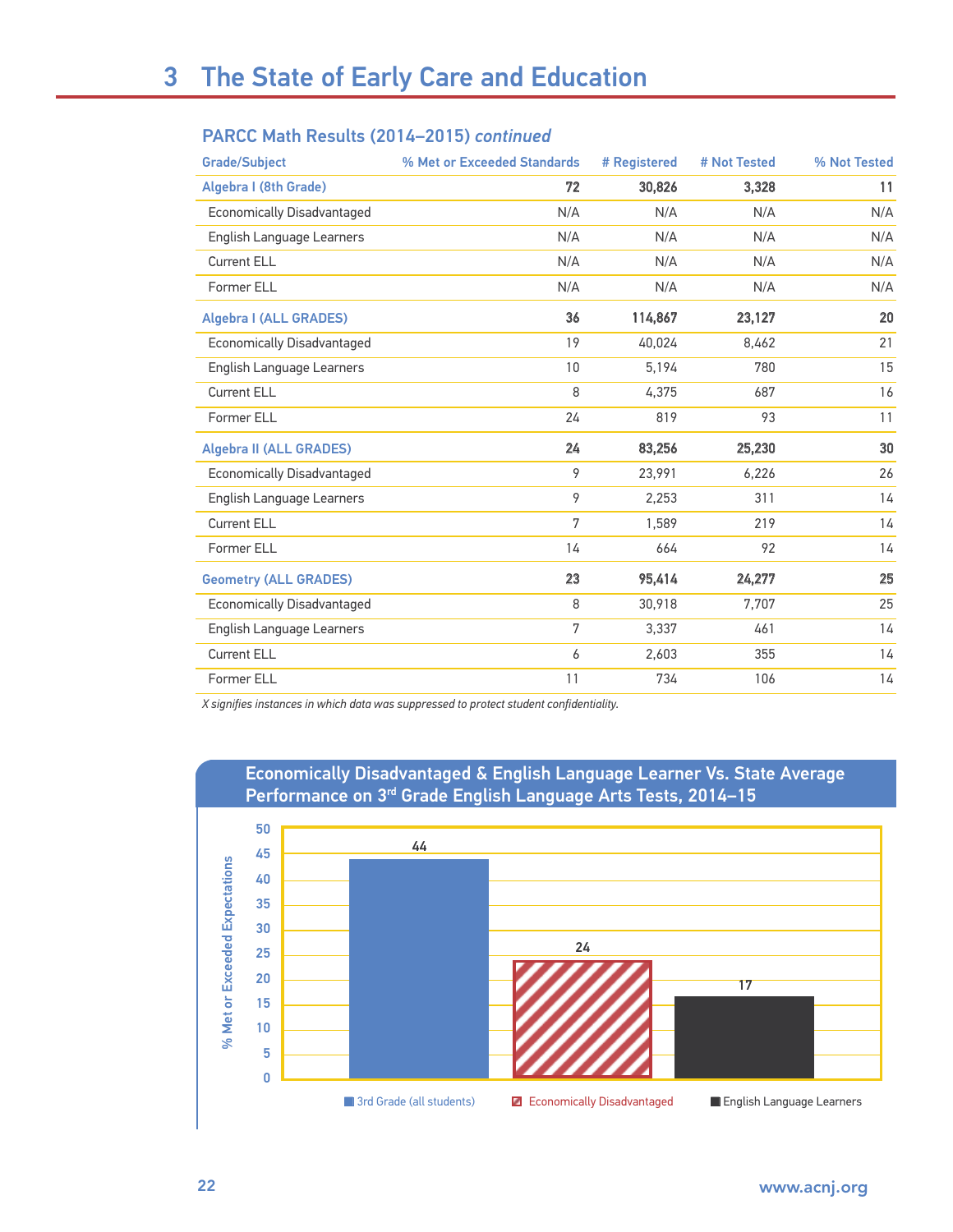### 3 The State of Early Care and Education



#### PARCC English Language Arts Results by Race (2014-2015)

| Grade                            | % Met or Exceeded Standards | # Registered | # Not Tested | % Not Tested   |
|----------------------------------|-----------------------------|--------------|--------------|----------------|
| 3                                | 44                          | 101,146      | 5,919        | 6              |
| White (non-Hispanic)             | 54                          | 45,851       | 3,405        | 7              |
| <b>Black or African-American</b> | 25                          | 15,634       | 972          | 6              |
| Asian                            | 70                          | 9,879        | 195          | 2              |
| American Indian/Alaska Native    | 40                          | X            | X            | N/A            |
| Hispanic or Latino               | 26                          | 27,382       | 1,183        | 4              |
| Pacific Islander                 | 54                          | X            | X            | N/A            |
| Other Races                      | 53                          | 2,033        | 146          | 7              |
| 4                                | 51                          | 100,203      | 6,434        | 6              |
| White (non-Hispanic)             | 62                          | 46,748       | 3,857        | 8              |
| <b>Black or African-American</b> | 29                          | 15,229       | 1,037        | 7              |
| Asian                            | 78                          | 9,803        | 191          | $\overline{2}$ |
| American Indian/Alaska Native    | 48                          | 127          | 12           | 9              |
| Hispanic or Latino               | 33                          | 26,303       | 1,176        | 4              |
| Pacific Islander                 | 65                          | X            | X            | N/A            |
| Other Races                      | 61                          | 1,757        | 158          | 9              |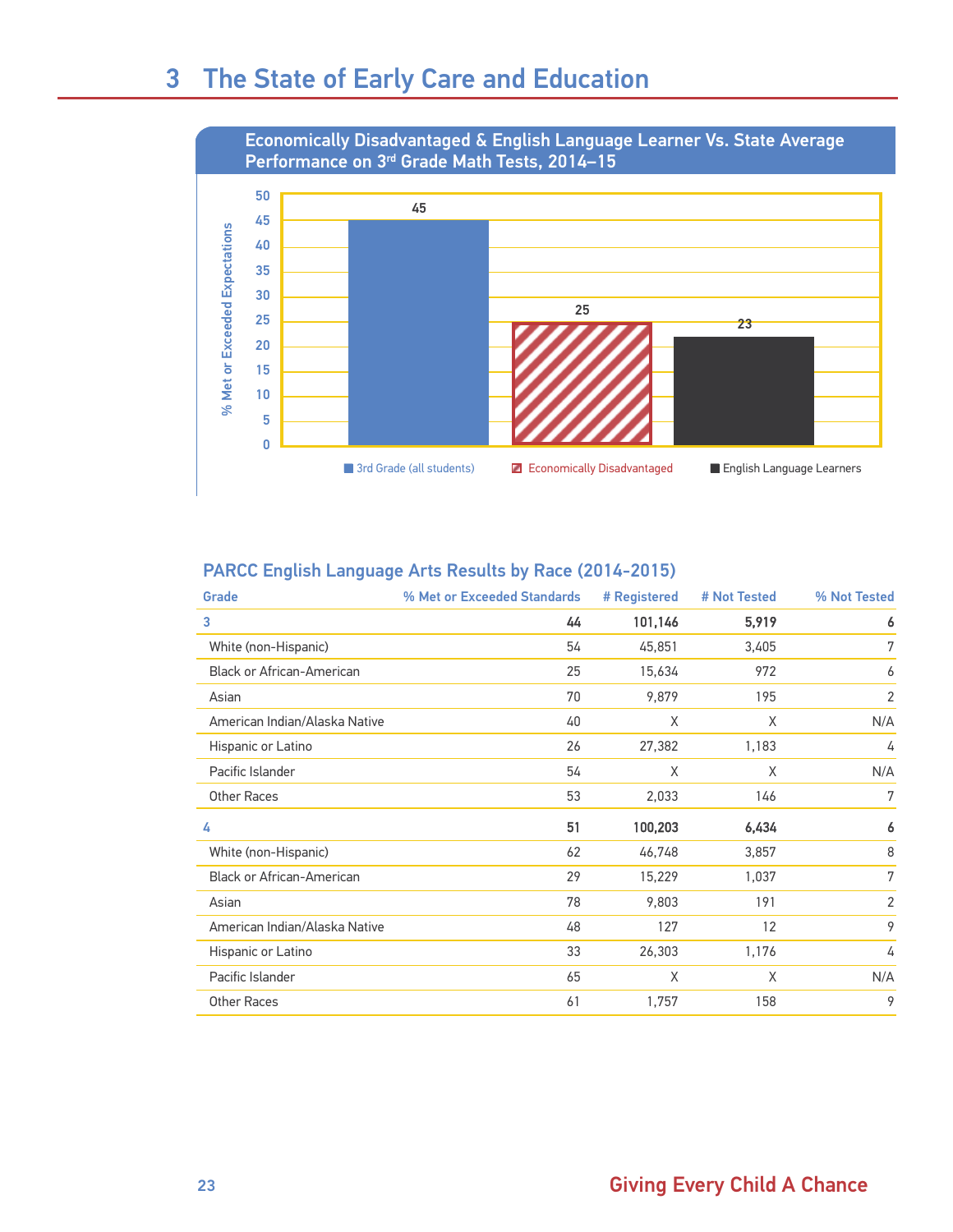#### PARCC English Language Arts Results by Race (2014-2015) *continued*

| Grade                            | % Met or Exceeded Standards | # Registered | # Not Tested | % Not Tested   |
|----------------------------------|-----------------------------|--------------|--------------|----------------|
| 5                                | 52                          | 102,054      | 7,455        | 7              |
| White (non-Hispanic)             | 62                          | 49,193       | 4,673        | 9              |
| <b>Black or African-American</b> | 30                          | 15,502       | 1,163        | 8              |
| Asian                            | 78                          | 10,180       | 194          | $\overline{2}$ |
| American Indian/Alaska Native    | 46                          | X            | X            | N/A            |
| Hispanic or Latino               | 34                          | 25,282       | 1,263        | 5              |
| Pacific Islander                 | 61                          | X            | Χ            | N/A            |
| Other Races                      | 60                          | 1,558        | 146          | 9              |
| 6                                | 49                          | 102,078      | 9,500        | 9              |
| White (non-Hispanic)             | 58                          | 49,832       | 5,984        | 12             |
| <b>Black or African-American</b> | 27                          | 16,093       | 1,480        | $\mathcal{P}$  |
| Asian                            | 77                          | 10,073       | 264          | 3              |
| American Indian/Alaska Native    | 41                          | X            | X            | N/A            |
| Hispanic or Latino               | 32                          | 24,431       | 1,586        | 6              |
| Pacific Islander                 | 62                          | X            | Χ            | N/A            |
| Other Races                      | 56                          | 1,323        | 173          | 13             |
| 7                                | 52                          | 101,333      | 11,106       | 11             |
| White (non-Hispanic)             | 61                          | 50,280       | 6,805        | 14             |
| <b>Black or African-American</b> | 30                          | 16,066       | 1,840        | 11             |
| Asian                            | 80                          | 9,571        | 329          | 3              |
| American Indian/Alaska Native    | 47                          | 99           | 11           | 11             |
| Hispanic or Latino               | 35                          | 23,918       | 1,916        | 8              |
| Pacific Islander                 | 73                          | 235          | 20           | 9              |
| Other Races                      | 56                          | 1,164        | 185          | 16             |
| 8                                | 52                          | 102,814      | 14,393       | 14             |
| White (non-Hispanic)             | 60                          | 51,772       | 8,655        | 17             |
| Black or African-American        | 30                          | 16,701       | 2,490        | 15             |
| Asian                            | 80                          | 9,600        | 425          | 4              |
| American Indian/Alaska Native    | 48                          | 100          | 22           | 22             |
| Hispanic or Latino               | 36                          | 23,329       | 2,573        | 11             |
| Pacific Islander                 | 68                          | 201          | 16           | 8              |
| Other Races                      | 54                          | 1,111        | 212          | 19             |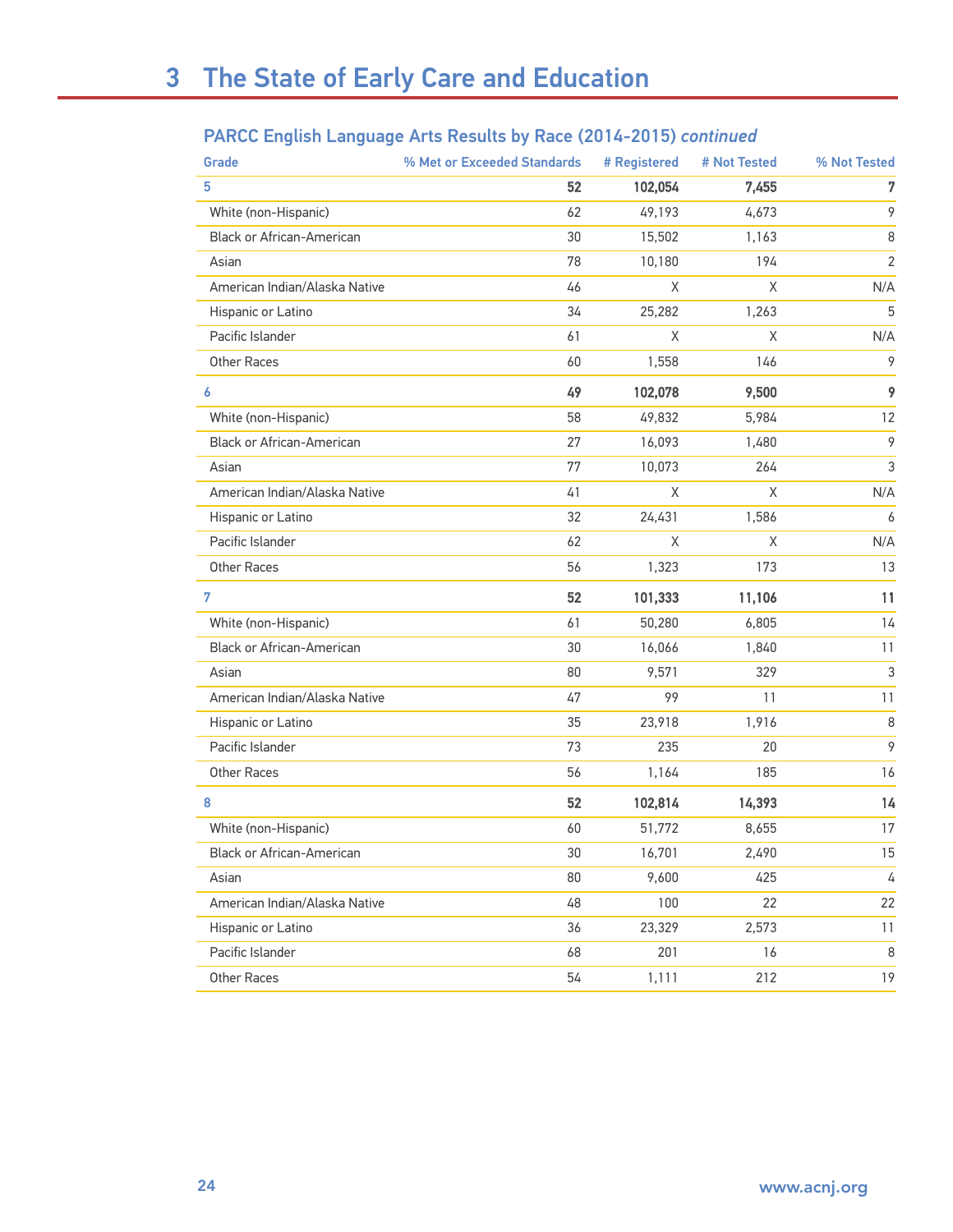|  | PARCC English Language Arts Results by Race (2014-2015) continued |  |  |
|--|-------------------------------------------------------------------|--|--|
|  |                                                                   |  |  |

| Grade                            | % Met or Exceeded Standards | # Registered | # Not Tested | % Not Tested |
|----------------------------------|-----------------------------|--------------|--------------|--------------|
| 9                                | 40                          | 102,696      | 21,122       | 21           |
| White (non-Hispanic)             | 47                          | 49,912       | 11,244       | 23           |
| <b>Black or African-American</b> | 22                          | 16,600       | 4,270        | 26           |
| Asian                            | 67                          | 9,444        | 899          | 10           |
| American Indian/Alaska Native    | 32                          | 115          | 18           | 16           |
| Hispanic or Latino               | 26                          | 25,041       | 4,321        | 17           |
| Pacific Islander                 | 55                          | 202          | 19           | 9            |
| Other Races                      | 38                          | 1,382        | 351          | 25           |
| 10                               | 37                          | 97,621       | 25,962       | 27           |
| White (non-Hispanic)             | 42                          | 50,158       | 14,801       | 30           |
| Black or African-American        | 21                          | 15,363       | 4,691        | 31           |
| Asian                            | 61                          | 8,978        | 1,524        | 17           |
| American Indian/Alaska Native    | 27                          | 125          | 32           | 26           |
| Hispanic or Latino               | 24                          | 21,683       | 4,564        | 21           |
| Pacific Islander                 | 50                          | 193          | 34           | 18           |
| Other Races                      | 35                          | 1,121        | 316          | 28           |
| 11                               | 41                          | 94,625       | 32,857       | 35           |
| White (non-Hispanic)             | 46                          | 50,346       | 19,707       | 39           |
| Black or African-American        | 26                          | 14,372       | 4,977        | 35           |
| Asian                            | 64                          | 8,885        | 2,831        | 32           |
| American Indian/Alaska Native    | 37                          | 122          | 44           | 36           |
| Hispanic or Latino               | 31                          | 19,617       | 4,886        | 25           |
| Pacific Islander                 | 61                          | 209          | 50           | 24           |
| Other Races                      | 37                          | 1,074        | 362          | 34           |

#### PARCC Math by Race (2014–2015)

| <b>Grade/Subject</b>          | % Met or Exceeded Standards | # Registered | # not Tested | % not Tested  |
|-------------------------------|-----------------------------|--------------|--------------|---------------|
| 3                             | 45                          | 101,833      | 5,901        | 6             |
| White (non-Hispanic)          | 55                          | 45.965       | 3,446        | 7             |
| Black or African-American     | 24                          | 15,658       | 965          | 6             |
| Asian                         | 77                          | 9.996        | 196          | $\mathcal{P}$ |
| American Indian/Alaska Native | 40                          | X            | χ            | N/A           |
| Hispanic or Latino            | 28                          | 27,810       | 1,137        | 4             |
| Pacific Islander              | 60                          | X            | X            | N/A           |
| Other Races                   | 53                          | 2,033        | 140          | 7             |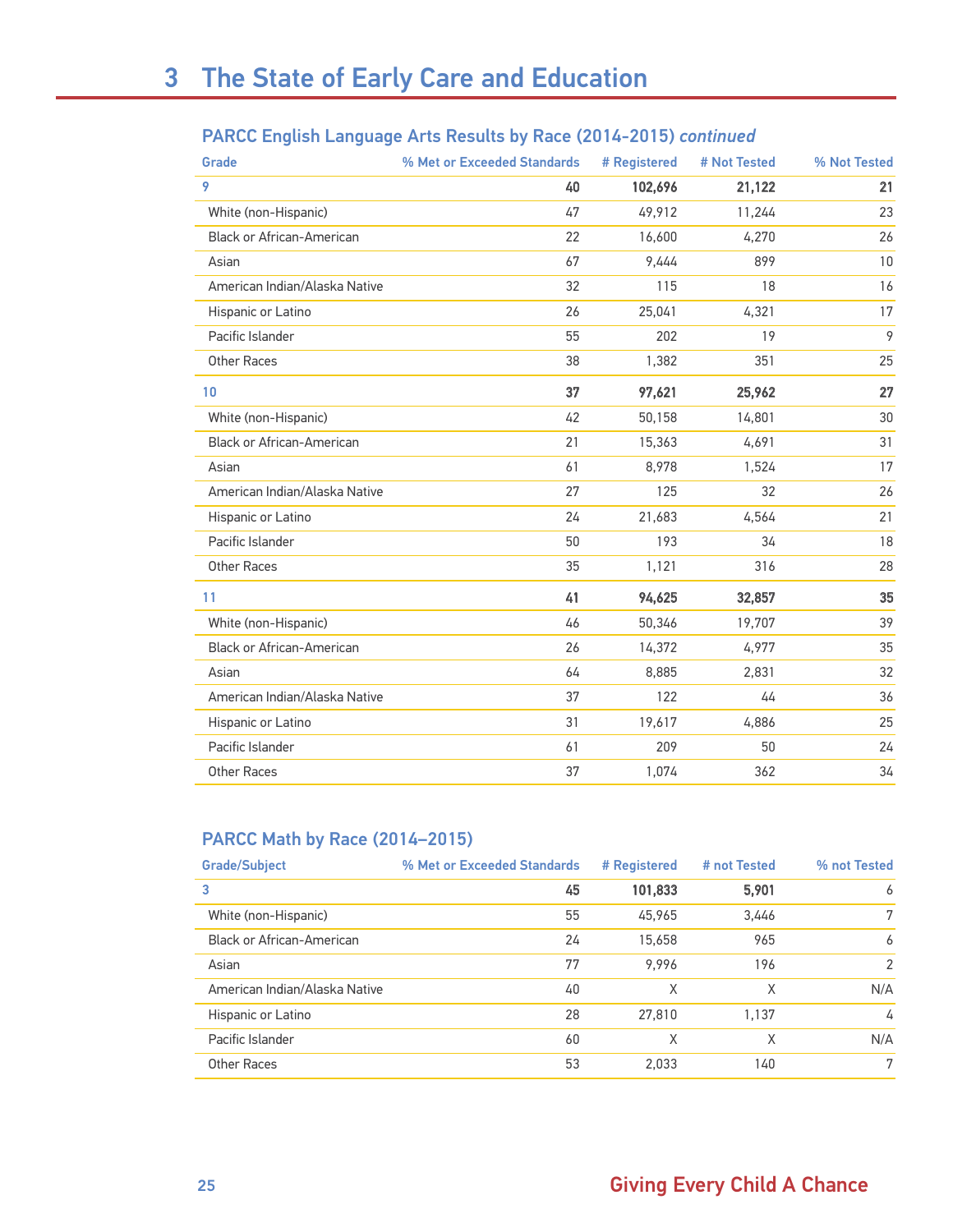#### PARCC Math by Race (2014–2015) *continued*

| <b>Grade/Subject</b>             | % Met or Exceeded Standards | # Registered | # Not Tested | % Not Tested   |
|----------------------------------|-----------------------------|--------------|--------------|----------------|
| 4                                | 41                          | 100,938      | 6,454        | 6              |
| White (non-Hispanic)             | 49                          | 46,869       | 3,870        | 8              |
| <b>Black or African-American</b> | 19                          | 15,268       | 1,041        | $\overline{7}$ |
| Asian                            | 75                          | 9,944        | 209          | $\sqrt{2}$     |
| American Indian/Alaska Native    | 37                          | 127          | 12           | 9              |
| Hispanic or Latino               | 24                          | 26,729       | 1,160        | 4              |
| Pacific Islander                 | 55                          | Χ            | Χ            | N/A            |
| Other Races                      | 51                          | 1,764        | 160          | 9              |
| 5                                | 41                          | 102,741      | 7,448        | 7              |
| White (non-Hispanic)             | 49                          | 49,294       | 4,705        | 10             |
| <b>Black or African-American</b> | 20                          | 15,526       | 1,167        | 8              |
| Asian                            | 75                          | 10,301       | 194          | $\sqrt{2}$     |
| American Indian/Alaska Native    | 47                          | Χ            | Χ            | N/A            |
| Hispanic or Latino               | 25                          | 25,717       | 1,221        | 5              |
| Pacific Islander                 | 58                          | Χ            | Χ            | N/A            |
| Other Races                      | 48                          | 1,559        | 144          | 9              |
| 6                                | 41                          | 102,636      | 9,508        | 9              |
| White (non-Hispanic)             | 50                          | 49,887       | 6,045        | 12             |
| <b>Black or African-American</b> | 18                          | 16,109       | 1,479        | 9              |
| Asian                            | 75                          | 10,102       | 260          | 3              |
| American Indian/Alaska Native    | 34                          | X            | X            | N/A            |
| Hispanic or Latino               | 24                          | 24,886       | 1,537        | 6              |
| Pacific Islander                 | 57                          | Χ            | $\mathsf X$  | N/A            |
| Other Races                      | 43                          | 1,325        | 174          | 13             |
| 7                                | 37                          | 98,261       | 10,961       | 11             |
| White (non-Hispanic)             | 45                          | 48,459       | 6,706        | 14             |
| Black or African-American        | 17                          | 15,998       | 1,869        | 12             |
| Asian                            | 69                          | 8,174        | 297          | 4              |
| American Indian/Alaska Native    | 33                          | 98           | 12           | 12             |
| Hispanic or Latino               | 22                          | 24,175       | 1,897        | 8              |
| Pacific Islander                 | 55                          | 228          | 18           | 8              |
| Other Races                      | 41                          | 1,129        | 162          | 14             |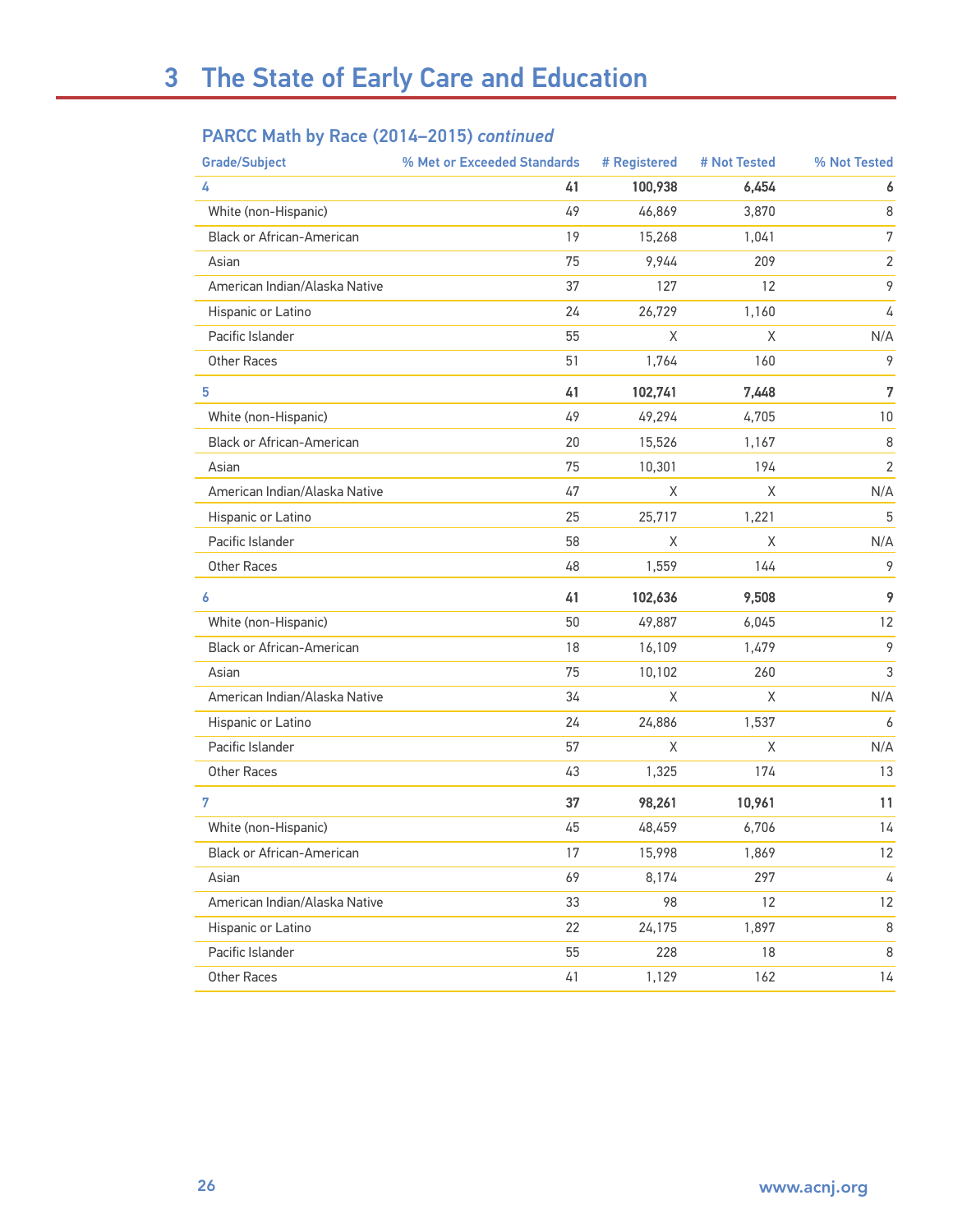#### PARCC Math by Race (2014–2015) *continued*

| <b>Grade/Subject</b>             | % Met or Exceeded Standards | # Registered | # Not Tested | % Not Tested |
|----------------------------------|-----------------------------|--------------|--------------|--------------|
| 8                                | 24                          | 69,091       | 11,013       | 16           |
| White (non-Hispanic)             | 29                          | 31,868       | 6,210        | 19           |
| Black or African-American        | 13                          | 13,870       | 2,253        | 16           |
| Asian                            | 46                          | 3,321        | 209          | 6            |
| American Indian/Alaska Native    | 14                          | 78           | 21           | 27           |
| Hispanic or Latino               | 18                          | 19,096       | 2,181        | 11           |
| Pacific Islander                 | 36                          | 117          | 11           | 9            |
| Other Races                      | 23                          | 741          | 128          | 17           |
| Algebra I (all grades)           | 36                          | 114,867      | 23,127       | 20           |
| White (non-Hispanic)             | 43                          | 55,027       | 11,795       | 21           |
| <b>Black or African-American</b> | 17                          | 19,623       | 5,207        | 27           |
| Asian                            | 70                          | 10,140       | 679          | 7            |
| American Indian/Alaska Native    | 29                          | 132          | 24           | 18           |
| Hispanic or Latino               | 20                          | 28,176       | 4,991        | 18           |
| Pacific Islander                 | 50                          | 219          | 23           | 11           |
| <b>Other Races</b>               | 33                          | 1,550        | 408          | 26           |
| Algebra II (all grades)          | 24                          | 83,256       | 25,230       | 30           |
| White (non-Hispanic)             | 28                          | 44,524       | 15,362       | 35           |
| <b>Black or African-American</b> | 8                           | 12,221       | 3,927        | 32           |
| Asian                            | 55                          | 8,564        | 1,621        | 19           |
| American Indian/Alaska Native    | 25                          | 96           | 27           | 28           |
| Hispanic or Latino               | 10                          | 16,775       | 3,987        | 24           |
| Pacific Islander                 | 30                          | 185          | 34           | 18           |
| Other Races                      | 22                          | 891          | 272          | 31           |
| <b>Geometry (all grades)</b>     | 23                          | 95,414       | 24,277       | 25           |
| White (non-Hispanic)             | 27                          | 48,144       | 13,441       | 28           |
| Black or African-American        | 6                           | 14,995       | 4,668        | 31           |
| Asian                            | 56                          | 8,803        | 1,070        | 12           |
| American Indian/Alaska Native    | 14                          | 118          | 26           | 22           |
| Hispanic or Latino               | 9                           | 21,917       | 4,696        | 21           |
| Pacific Islander                 | 29                          | 201          | 29           | 14           |
| Other Races                      | 22                          | 1,236        | 347          | 28           |

*X signifies instances in which data was suppressed to protect student confidentiality.*

#### Achievement Gap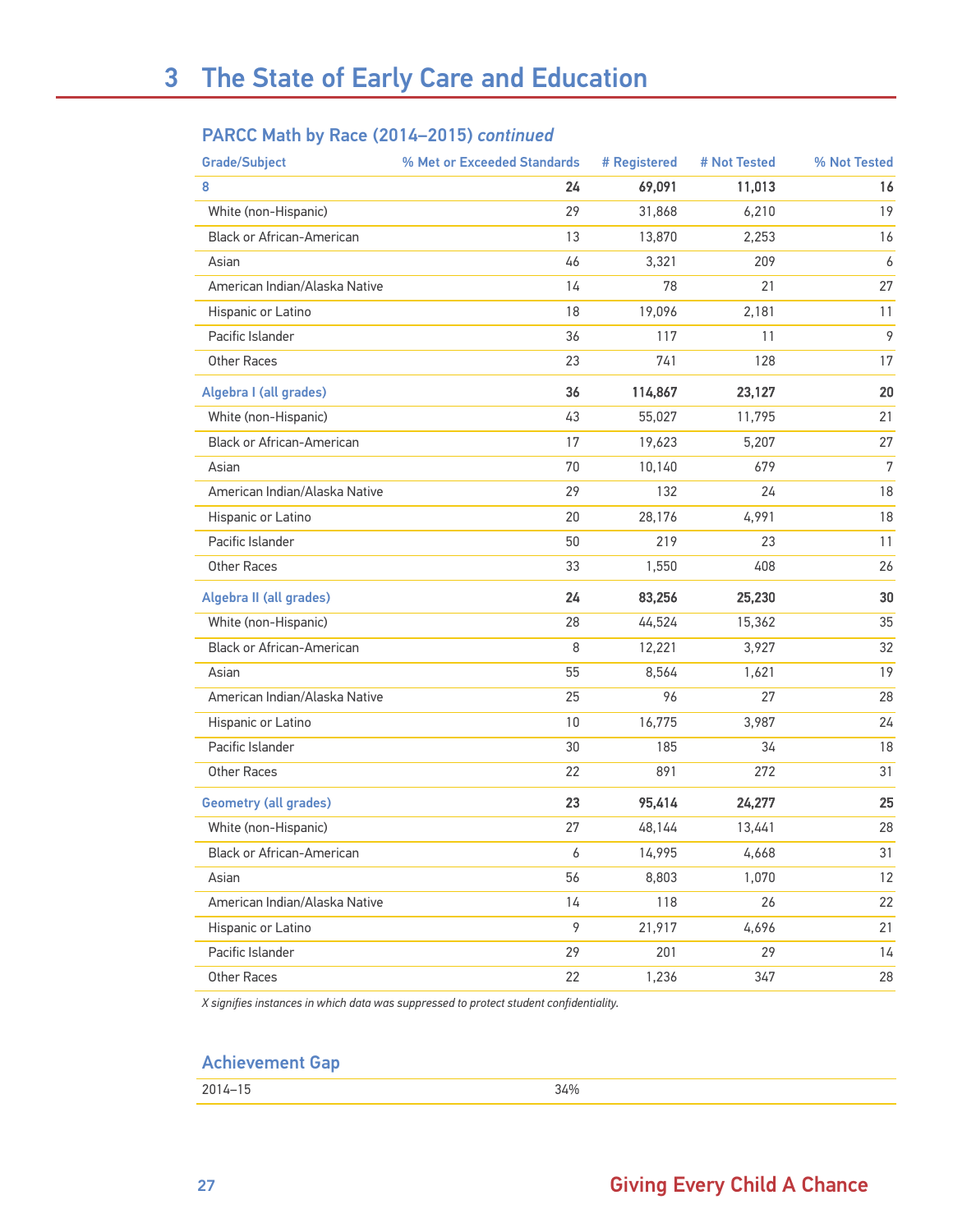# 3 The State of Early Care and Education

#### School Violence Incidents

|                 |           |           | 2011-12      |          |           |           | $2014 - 15$       |          |             |    | % Change 2012-15            |
|-----------------|-----------|-----------|--------------|----------|-----------|-----------|-------------------|----------|-------------|----|-----------------------------|
| <b>Violence</b> | Vandalism | Weapons I | Substances ' | Violence | Vandalism | Weapons I | <b>Substances</b> | Violence | Vandalism I |    | <b>Weapons I Substances</b> |
| 8.252           | .924      | 125       | 3.482        | 7.262    | .359      | .037      | 2.982             | $-12$    | $-29$       | -8 | -14                         |

#### Students Taking SATs

|                                       | 2009-2010 | 2012-2013 | 2013-2014 | % Change 10-14 |
|---------------------------------------|-----------|-----------|-----------|----------------|
| Percentage of students taking the SAT | 76        |           |           |                |
| Average SAT math score                | 514       | 522       | 523       |                |
| Average SAT verbal score              | 495       | 499       | 501       |                |

#### Public Education: NJ vs. US

|                                                | NJ  | บร  |  |
|------------------------------------------------|-----|-----|--|
| Average graduation rate, 2012-2013             | 89  | 82  |  |
| Percentage of students taking the SAT, 2013-14 | 79  | 50  |  |
| Average SAT verbal score, 2013-2014            | 501 | 497 |  |
| Average SAT math score, 2013-2014              | 523 | 513 |  |

#### High School Graduation Rates, by Race

|                                    | 2012-2013 | 2013-2014 | 2014-2015 | % Change 13-15 |
|------------------------------------|-----------|-----------|-----------|----------------|
| <b>Statewide Total</b>             | 88        | 89        | 90        | $\overline{2}$ |
| White                              | 93        | 93        | 94        |                |
| <b>Black</b>                       | 76        | 79        | 82        | 7              |
| Hispanic                           | 79        | 81        | 83        | 5              |
| Asian                              | 96        | 96        | 97        |                |
| American Indian                    | 76        | 86        | 89        | 17             |
| Native Hawaiian                    | 92        | 89        | 88        | -4             |
| Two or More Races                  | 89        | 91        | 89        | $\mathbf{0}$   |
| <b>Limited English Proficiency</b> | 70        | 71        | 74        | 6              |
| <b>Economically Disadvantaged</b>  | 77        | 80        | 82        | 6              |
| <b>Students with Disability</b>    | 76        | 77        | 78        | 3              |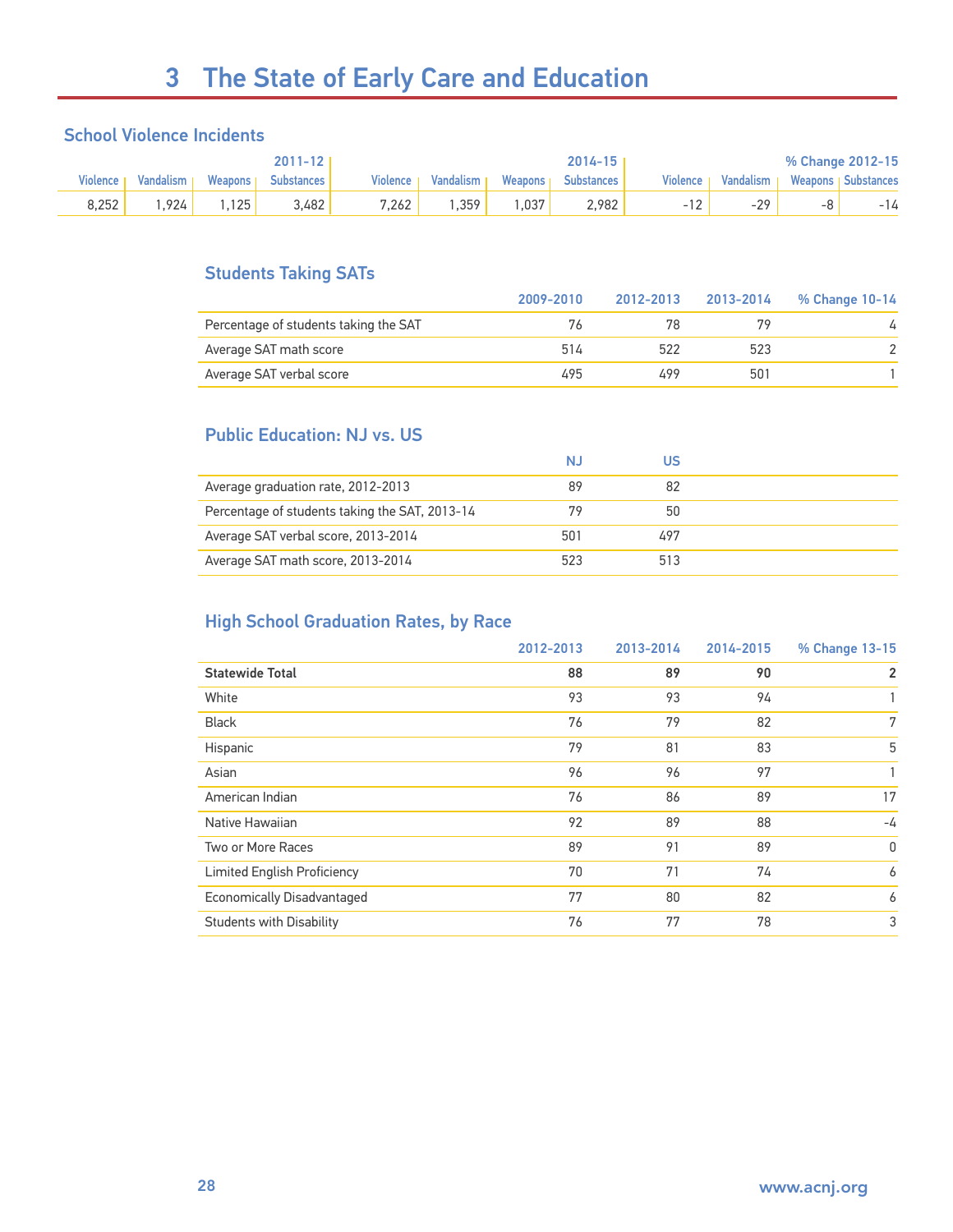### 4 The State of Child Health



verall, New Jersey's health outcomes vary; yet, several indicators demonstrate improvement over previous years. The number of children without health insurance saw a 25 percent reduction over the 2010–2014 period. This translates to approximately 4.6 percent of NJ's children currently living without insurance. The results for low-income children show even greater improvement. In 2010, 16 percent of low-income children were also uninsured; as of 2014, merely 8 percent of low-income children remain without insurance. Furthermore, the number of children receiving Medicaid or NJ Family-Care benefits continues to rise, up 14 percent from 2011.

These trends hold true across all racial and ethnic groups; Asian/Pacific Islander and non-Hispanic White children saw a 25 percent reduction in the percentage of children without health insurance, while Hispanic and Black children saw a 30 percent and 33 percent reduction, respectively.

Prenatal care and maternal health also

witnessed important advances as the number of low-birthweight babies born to New Jersey mothers decreased from 2008 to 2012. The percent of mothers receiving early prenatal care (care occurring in the first trimester) increased by 4 percent for all mothers.

Looking more closely at the breakdown of early prenatal care amongst different racial and ethnic groups, non-Hispanic White, non-Hispanic Black, Asian and Hispanic mothers all saw an increase in the percentage receiving early prenatal care. Hispanic mothers experienced the most significant gains, growing by 8 percent from 2008 to 2012. These improvements, unfortunately, do not extend to all areas of child health. While the infant mortality rate decreased by 17 percent, the child death rate (children ages 1–14) increased by 6 percent.

Lead exposure continues to dominate public discussions of child health and well-being within the state of New Jersey and throughout the United States. In 2012, the Centers for Disease Control (CDC) released new lead exposure guidelines for children advising the use of a new reference blood lead level. The CDC recommends parents and health officials now take action at blood lead levels of 5 µg/dL or higher. Although the state of New Jersey currently requires public health action or investigation at reported levels of 10 µg/dL or higher, Governor Christie announced on May 2, 2016 that state regulations are being revised to reflect the CDC 5 µg/dL level.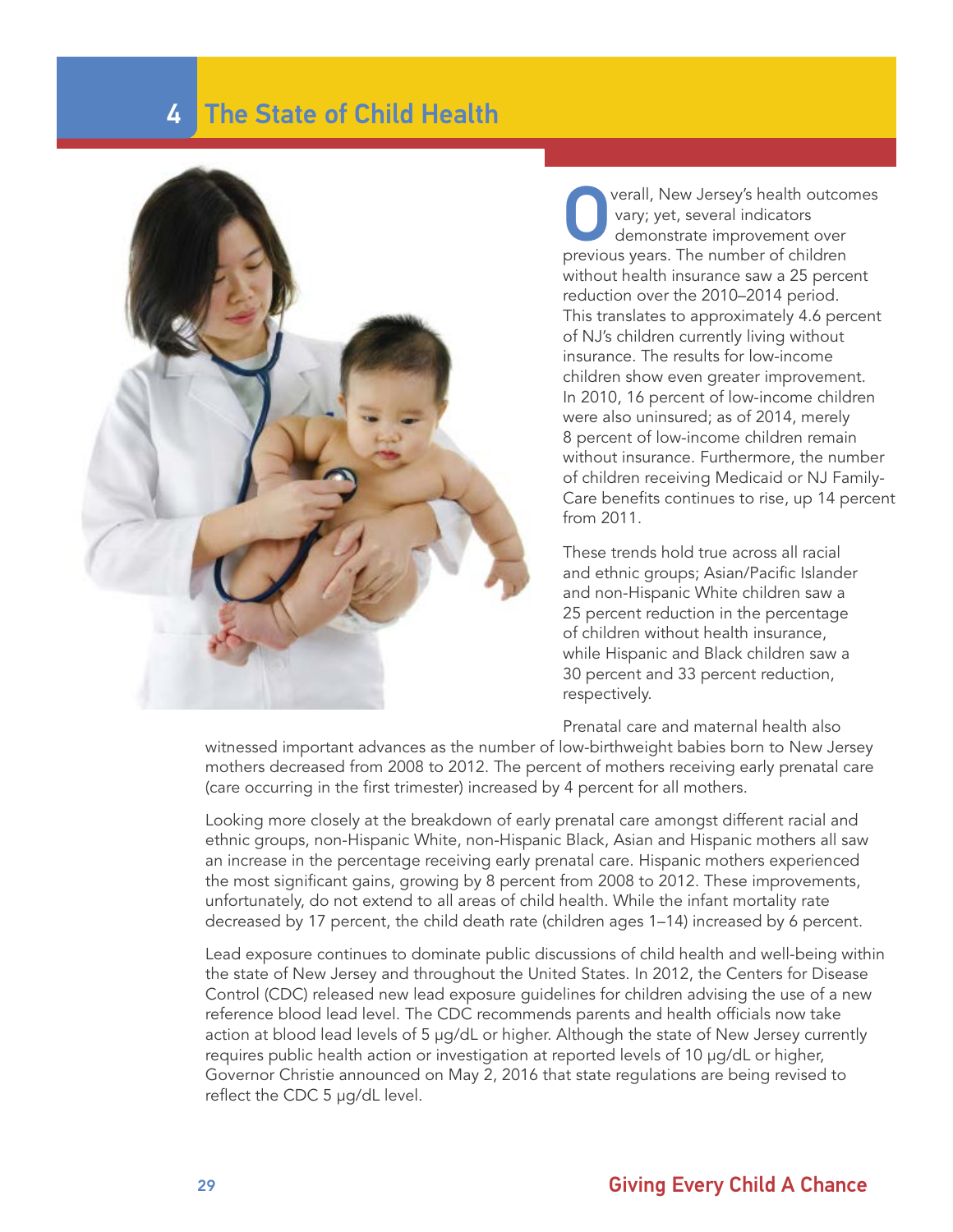### 4 The State of Child Health

For both children aged 6–26-months and children under 6 years of age, those tested with blood lead levels above 5 µg/dL declined over the 2012–2015 period. Continuing with this positive trend, as of 2014, nearly all (97 percent) of the state's 6-year-olds had at least one blood test during their lifetime—meeting the state requirements for lead testing. In fact, since 2010, the percentage of 6-year-olds in compliance with the mandate has slowly increased for the state as a whole. The CDC asserts that no amount of exposure to lead is safe—particularly for very young children; thus, roughly unchanging numbers of 6- to 26-month-olds tested for lead indicate the vulnerability of New Jersey's youngest residents' to lead exposure.

According to the most recent health statistics, fewer children were admitted to hospitals for asthma, congruent with decreasing numbers of children living with asthma within the state. The number of children immunized by age 2 increased from 2013 to 2014, inching up from 76 percent to 80 percent.

Recent data show that New Jersey's Division of Children's System of Care served a greater number of children being treated for mental or behavioral issues. Since 2010, 34 percent more children received treatment, increasing the total number of children served in 2015 to 11,780.

Proper oral hygiene and access to dental care constitutes a fundamental part of any child's health. From 2010 to 2014, the number of children under 18 receiving preventive dental services through NJ FamilyCare or Medicaid increased by 39 percent, while the number of eligible children receiving dental treatment services increased by 21 percent during the same period.

|                                              | 2010    | 2013    |        | 2014 % Change 10-14 |
|----------------------------------------------|---------|---------|--------|---------------------|
| Children without health insurance            | 123.000 | 112.117 | 91.842 | $-25$               |
| Percent of children without health insurance |         |         | 46     | $-23$               |

#### Uninsured Children

#### Children without Health Insurance, by Race

|                            |          | 2010          |         | 2013 |        | 2014 |       | % Change 10-14 |
|----------------------------|----------|---------------|---------|------|--------|------|-------|----------------|
|                            | #        | $\frac{0}{0}$ | #       | $\%$ | #      | $\%$ | #     | $\frac{0}{0}$  |
| American Indian            | $^\star$ | $\star$       | < 500   | 7    | < 500  |      | N/A   | N/A            |
| Asian and Pacific Islander | 14,000   | 8             | 12,000  | 6    | 12,000 | 6    | $-14$ | $-25$          |
| Black or African American  | 20,000   | 6             | 17,000  | 6    | 13,000 | 4    | $-35$ | $-33$          |
| Hispanic or Latino         | 48,000   | 10            | 48,000  | 10   | 35,000 |      | $-27$ | $-30$          |
| Non-Hispanic White         | 38,000   | 4             | 35,000  | 4    | 30,000 | 3    | $-21$ | $-25$          |
| Two or More Races          | 6.000    | 6             | 4.000   | 4    | 3.000  | 3    | $-50$ | $-50$          |
| Total                      | 123,000  | 6             | 112,000 | 6    | 92,000 | 5    | $-25$ | $-17$          |

*\* indicates unavailable data due to small sample size.*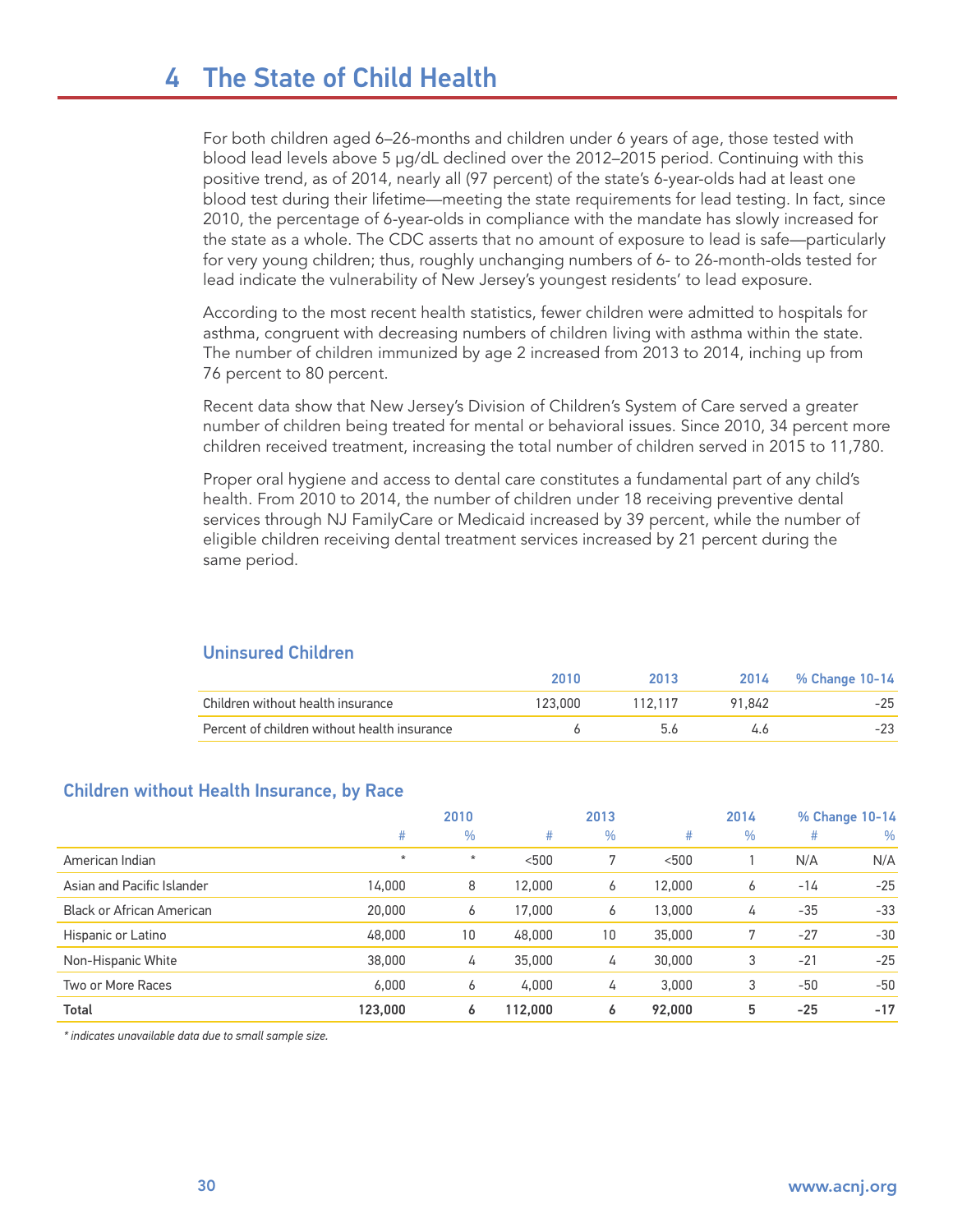#### Low-Income Uninsured Children

|                                   | 2010    | 2013   | 2014   | % Change 10-14 |
|-----------------------------------|---------|--------|--------|----------------|
| Number                            | 104.000 | 70.000 | 51.000 | $-51$          |
| Percentage of low-income children |         |        |        |                |
| without health insurance          | l 6     |        |        | $-52$          |

#### NJ vs. US Uninsured Children, 2014 (%)

|                               | <b>NJ</b> | US |  |
|-------------------------------|-----------|----|--|
| All Children                  | 5         |    |  |
| <b>By Income</b>              |           |    |  |
| 0-99% of the poverty level    |           |    |  |
| 100-149% of the poverty level | Q         |    |  |
| 150-199% of the poverty level | 7         |    |  |
| 200-299% of the poverty level | 6         |    |  |

#### Health Insurance

|                                           |         | 2014    |         | 2015 % Change 11-15 |
|-------------------------------------------|---------|---------|---------|---------------------|
| Children Receiving NJ FamilyCare/Medicaid | 690.055 | 745.990 | 788.480 |                     |

#### Healthy Starts

|                                                   | 2008    | 2011    | 2012   | % Change 08-12 |
|---------------------------------------------------|---------|---------|--------|----------------|
| <b>Total births</b>                               | 106,940 | 100.516 | 98.933 | $-7$           |
| Low-birthweight babies                            | 8,867   | 8.375   | 7.918  | $-11$          |
| Percentage of low-birthweight babies              | 8       | 8       | 8      | $-3$           |
| Women receiving early prenatal care               | 83.934  | 81.696  | 80.733 | $-\sqrt{4}$    |
| Percentage of women receiving early prenatal care | 78      | 79      | 82     | 4              |
| Births to unmarried mothers                       | 38.357  | 36,886  | 36.445 | $-5$           |
| Percentage of births to unmarried mothers         | 36      | 35      | 37     | 3              |

#### Percentage of Mothers Receiving 1st Trimester Prenatal Care, by Race

|                     | 2008 | 2011 | 2012 | % Change 08-12 |
|---------------------|------|------|------|----------------|
| White, non-Hispanic | 87   | 89   | 89   | $\Omega$       |
| Black, non-Hispanic | 64   | 67   | 68   |                |
| Hispanic            | 69   | 74   | 74   | 8              |
| Asian               | 87   | 89   | 89   | $\mathbf{P}$   |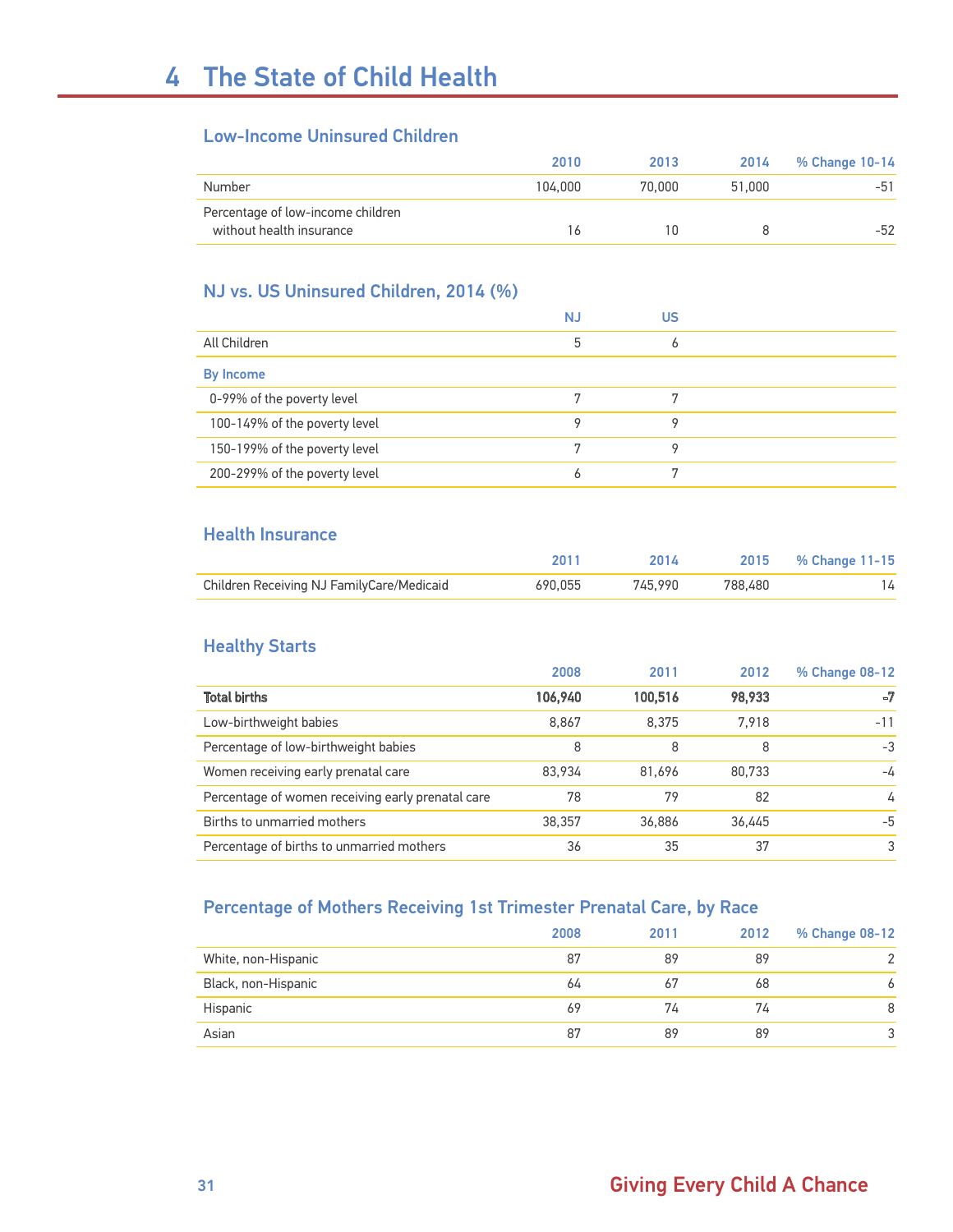#### Percentage of Low-Birthweight Babies by Race/Ethnicity of Mother

|              | 2008 | 2011 | 2012 | % Change 08-12 |
|--------------|------|------|------|----------------|
| White        | 7.1  | 7.3  | 6.9  | $-3$           |
| <b>Black</b> | 12.9 | 12.2 | 12.3 | $-5$           |
| Hispanic     | 7.5  | 7.6  | 7.0  | $-7$           |
| Asian        | 8.3  | 8.8  | 8.6  | 3              |
| Other        | 10.0 | 11.6 | 9.7  | $-3$           |

#### Infant and Child Deaths

|                                         | 2008 | 2011 | 2012 | % Change 08-12 |
|-----------------------------------------|------|------|------|----------------|
| Infant mortality                        | 591  | 528  | 454  | $-23$          |
| Infant mortality rate/1,000 live births | 5.5  | 5.3  | 4.6  | $-17$          |
| Child deaths, ages 1-14                 | 187  | 196  | 195  | 4              |
| Child death rate/100,000 children       | 11.8 | 12.4 | 12.4 |                |

#### Infant Mortality by Race

|                                  | 2009 |          |     | 2012     |     | 2013     |       | % Change 09-13 |  |
|----------------------------------|------|----------|-----|----------|-----|----------|-------|----------------|--|
|                                  |      | Rate per |     | Rate per |     | Rate per |       | Rate per       |  |
|                                  | #    | 000,     | #   | 1,000    | #   | 000,     | #     | 1,000          |  |
| <b>Infant Mortality</b>          |      |          |     |          |     |          |       |                |  |
| Asian and Pacific Islander       | 39   | 3        | 34  | 3        | 25  | 2        | $-36$ | $-33$          |  |
| <b>Black or African American</b> | 221  | 11       | 153 | 8        | 177 | 9        | $-20$ | $-16$          |  |
| Hispanic or Latino               | 130  | 5        | 119 | 4        | 117 | 4        | $-10$ | $-\sqrt{4}$    |  |
| Non-Hispanic White               | 186  | 4        | 161 | 3        | 152 | 3        | $-18$ | $-11$          |  |
| <b>Total</b>                     | 566  | 5        | 459 | 4        | 460 | 5        | $-19$ | $-12$          |  |

#### Child Deaths by Race

|                                  | 2009 |          |     | 2012     |         | 2013     | % Change 09-13 |              |
|----------------------------------|------|----------|-----|----------|---------|----------|----------------|--------------|
|                                  |      | Rate per |     | Rate per |         | Rate per |                | Rate per     |
|                                  | #    | 100,000  | #   | 100,000  | #       | 100,000  | #              | 100,000      |
| <b>Child Deaths</b>              |      |          |     |          |         |          |                |              |
| Asian and Pacific Islander       | 13   | $\star$  | 10  | $\ast$   | $\star$ | $\star$  | N/A            | N/A          |
| <b>Black or African American</b> | 55   | 20       | 55  | 20       | 52      | 19       | $-5$           | $-5$         |
| Hispanic or Latino               | 45   | 13       | 49  | 13       | 30      | 8        | $-33$          | $-38$        |
| Non-Hispanic White               | 75   | 9        | 82  | 10       | 94      | 12       | 25             | 33           |
| <b>Total</b>                     | 185  | 12       | 196 | 13       | 181     | 12       | $-2$           | $\mathbf{0}$ |

*\* Indicates reporting standards not met.*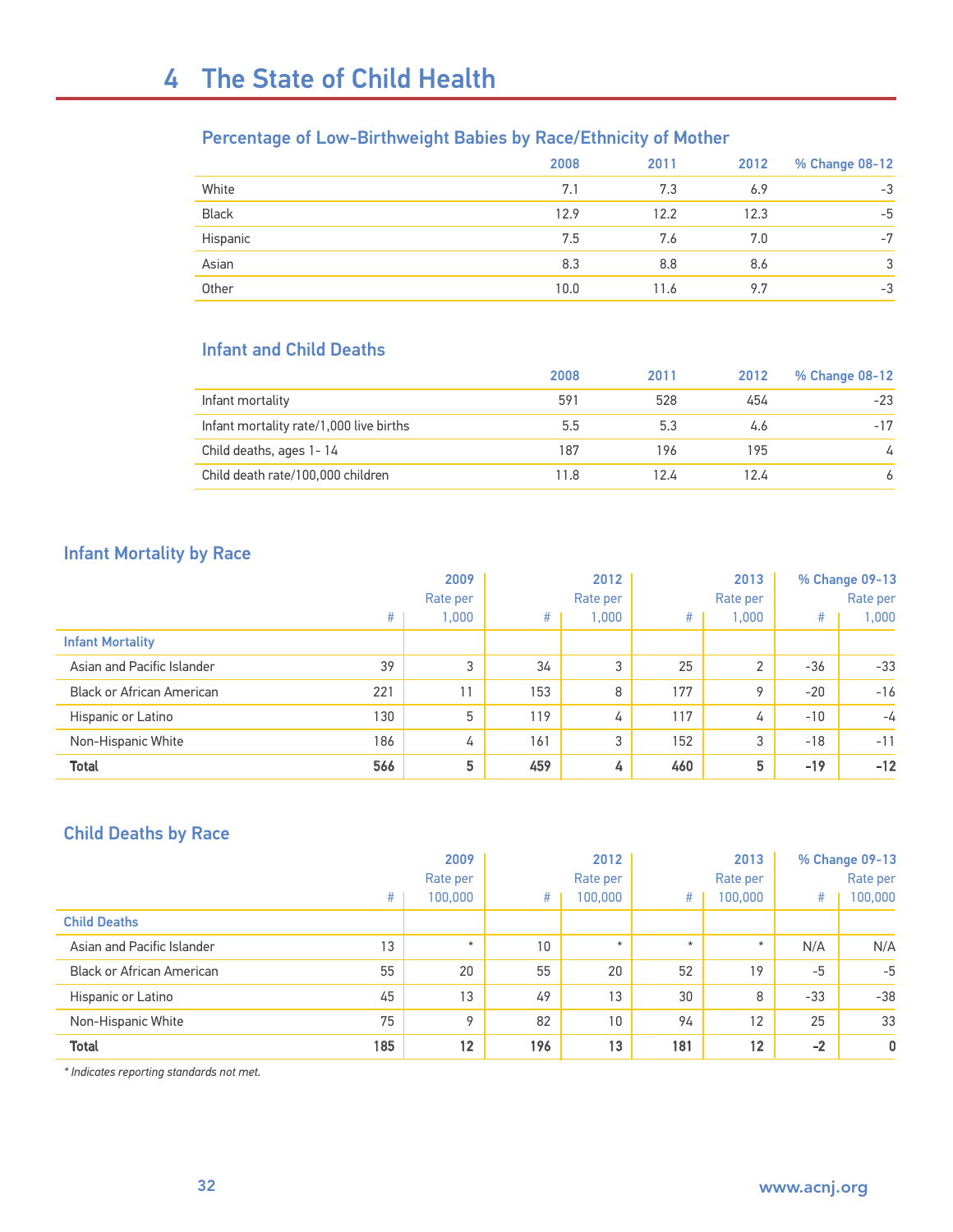# 4 The State of Child Health

#### Preventing Childhood Illness

|                                                        |                   | 2010    | 2013    | 2014    | % Change 10-14 |
|--------------------------------------------------------|-------------------|---------|---------|---------|----------------|
| Percentage of children immunized by age 2              |                   | 68      | 76      | 80      | 17             |
|                                                        |                   |         |         |         |                |
| <b>Lead Testing and Abatements</b>                     |                   |         |         |         |                |
|                                                        | 2012              | 2013    | 2014    | 2015**  | % Change 12-15 |
| Children tested for lead (under 6 years of age)        | 183,617           | 176,520 | 171,271 | 172,859 | -6             |
| Children with lead levels of 5 µg/dl or higher*        | 6.971             | 5,930   | 5,411   | 5,288   | $-24$          |
| % of children with levels of lead at 5 µg/dl or higher | 3.80              | 3.36    | 3.16    | 3.06    | $-19$          |
|                                                        | 2012 <sup>A</sup> | 2013    | 2014    | 2015**  | % Change 12-15 |
| Children tested for lead (ages 6-26 months)            | 103,380           | 92,572  | 90,683  | 93,128  | $-10$          |
| Children with lead levels of 5 µg/dl or higher*        | 3,719             | 2,806   | 2,623   | 2,568   | $-31$          |
| % of children with levels of lead at 5 µg/dl or higher | 3.60              | 3.03    | 2.89    | 2.76    | $-23$          |

*\*Previous Kids Count Reports featured the now antiquated 10 µg/dl or higher blood lead "level of concern". As per most recent CDC guidelines, this designation has been substituted with a designation of 5 µg/dl or higher.*

*\*\*Indicates provisional data.*

*AIn 2012, the NJ Dept. of Health reported blood lead levels for children 6-29 months*. From 2013 onward, the age reported was 6-26 months.

|                                                                                                            | 2010 | 2011 | 2012 | 2013 | 2014 | % Change 10-14 |
|------------------------------------------------------------------------------------------------------------|------|------|------|------|------|----------------|
| % of children who turned 6 yrs. old<br>during FY 2014 and had at least one<br>blood test in their lifetime | 92.4 | 97 L | 98.6 | 99   | 97   | ᡵ              |

#### Environmental Case Activity

|                       | 2012 | 2013 | 2014 |  |
|-----------------------|------|------|------|--|
| Cases Referred        | 874  | 498  | 424  |  |
| Abatement Required    | 203  | 188  | 128  |  |
| Abatement Completed   | 81   | 116  | 6    |  |
| % Abatement Completed | 40   |      | 48   |  |

#### Children Living with HIV/AIDS

| ንበ1 | 2014 | 2015 | % Change 11-15 |
|-----|------|------|----------------|
| 700 | 705  | 702  |                |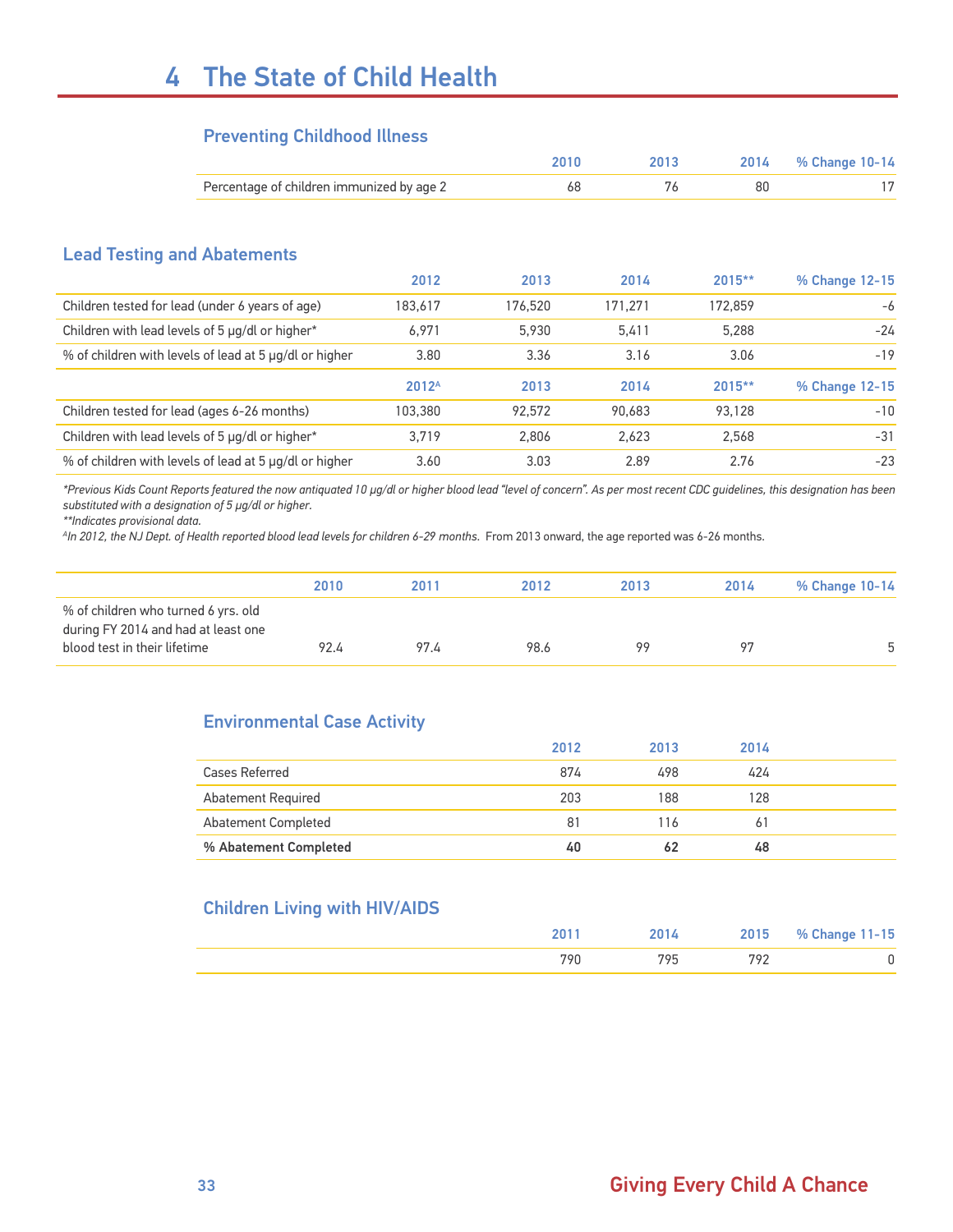# 4 The State of Child Health

| <b>Children Admitted to the Hospital for Asthma (ages 0-18)</b> |  |  |
|-----------------------------------------------------------------|--|--|
|-----------------------------------------------------------------|--|--|

|                                        | 2010    | 2013    | 2014    | % Change 10-14 |
|----------------------------------------|---------|---------|---------|----------------|
| Asthma admissions to the hospital      | 4,175   | 3,401   | 3,747   | $-10$          |
| <b>Children Living with Asthma, NJ</b> |         |         |         |                |
|                                        | 2009    | 2012    | 2013    | % Change 09-13 |
|                                        |         |         |         |                |
|                                        | 163,127 | 156.537 | 154,363 | -5             |

#### Percentage of Children and Teens (ages 10 to 17) Overweight or Obese—NJ vs. US

|    |      |           | 2007      |           |        | 2011/2012     |             |        | % Change 07-12 |
|----|------|-----------|-----------|-----------|--------|---------------|-------------|--------|----------------|
|    | Male | Female    | Total     | Male      | Female | Total         | <b>Male</b> | Female | Total          |
| NJ | 36   | 25        | c,<br>، ب | 20<br>، ے | 20     | 25            | 1 ດ<br>$-1$ | $-20$  | $-19$          |
| US | 35   | 27<br>، ے | 32        | 25<br>ັບ  | 28     | $\sim$<br>ັບ. |             |        | $\sim$<br>-ა   |

#### Mental Health Care

|                                                                       | 2008 |    | 2012 |    | % Change 08-12 |    |
|-----------------------------------------------------------------------|------|----|------|----|----------------|----|
|                                                                       |      | US | NJ   | US | NJ             | US |
| Percentage of children ages 2 - 17 with problems requiring counseling |      |    |      |    |                |    |
| who received mental health care                                       | 55   | 60 | 58   | 61 |                |    |

#### Children who have one or more emotional, behavioral, or developmental conditions

|            | 2007    | 2012    | % Change 07-12 |
|------------|---------|---------|----------------|
| Number     | 264,000 | 277,000 |                |
| Percentage |         | ٠b      |                |

#### Division of Children's System of Care Enrollment

|                                              | 2010  | 2014   | 2015   | % Change 10-15 |
|----------------------------------------------|-------|--------|--------|----------------|
| Children receiving managed mental/behavioral |       |        |        |                |
| health services                              | 8.819 | 10.248 | 11.780 | 34             |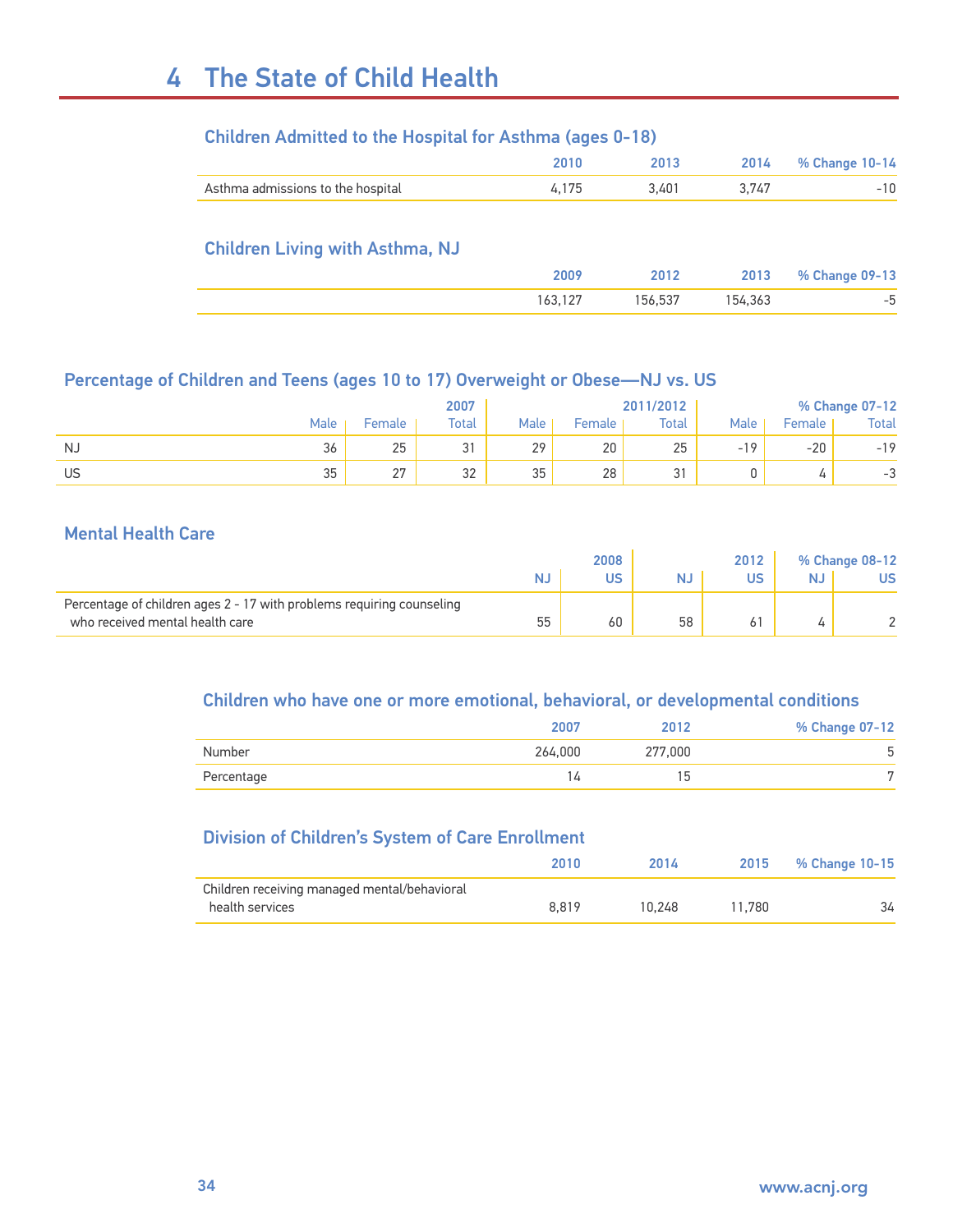|                                                                       | 2012 | 2013 | 2014 | 2015 | % Change 12-15 |
|-----------------------------------------------------------------------|------|------|------|------|----------------|
| Percentage Receiving Care in a<br><b>Residential Treatment Center</b> | 32   | 32   | 28   | 27   | $-16$          |
| Percentage Receiving Care in a<br>Group Home                          | 10   | 10   |      |      | $-10$          |
| Percentage Receiving Care in a<br><b>Treatment Home</b>               | 30   | 30   | 28   | 22   | $-27$          |

#### Children's System of Care (CSOC), Out-of-Home Placement, 2012-2015



#### Children Who Lack Access to Fluoridated Water, 2012

| Numbor<br>טי. |              |
|---------------|--------------|
| ----          | oπ           |
| Percentage    | $\mathbf{o}$ |

#### Children Who Have Received Preventive Dental Care in the Previous Year

|            | 2007      | 2011-2012 | % Change 07-12 |
|------------|-----------|-----------|----------------|
| Number     | 1,517,000 | 1,521,000 |                |
| Percentage | 79        | 80        |                |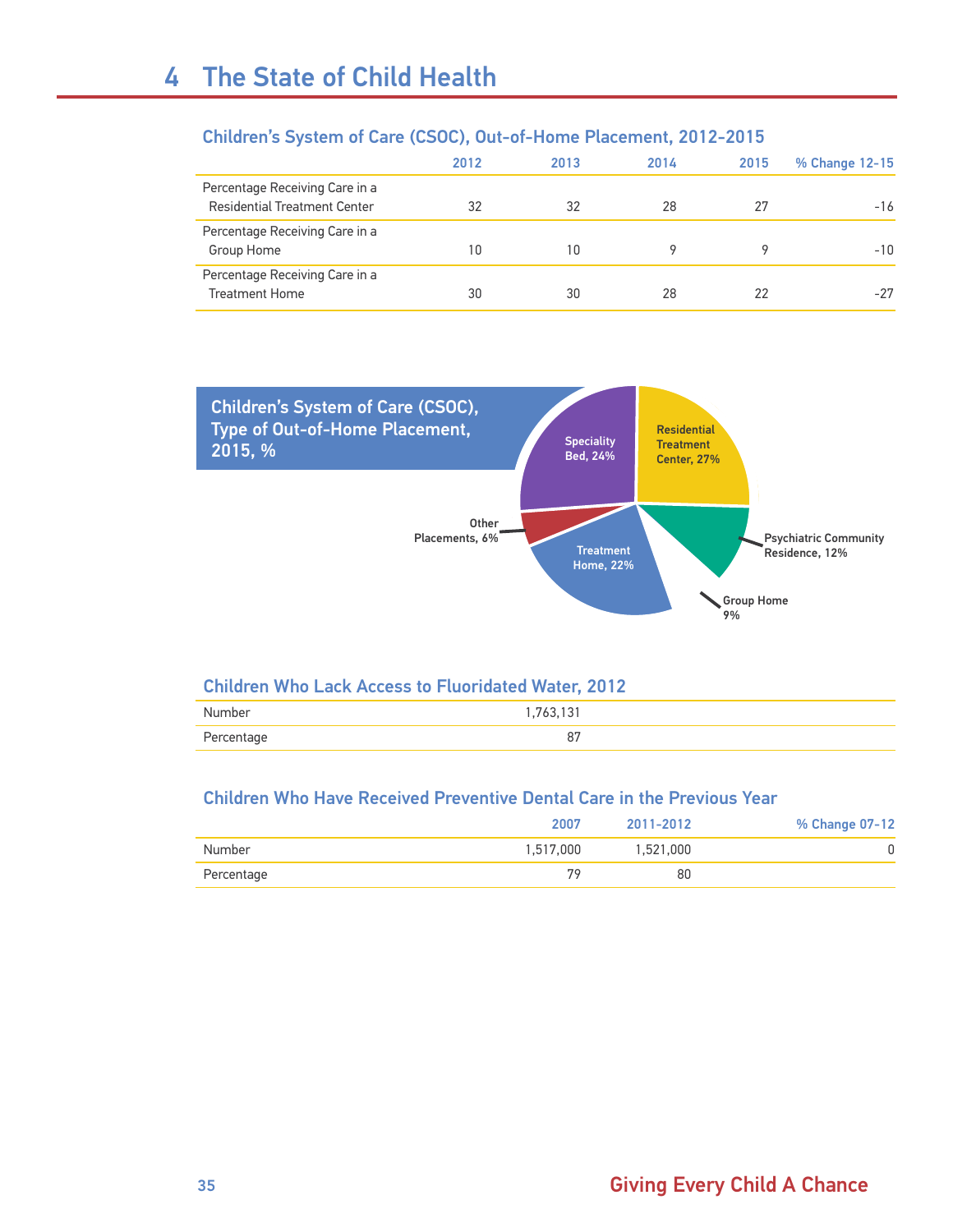### Dental Treatment for Children Enrolled in NJ FamilyCare/Medicaid

|                                                               | 2010    | 2013    | 2014    | % Change 10-14 |
|---------------------------------------------------------------|---------|---------|---------|----------------|
| <b>Eligible Children Receiving Any Dental Services</b>        |         |         |         |                |
| Under Age 1                                                   | 576     | 191     | 222     | -61            |
| Ages $1 - 2$                                                  | 15,367  | 18,396  | 19,367  | 26             |
| Ages 3 - 5                                                    | 57,316  | 72,533  | 71,811  | 25             |
| Ages $6 - 9$                                                  | 76,696  | 101,236 | 105,216 | 37             |
| Ages 10 - 14                                                  | 73,653  | 94,788  | 99,623  | 35             |
| Ages 15 - 18                                                  | 46,059  | 53,876  | 56,906  | 24             |
| <b>Total Ages 18 and Under</b>                                | 269,667 | 341,020 | 353,145 | $\sqrt{3}$     |
| <b>Eligible Children Receiving Preventive Dental Services</b> |         |         |         |                |
| Under Age 1                                                   | 144     | 110     | 138     | -4             |
| Ages $1 - 2$                                                  | 12,885  | 17,567  | 18,450  | 43             |
| Ages 3 - 5                                                    | 53,231  | 69,828  | 69,092  | 30             |
| Ages $6 - 9$                                                  | 70,988  | 96,704  | 100,230 | 41             |
| Ages 10 - 14                                                  | 65,301  | 89,193  | 93,202  | 43             |
| Ages 15 - 18                                                  | 35,534  | 46,943  | 49,235  | 39             |
| <b>Total Ages 18 and Under</b>                                | 238,083 | 320,345 | 330,347 | 39             |
| <b>Eligible Children Receiving Dental Treatment Services</b>  |         |         |         |                |
| Under Age 1                                                   | 29      | 15      | 38      | 31             |
| Ages $1 - 2$                                                  | 2,852   | 3,111   | 2,818   | $-1$           |
| Ages 3 - 5                                                    | 23,296  | 29,400  | 27,393  | 18             |
| Ages 6 - 9                                                    | 43,194  | 55,995  | 56,314  | 30             |
| Ages 10 - 14                                                  | 43,044  | 49,956  | 53,406  | 24             |
| Ages 15 - 18                                                  | 29,581  | 31,124  | 32,072  | 8              |
| <b>Total Ages 18 and Under</b>                                | 141,996 | 169,601 | 172,041 | 21             |

#### Dental Care for Children in Out-of-Home Placement

|                                                                                               | 2010 | 2013 |    | 2014 % Change 10-14 |
|-----------------------------------------------------------------------------------------------|------|------|----|---------------------|
| Percentage of children ages 3 and older who<br>were in care 6 months or more and who received |      |      |    |                     |
| semi-annual dental exams                                                                      | 85   | 85   | 84 |                     |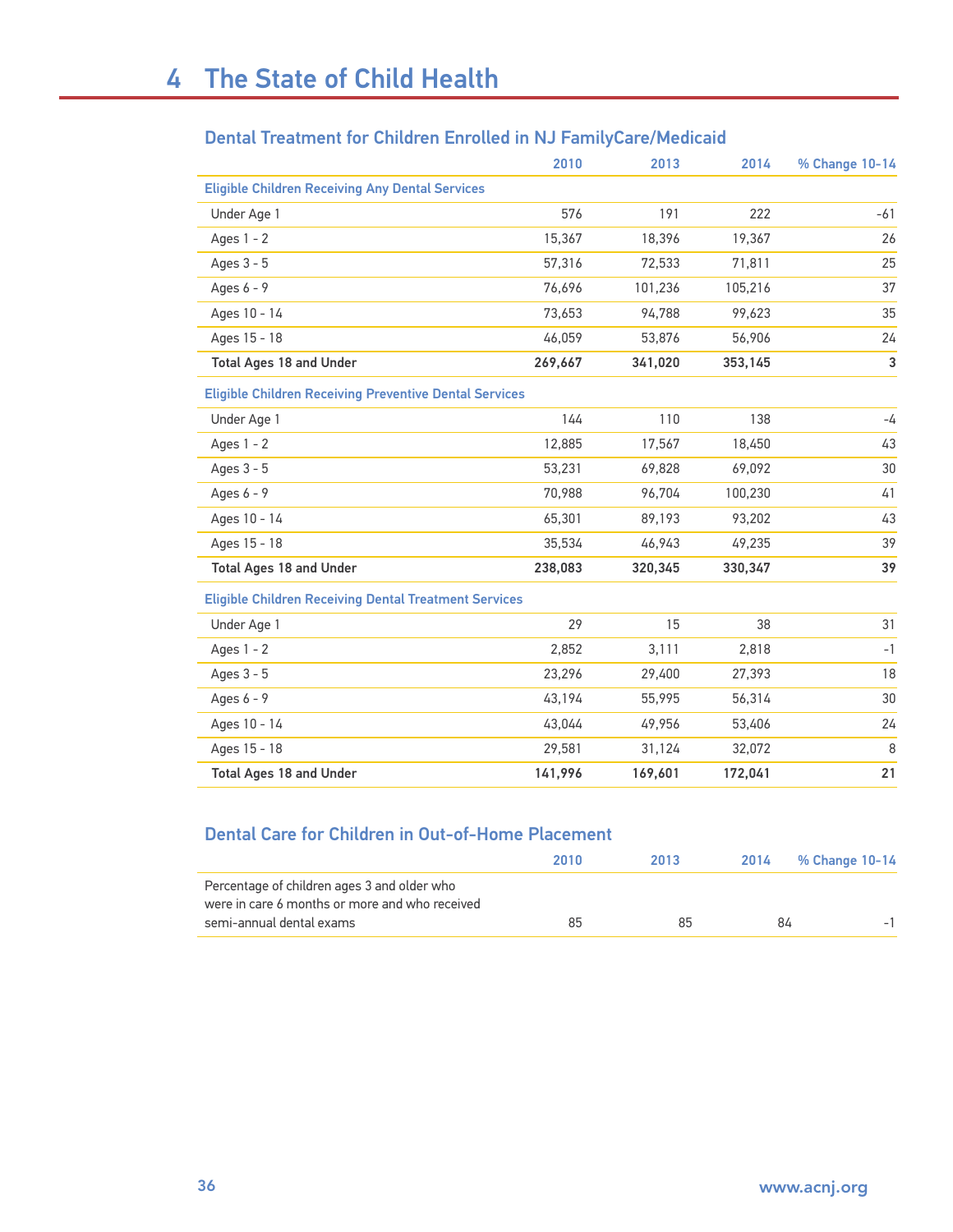### 5 The State of Child Protection



The number of investigations for child abuse or neglect decreased by 6 percent from<br>2010 to 2014. Fewer children were under state supervision by the Division of Child<br>Protection and Permanency (DCP&P). The majority of chil 2010 to 2014. Fewer children were under state supervision by the Division of Child Protection and Permanency (DCP&P). The majority of children entering foster care in 2013 were Black, at 39 percent, followed by non-Hispanic White children, at 30 percent, and Hispanic children at 21 percent.

The number of children exiting foster care decreased by 8 percent. Decreasing numbers of children in out-of-home placements were placed in group and residential homes, dropping by 32 percent from 2010 to 2015. Placements in kinship foster homes increased by 14 percent over the same period of time.

From 2009 to 2013, the percentage of children abused or neglected within 12 months of a previously unsubstantiated report of abuse or neglect increased by 38 percent. Of concern are the rising rates at which children are repeat victims of abuse or neglect. In 2013, for those children with a previously substantiated report of abuse or neglect, 7.9 percent were found to be victims of abuse or neglect within 12 months; this translates to a 41 percent increase since 2009. For those children abused within 6 months of a substantiated report, the percentage increased by 24 percent from 2009 to 2013. Similarly, the number of foster children suffering from abuse or neglect after being reunited with their families continues to increase, up 31 percent from 2009.

Lastly, the number of state-finalized adoptions increased slightly from the previous year, but decreased by 10 percent from 2010 to 2014. Of those children in foster care awaiting adoption in 2013, 42 percent were Black, representing the largest share of children within this group.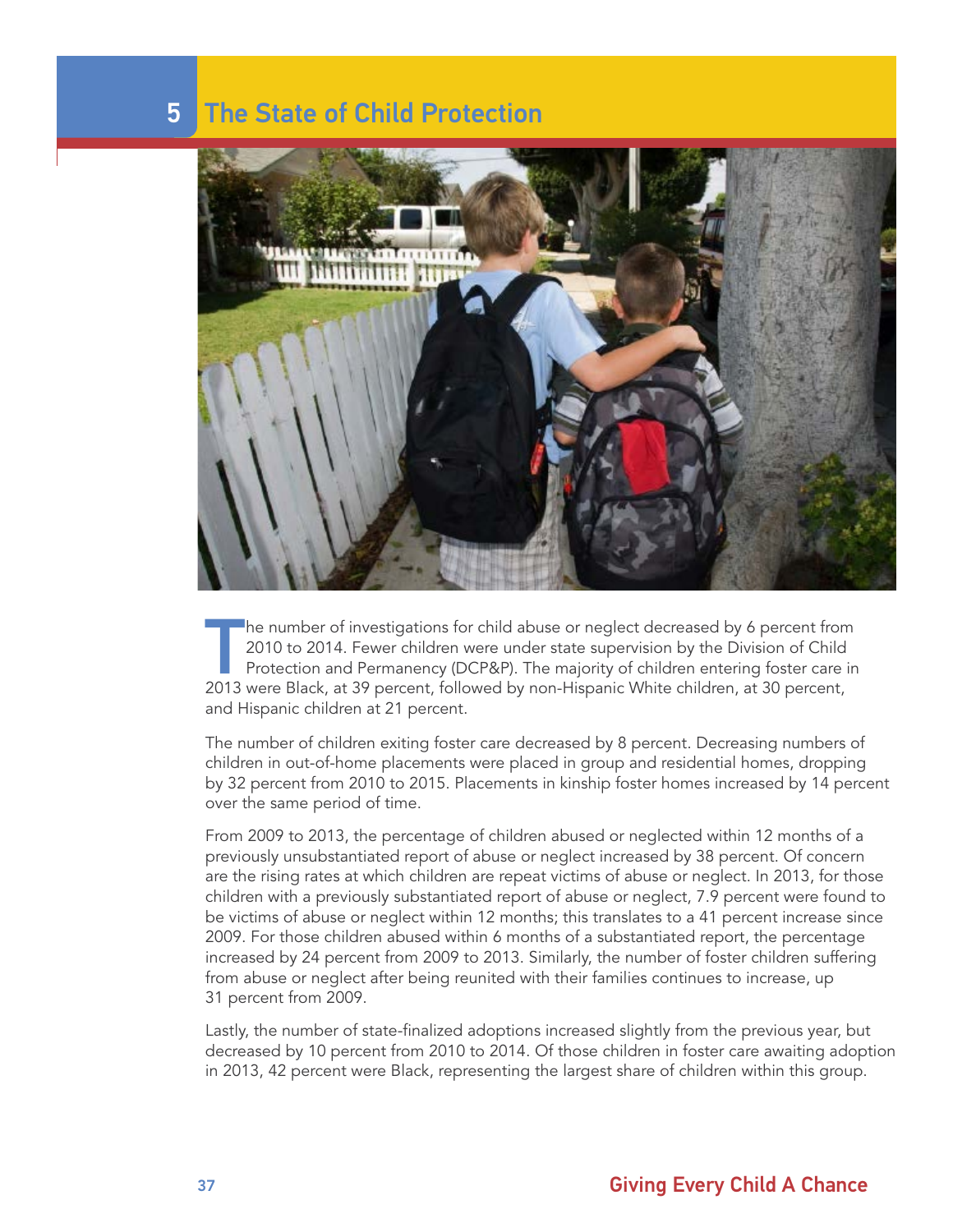#### Children Under State Supervision

|                                       | 2011   | 2014   | 2015   | % Change 11-15 |
|---------------------------------------|--------|--------|--------|----------------|
| All children under state supervision* | 52.885 | 51.508 | 48.667 | -8             |
| Children in out-of-home placement     | 7.018  | 7.332  | 6.955  | $-1$           |
| Children receiving in-home services   | 45.867 | 44.186 | 41.712 | $-9$           |

*\*Includes children being supervised in their own homes, as well as those in out-of-home placement. Data as of December 31.*

#### Race/Ethnicity of Children Involved with the NJ Division of Child Protection & Permanency (DCP&P)

|                                                      | 2014          | 2015          | % Change 14-15 |
|------------------------------------------------------|---------------|---------------|----------------|
| <b>Children Receiving In-Home DCP&amp;P Services</b> | $\frac{0}{0}$ | $\frac{0}{0}$ | $\frac{0}{0}$  |
| <b>Black or African American</b>                     | 32            | 33            | 3              |
| White                                                | 27            | 28            | 4              |
| Hispanic                                             | 23            | 28            | 22             |
| Other                                                | 3             | 3             | 0              |
| Missing or Undetermined                              | 15            | 8             | -47            |
| <b>Children in DCP&amp;P Out-of-Home Placement</b>   | $\frac{0}{0}$ | $\frac{0}{0}$ | % Change 14-15 |
| <b>Black or African American</b>                     | 42            | 42            | 0              |
| White                                                | 30            | 29            | $-3$           |
| Hispanic                                             | 20            | 22            | 10             |
| Other                                                | 4             | 5             | 25             |
| Missing or Undetermined                              | 4             | 2             | $-50$          |

#### Children Entering and Exiting Out-of-Home Care

|                      | 2010  | 2013  | 2014  | % Change 10-14 |
|----------------------|-------|-------|-------|----------------|
| <b>Entering Care</b> | 4.926 | 5.482 | 5.074 |                |
| Exiting Care         | 5.600 | 5.667 | 5.146 | -8             |

#### Referrals and Investigations

|                                                 | 2010   | 2013   | 2014   | % Change 10-14 |
|-------------------------------------------------|--------|--------|--------|----------------|
| Referrals for child abuse/neglect investigation | 60.402 | 59.972 | 57.079 | -6             |
| Referrals for child welfare services            | 12.729 | 16.011 | 17.332 |                |

#### Child Abuse/Neglect Substantiations

|                                                                                  | 2010  | 2013   | 2014   | % Change 10-14 |
|----------------------------------------------------------------------------------|-------|--------|--------|----------------|
| Number of children where abuse/neglect has<br>been substantiated/established     | 9.326 | 11.972 | 11.556 | 24             |
| Percentage of children where abuse/neglect has<br>been substantiated/established | 10.0  | 127    | 12.8   | 28             |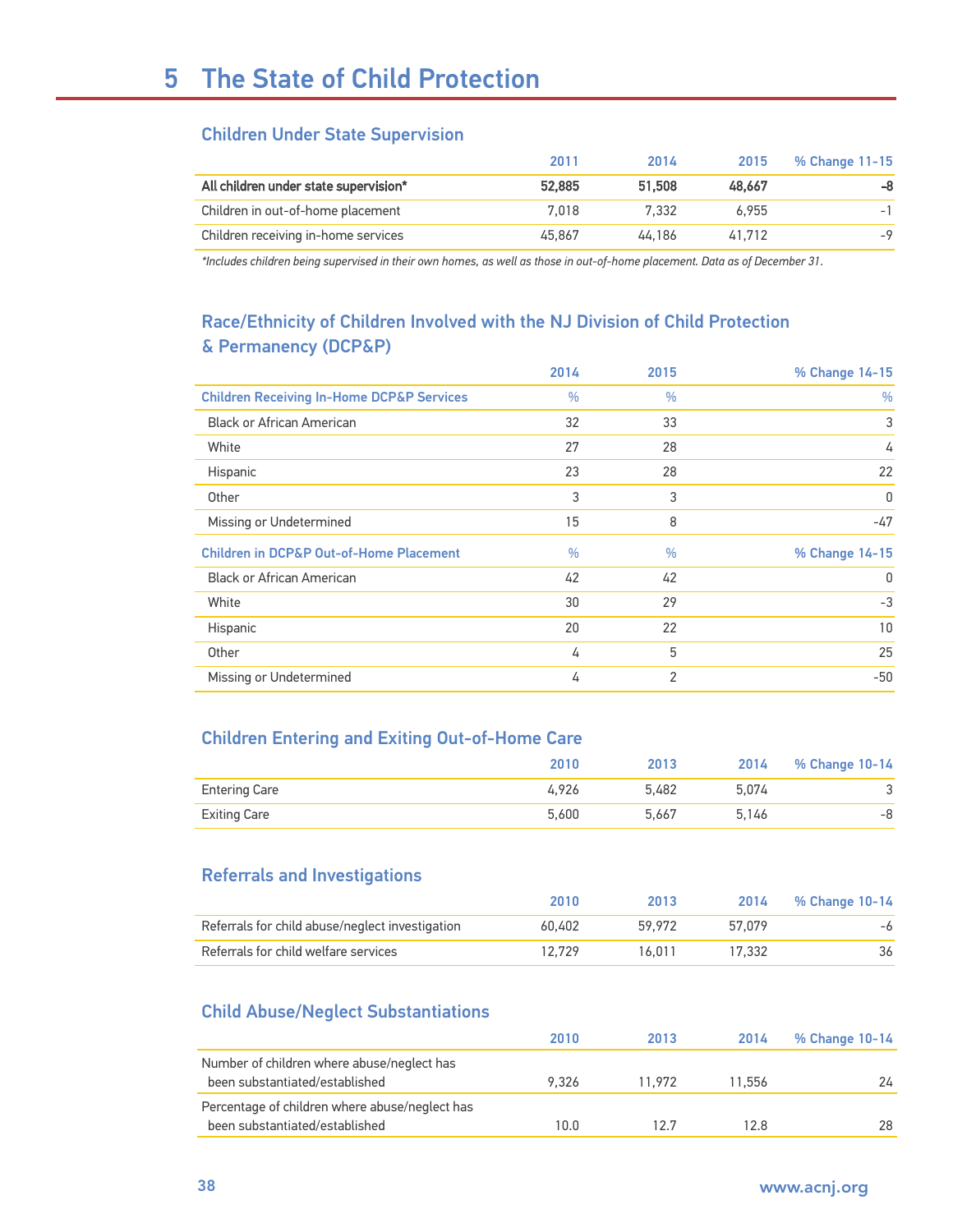#### Children Found to be Abused or Neglected After Prior Report of Abuse or Neglect

|                                                          |       | 2009          | 2012  |               | 2013  |               | % Change 09-13 |      |
|----------------------------------------------------------|-------|---------------|-------|---------------|-------|---------------|----------------|------|
|                                                          | #     | $\frac{0}{0}$ | #     | $\frac{0}{0}$ | #     | $\frac{0}{0}$ | #              | $\%$ |
| After previous unsubstantiated<br>report, w/in 6 months  | 1.356 | 2.0           | 1.547 | 2.2           | 1.968 | 2.9           | 45             | 45   |
| After previous unsubstantiated<br>report, w/in 12 months | 2,293 | 3.4           | 2,805 | 4.1           | 3.178 | 4.7           | 39             | 38   |
| After previous substantiated<br>report, w/in 6 months    | 209   | 4.2           | 258   | 4.5           | 365   | 5.2           | 75             | 24   |
| After previous substantiated<br>report, w/in 12 months   | 278   | 5.6           | 430   | 7.6           | 556   | 7.9           | 100            | 41   |

#### Children Who are Confirmed as Victims of Maltreatment (by Race)

| <b>Children Who are Confirmed by CPS</b> |               | 2009          |       | 2012          |       | 2013    |       | % Change 09-13 |
|------------------------------------------|---------------|---------------|-------|---------------|-------|---------|-------|----------------|
| as Victims of Maltreatment               | #             | $\frac{0}{0}$ | #     | $\frac{0}{0}$ | #     | $\%$    | #     | $\%$           |
| Non-Hispanic White                       | 2.735         | 31            | 2.126 | 24            | 2.281 | 24      | $-17$ | $-23$          |
| Non-Hispanic Black                       | 2.554         | 29            | 2.072 | 23            | 2.292 | 24      | $-10$ | $-17$          |
| Non-Hispanic Asian/Native Hawaiian       | 114           | N/A           | 69    |               | 65    | $\lt$ 1 | $-43$ | N/A            |
| Non-Hispanic American Indian             | $\mathcal{L}$ |               | 3     | N/A           | 8     | <1      | 300   | N/A            |
| Non-Hispanic Multiple Race Groups        | 120           |               | 123   |               | 149   | 2       | 24    | 100            |
| Hispanic or Latino                       | 1.488         | 17            | 2.071 | 23            | 2.011 | 21      | 35    | 24             |
| Race Unknown                             | 1.682         | 19            | 2.510 | 28            | 2.634 | 28      | 57    | 47             |

*N/A indicates data not available.*

#### Repeat Child Abuse/Neglect

|                                                | 2010 | 2013 |      | 2014 % Change 10-14 |
|------------------------------------------------|------|------|------|---------------------|
| Percentage of children who were not victims of |      |      |      |                     |
| repeat child abuse/neglect                     | 94.3 | 94.2 | 94 R |                     |

#### Children in Out-of-Home Care, by Type of Placement

|                             | 2011  | 2014  | 2015  | % Change 11-15 |
|-----------------------------|-------|-------|-------|----------------|
| Group and residential homes | 725   | 523   | 495   | $-32$          |
| Kinship foster homes        | 2.379 | 2.899 | 2.710 | 14             |
| Resource families (non-kin) | 3.770 | 3.790 | 3.634 | -4             |
| Independent Living          | 144   | 110   | 116   | $-19$          |
| Total                       | 7,018 | 7.322 | 6.955 | -1             |

*\*Data are as of December 31.*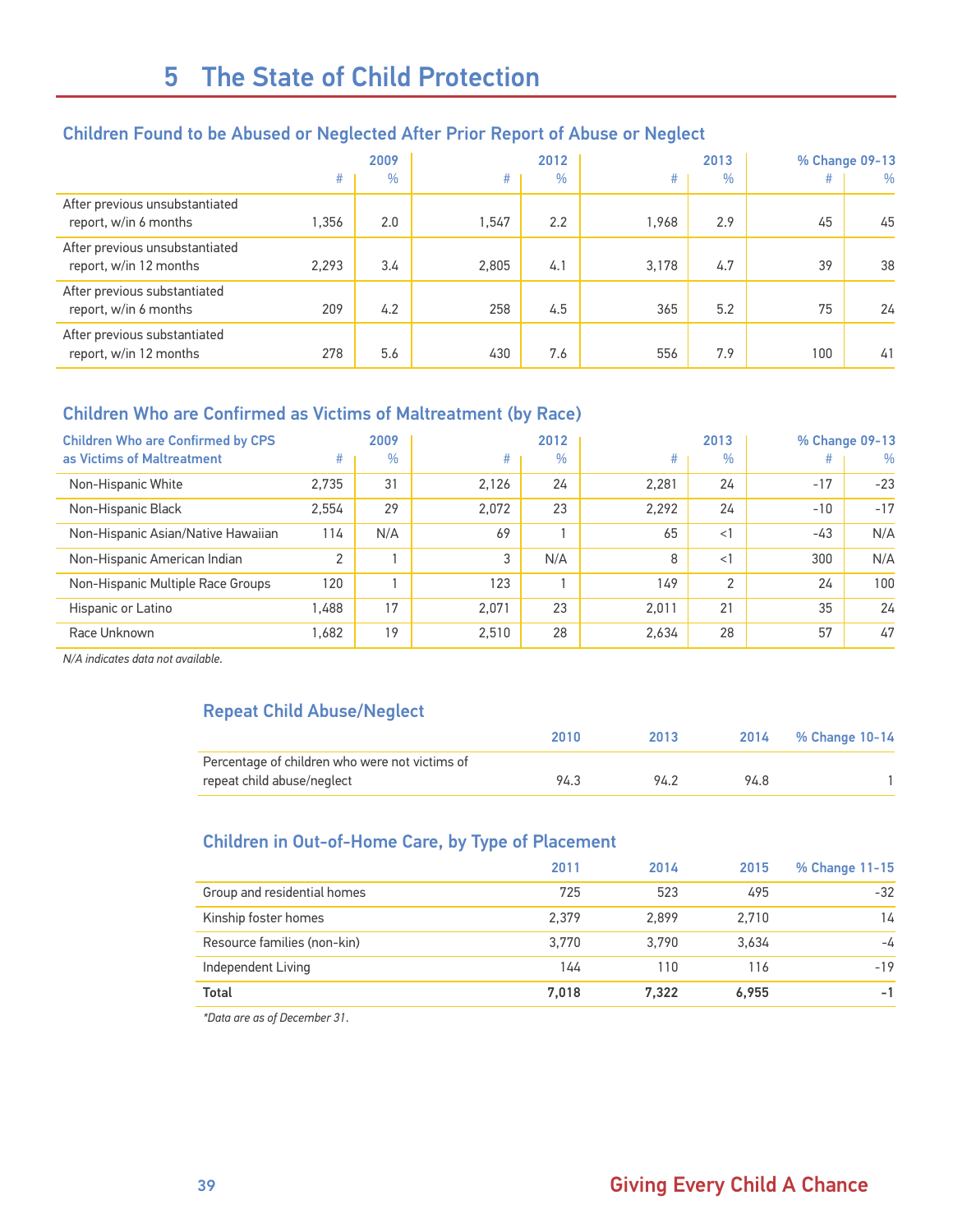#### Children Abused/Neglected After Reunification with Family

|                                                                              | 2009 | 2012 | 2013 | % Change 09-13 |
|------------------------------------------------------------------------------|------|------|------|----------------|
| Abuse/Neglect within 12 months of reunification                              | 245  | 295  | 321  | 31             |
| Percentage of children abused/neglected within<br>12 months of reunification | 7.1  | 8.5  | 8.3  | 17             |
| <b>Foster Care Re-Entry</b>                                                  |      |      |      |                |
| <b>Exit Year</b>                                                             | 2009 | 2012 | 2013 | % Change 09-13 |
| Percentage of children who exit foster care and<br>re-enter within 12 months | 14   | 13   |      | 12<br>-14      |

#### Children Entering Foster Care (by Race)

|                                    |       | 2009           | 2012  |               | 2013  |       | % Change 09-13 |       |
|------------------------------------|-------|----------------|-------|---------------|-------|-------|----------------|-------|
|                                    | #     | $\frac{0}{0}$  | #     | $\frac{0}{0}$ | #     | %     | #              | $\%$  |
| Non-Hispanic White                 | 1.329 | 28             | 1.583 | 30            | .591  | 30    | 20             | 7     |
| Non-Hispanic Black                 | 1.916 | 40             | 1,853 | 35            | 2.085 | 39    | 9              | $-3$  |
| Non-Hispanic Asian/Native Hawaiian | 36    |                | 41    |               | 41    |       | 14             | 0     |
| Non-Hispanic American Indian       | 3     | < 0            |       | N/A           | 2     | < 0.5 | $-33$          | N/A   |
| Non-Hispanic Multiple Race Groups  | 106   | $\overline{2}$ | 132   | 3             | 151   | 3     | 42             | 50    |
| Hispanic or Latino                 | 857   | 18             | 1.137 | 22            | l.114 | 21    | 30             | 17    |
| Race Unknown                       | 541   | 11             | 506   | 10            | 377   | 7     | $-30$          | $-36$ |

*N/A indicates data not available*

#### Children Exiting Foster Care (by Race)

|                                    |       | 2009          | 2012  |               | 2013  |               | % Change 09-13 |       |
|------------------------------------|-------|---------------|-------|---------------|-------|---------------|----------------|-------|
|                                    | #     | $\frac{0}{0}$ | #     | $\frac{0}{0}$ | #     | $\frac{0}{0}$ | #              | %     |
| Non-Hispanic White                 | .509  | 28            | 1,353 | 28            | .410  | 27            | $-7$           | -4    |
| Non-Hispanic Black                 | 2,386 | 44            | 1.836 | 39            | 2.045 | 40            | $-14$          | $-9$  |
| Non-Hispanic Asian/Native Hawaiian | 30    |               | 33    |               | 44    |               | 47             | 0     |
| Non-Hispanic American Indian       | 3     | < 0.5         | N/A   | N/A           | 2     | < 0.5         | N              | N/A   |
| Non-Hispanic Multiple Race Groups  | 167   | 3             | 157   | 3             | 152   | 3             | N              | 0     |
| Hispanic or Latino                 | 891   | 16            | 1.059 | 22            | 1.188 | 23            | 33             | 44    |
| Race Unknown                       | 427   | 8             | 329   | 7             | 295   | 6             | $-31$          | $-25$ |

*N/A indicates data not available*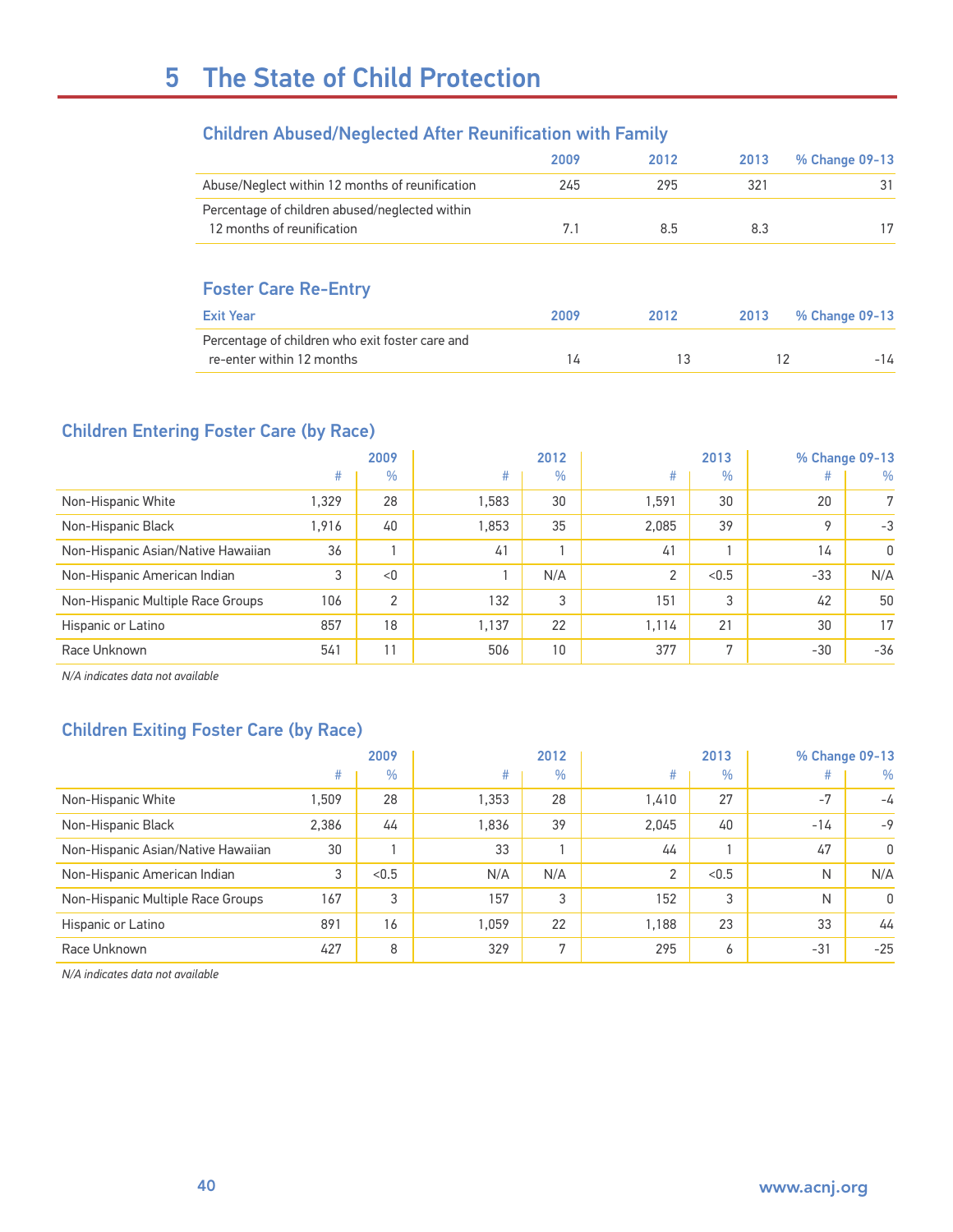# 5 The State of Child Protection

#### Adoptions

|                           |      | 2014   | % Change 10-14 |
|---------------------------|------|--------|----------------|
| State-finalized adoptions | .021 | 057. ، |                |

#### Children in Foster Care Waiting for Adoption (by Race)

|                                    |       | 2009          | 2012  |               | 2013  |       | % Change 09-13 |       |
|------------------------------------|-------|---------------|-------|---------------|-------|-------|----------------|-------|
|                                    | #     | $\frac{0}{0}$ | #     | $\frac{0}{0}$ | #     | $\%$  | #              | $\%$  |
| Non-Hispanic White                 | 626   | 23            | 566   | 25            | 685   | 28    | 9              | 22    |
| Non-Hispanic Black                 | 1.446 | 54            | 1.024 | 46            | 1,022 | 42    | $-29$          | $-22$ |
| Non-Hispanic Asian/Native Hawaiian | 8     | 0             | 2     | N/A           | 5     | < 0.5 | $-38$          | N/A   |
| Non-Hispanic American Indian       | N/A   | N/A           |       | N/A           | 2     | < 0.5 | N/A            | N/A   |
| Non-Hispanic Multiple Race Groups  | 81    | 3             | 119   | 5             | 120   | 5     | 48             | 67    |
| Hispanic or Latino                 | 383   | 14            | 429   | 19            | 482   | 20    | 26             | 43    |
| Race Unknown                       | 142   | 5             | 86    | 4             | 127   | 5     | $-11$          | 0     |

*N/A indicates data not available*

#### Children in Legal Limbo Awaiting a Permanent Home

|                                       | 2014. |     | 2015 % Change 11-15 |
|---------------------------------------|-------|-----|---------------------|
| Children legally free but not adopted | 1.104 | 984 |                     |

#### Amount of Time to Family Reunification for Children (%)

|                     | 2009 | 2012 | 2013           | % Change 09-13 |
|---------------------|------|------|----------------|----------------|
| Less than 12 months | 70   | 77   | 75             | 7              |
| 12 to 23 months     | 19   | 15   | 19             | 0              |
| 24 to 35 months     | 6    | 5    | $\overline{4}$ | $-33$          |
| 35 to 47 months     | っ    |      |                | $-50$          |
| 48 or more months   |      |      |                | $-50$          |

#### Amount of Time to Adoption for Children (%)

|                     | 2009 | 2012 | 2013 | % Change 09-13 |
|---------------------|------|------|------|----------------|
| Less than 12 months | 4    |      |      | -50            |
| 12 to 23 months     | 23   | 21   | 23   | 0              |
| 24 to 35 months     | 34   | 37   | 35   | 3              |
| 35 to 47 months     | 22   | 21   | 21   | -5             |
| 48 or more months   | 16   |      | 18   | 13             |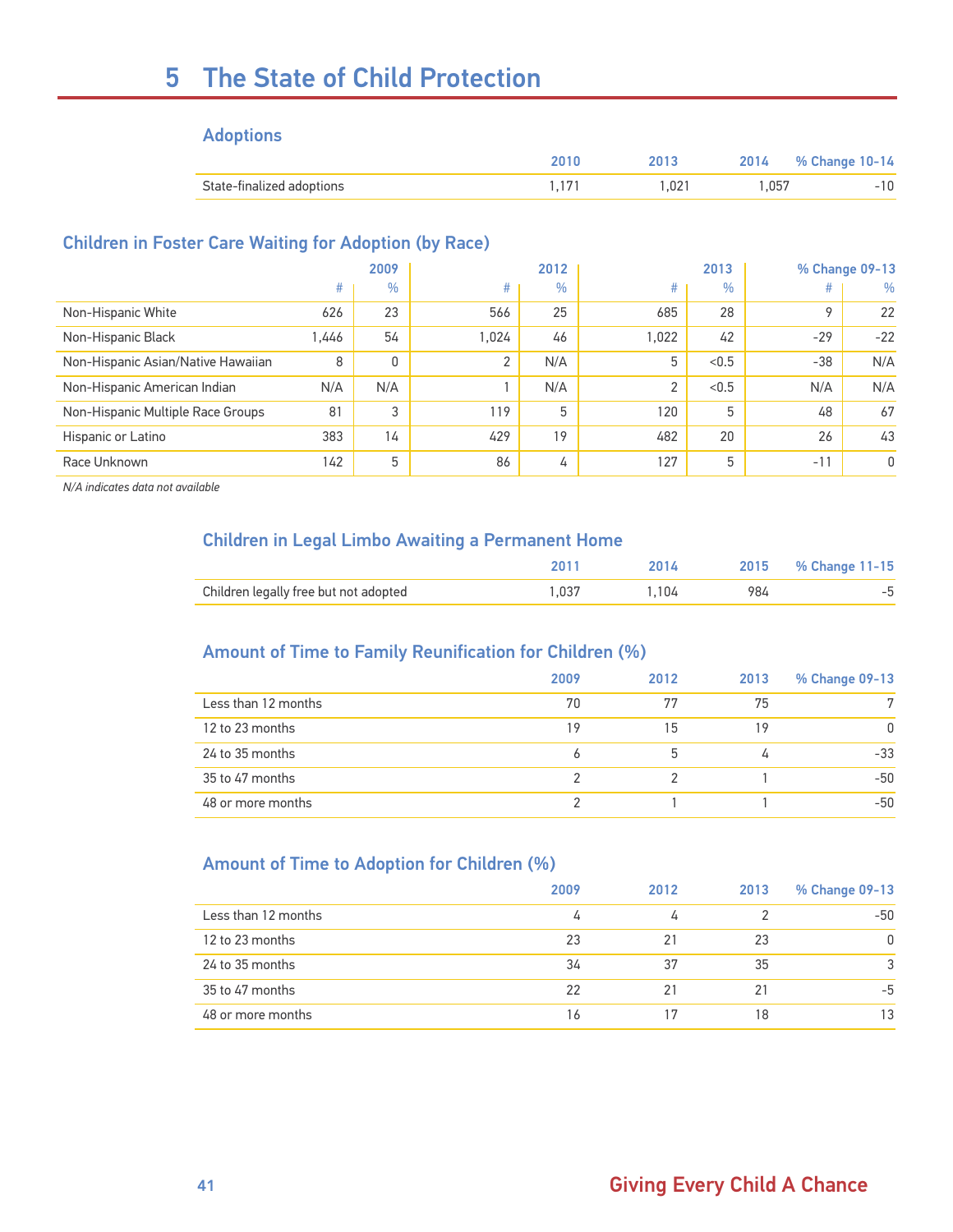#### Children Living in Permanent Homes with Relatives (Kinship Legal Guardianship)

|                                       |                 | 2014. |       | 2015 % Change 11-15 |
|---------------------------------------|-----------------|-------|-------|---------------------|
| Subsidized Kinship Legal Guardianship | <u>ን 420 - </u> | 2.081 | 2.049 |                     |

#### Older Youth Under DCP&P Supervision\*

|                                                                | 2011           | 2014  | 2015   | % Change 11-15 |
|----------------------------------------------------------------|----------------|-------|--------|----------------|
| Youth 13 - 17 under state supervision                          | 12.164         | 9.755 | 10,800 | $-11$          |
| Percentage of youth under state supervision<br>who are 13 - 17 | 23             | 21    | 22     | -4             |
| Youth 18 - 21 under state supervision                          | 2.115          | 1.708 | 2.015  | $-5$           |
| Percentage of youth under state supervision<br>who are 18 - 21 | $\overline{u}$ |       |        |                |

*\*Youth under state supervision may or may not be in out-of-home care.*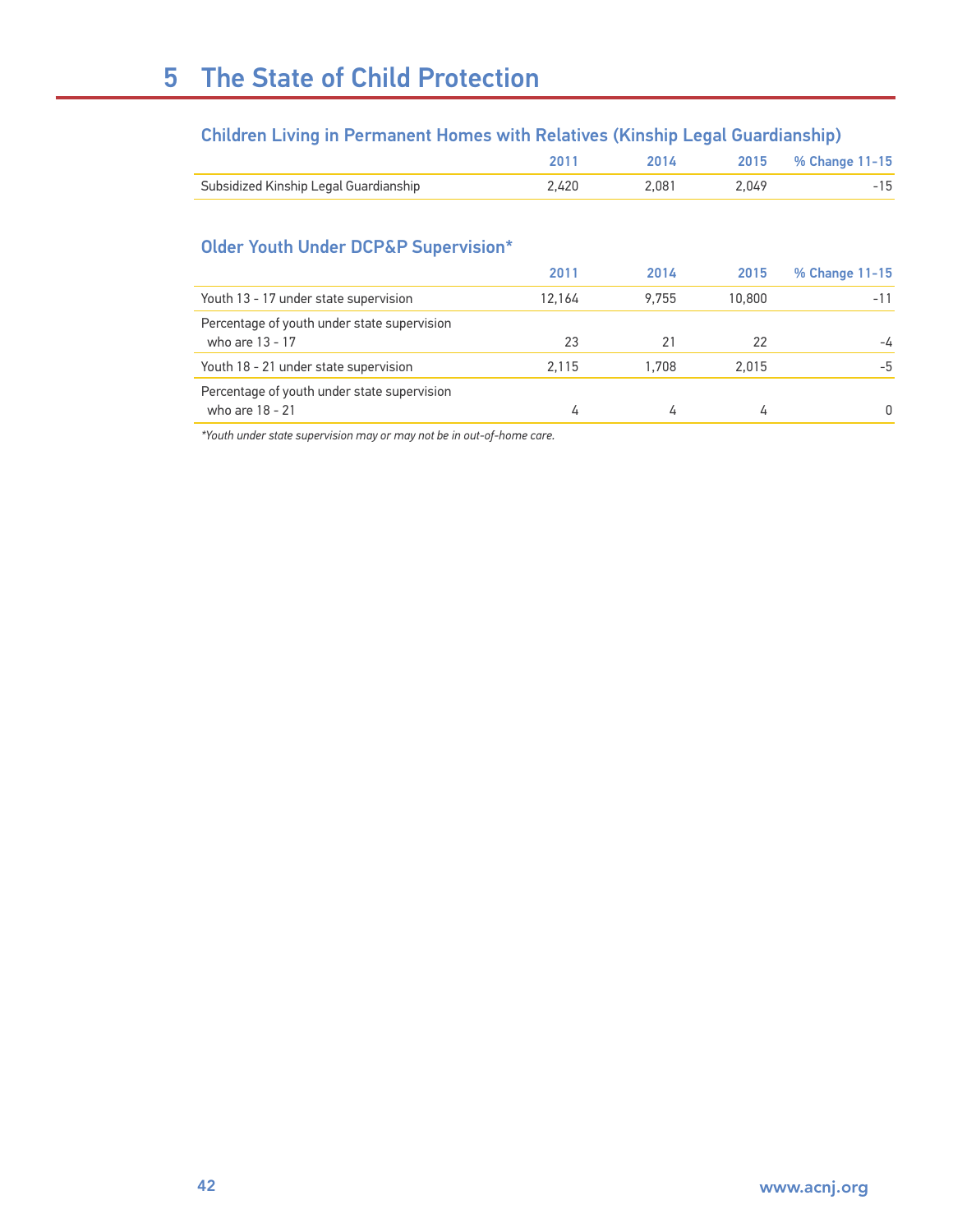

In 2014, approximately 111,000 of New Jersey's 18- to 24-year-olds lived in poverty, an increase over the previous year's number of 110,000. Despite this, New Jersey's teens and young adults demonstrate several positive ga n 2014, approximately 111,000 of New Jersey's 18- to 24-year-olds lived in poverty, an increase over the previous year's number of 110,000. Despite this, New Jersey's teens and young adults demonstrate several positive gains. As of 2014, 14 percent of New Jersey's of 10 percent. The number and percentage of teens, ages 16-19, neither enrolled in school nor working decreased by 25 percent from 2010–2014. Roughly 11 percent of Black teens ages 16–19 are idle.

Advancing numbers of young adults acquired health insurance, reducing the number of uninsured youth by 35 percent from 2010 to 2014. Nevertheless, approximately 18 percent of New Jersey's 19- to 24-year-olds still live without insurance. Teen births continue to decline across the state, with New Jersey's birth rate of 17 per 1,000 girls for 15- to 19-year-olds falling far below the national average of 29. Teen birth rates vary greatly amongst different racial and ethnic groups. Blacks/African-Americans and Hispanics/Latinas had the highest teen birth rates in the state at 30 per 1,000 and 29 per 1,000 respectively. In 2014, girls experienced a decrease in diagnoses of chlamydia, gonorrhea and syphilis. However, it is important to note that while sexually transmitted diagnoses for girls declined from 2010 to 2014, they continue to receive a higher number of diagnoses than do their male peers.

Juvenile-justice-related statistics demonstrate marked progress. The juvenile arrest rate for the state decreased by an astounding 50 percent from 2009–2013, and the number of commitments and admissions to state and county juvenile facilities decreased by about 40 percent during the 2010–2014 period. Furthermore, Black youth saw a 14 percent decrease in the number of arrests from 2012 to 2013, while Hispanics (of any race) saw a 12 percent decrease. Black youth continue to be overrepresented amongst the juvenile detention population. As of 2014, Black youth comprised 65 percent of New Jersey's juvenile detainees. The presence of Black youth in New Jersey's juvenile justice system is especially stark given that they constitute only 14 percent of the state's youth ages 12–17. Teen deaths decreased from 2008 to 2012, with the teen death rate decreasing by 12 percent.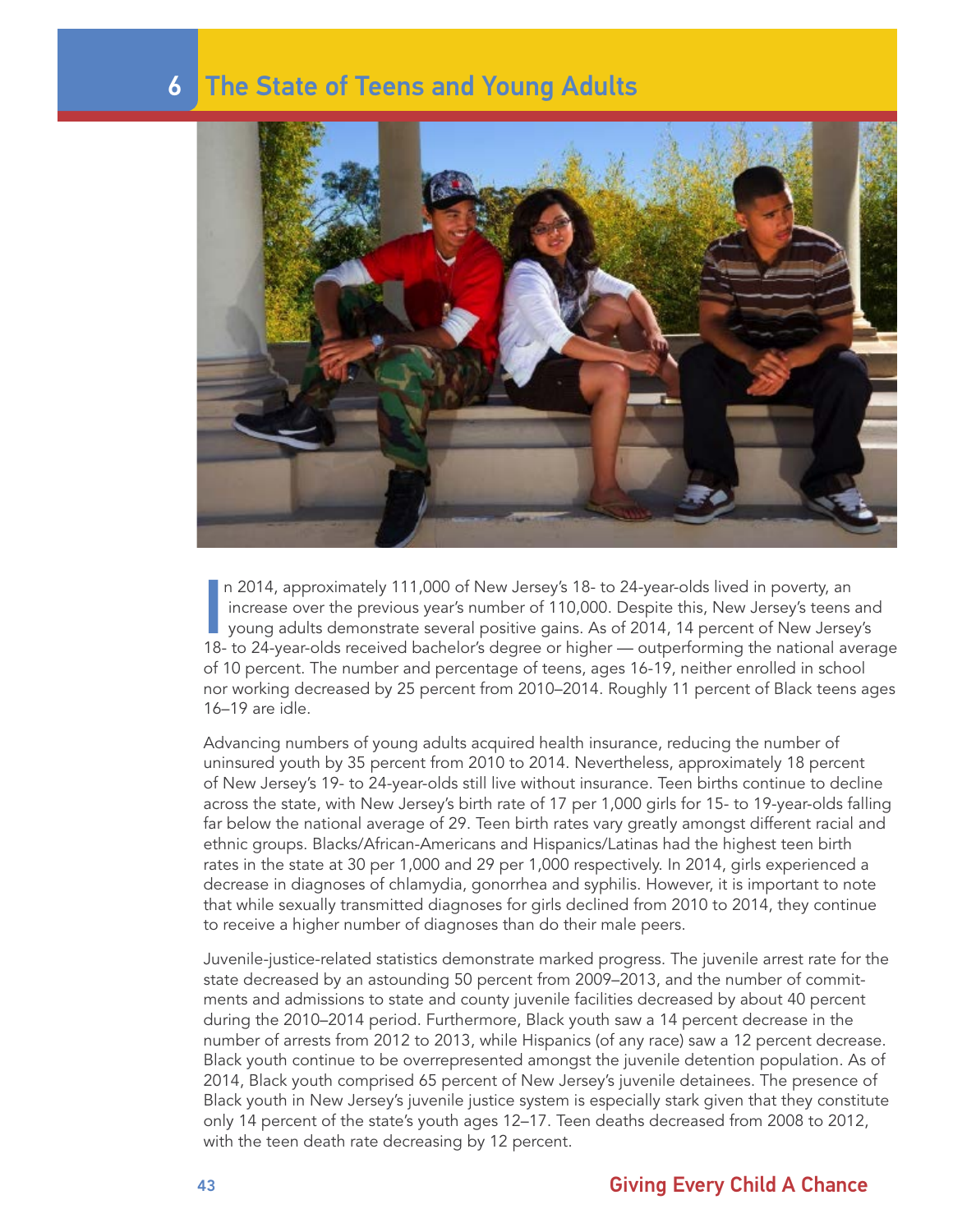#### Young Adults in Poverty

|                                             | 2010    | 2013    |         | 2014 % Change 10-14 |
|---------------------------------------------|---------|---------|---------|---------------------|
| Young adults 18-24 in poverty               | 111.000 | 110.000 | 111.000 |                     |
| Percentage of young adults 18-24 in poverty | ۱6      |         |         |                     |

#### Youth and Young Adults Who Are Idle

|                                                                                                       | 2010    | 2013    | 2014         | % Change 10-14 |
|-------------------------------------------------------------------------------------------------------|---------|---------|--------------|----------------|
| Young adults 18-24 not working, not in school,<br>and have no degree beyond high school               | 111.000 | 104.000 | 100.000      | $-10$          |
| Percentage of young adults 18-24 not working,<br>not in school, and have no degree beyond high school | 14      | 13      | 13           | -7             |
| Teens 16-19 not working and not attending school                                                      | 36,000  | 30,000  | 27,000       | $-25$          |
| Percentage of teens 16-19 not working and<br>not attending school                                     | 8       | h       | <sup>6</sup> | $-25$          |

#### Teens Ages 16 to 19 Not Working and Not in School

|                                  |         | 2010          |           | 2013          |         | 2014          |       | % Change 10-14 |
|----------------------------------|---------|---------------|-----------|---------------|---------|---------------|-------|----------------|
|                                  | #       | $\frac{0}{0}$ | #         | $\frac{0}{0}$ | #       | $\frac{0}{0}$ |       | $\frac{0}{0}$  |
| Asian and Pacific Islander       | 1.000   | 3             | 1.000     | $\Omega$      | 1.000   | $\mathcal{D}$ | 0     | $-33$          |
| <b>Black or African American</b> | 11,000  | 14            | 9.000     | 12            | 8,000   | 11            | $-27$ | $-21$          |
| Hispanic or Latino               | 14.000  | 14            | 9.000     | Q             | 7.000   | $\mathbf{r}$  | $-50$ | $-50$          |
| Non-Hispanic White               | 11,000  | 4             | 12,000    | 5             | 10,000  | 4             | -9    | 0              |
| Two or More Races                | 1.000   | O             | < 500     | ◠             | 000.1   | 8             | 0     | 33             |
| Total                            | 36,000* | 8             | $30.000*$ | ۰             | 27,000* | 6             | $-29$ | $-25$          |

*\*Columns may not sum to totals due to those who report more than one category.* 

#### NJ vs. US — 2014

| Percentage of young adults 18-24 in poverty                          | 25 |  |
|----------------------------------------------------------------------|----|--|
| Percentage of young adults 18-24 who are not working, not in school, |    |  |
| and have no degree beyond high school                                |    |  |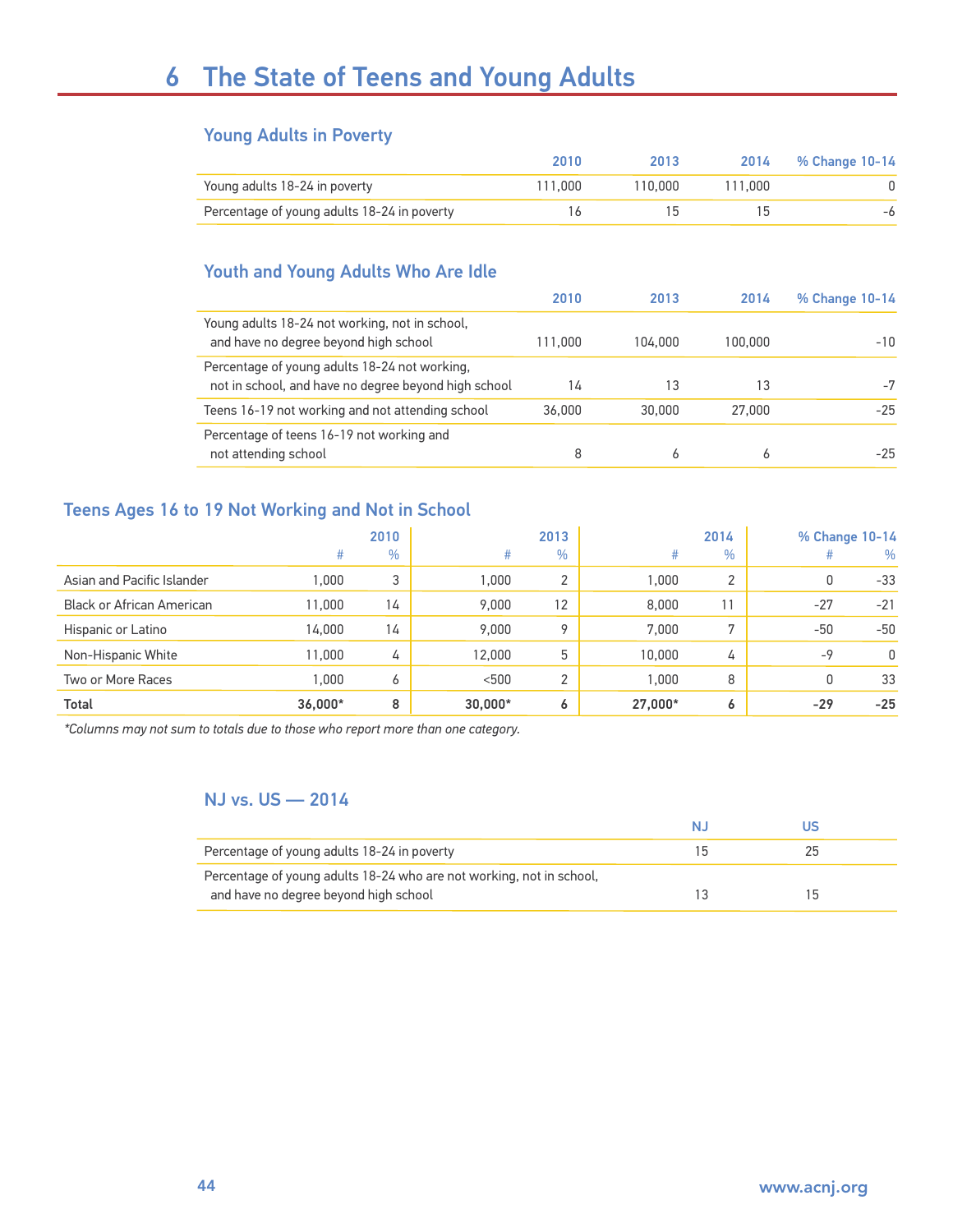

#### Health Insurance

|                                                           | 2010    | 2013    | 2014    | % Change 10-14 |
|-----------------------------------------------------------|---------|---------|---------|----------------|
| Youth 19–24 who have no health insurance                  | 190.184 | 156.346 | 123.904 | -35            |
| Percentage of youth 19–24 who have<br>no health insurance | 30      |         |         | -38            |

#### NJ vs. US, Health Insurance, 2014

| Number of youth 19–24 who lack health insurance     | 123.904 | 5.285.944 |  |
|-----------------------------------------------------|---------|-----------|--|
| Percentage of youth 19–24 who lack health insurance |         |           |  |

#### Births to Teens

|                                                                            | 2008  | 2011  | 2012  | % Change 08-12 |
|----------------------------------------------------------------------------|-------|-------|-------|----------------|
| Births to females 10-19                                                    | 6.933 | 5.301 | 4.722 | $-32$          |
| Births to females 10-19 as a percentage of all births                      | 6.5   | 5.3   | 4.8   | $-26$          |
| Births to females 15-19                                                    | 6.865 | 5.245 | 4.651 | $-32$          |
| Births to females 15-19 as a percentage of all births                      | 6.4   | 5.2   | 4.7   | $-27$          |
| Percentage of births to females through age 19 who<br>were already mothers | 18    | 16    | 16    |                |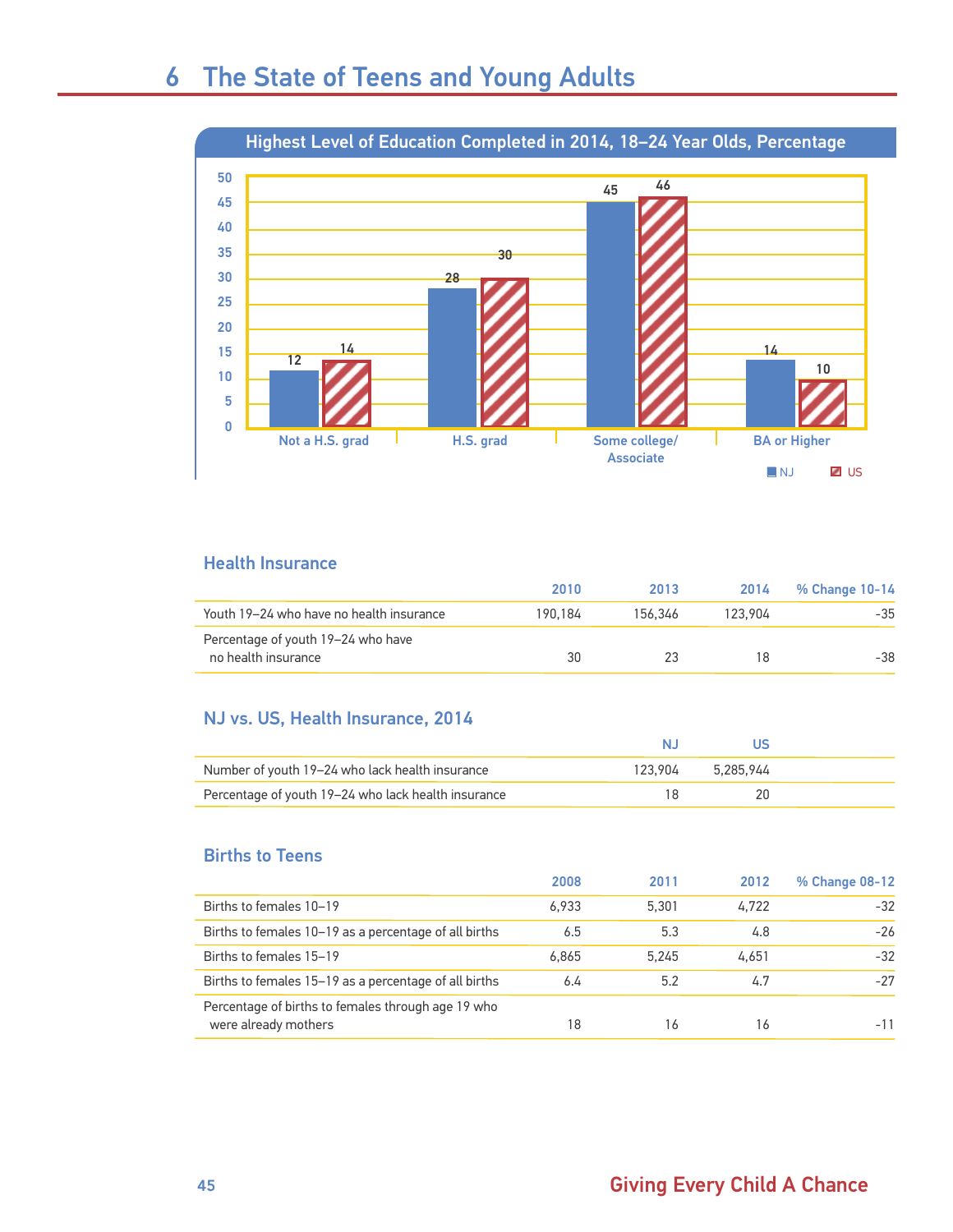#### Births to Teens, NJ vs. US, 2012

| Birth rate for 15- to 19-year-olds per 1,000 girls in this age group   |  |  |
|------------------------------------------------------------------------|--|--|
| Percentage of births to females through age 19 who are already mothers |  |  |

#### Births to Teens by Race

| Births to Teens Ages 15 through 19 |       | 2010     |       | 2013           |       | 2014     |       | % Change 10-14 |
|------------------------------------|-------|----------|-------|----------------|-------|----------|-------|----------------|
|                                    |       | Rate per |       | Rate per       |       | Rate per |       | Rate per       |
|                                    | #     | 000.1    | #     | 1.000          | #     | 1.000    | #     | .000           |
| American Indian                    | 14    | N/A      | 20    | $\circ$        | 16    | N/A      | 14    | N/A            |
| Asian and Pacific Islander         | 49    | N/A      | 48    | $\overline{2}$ | 34    |          | $-31$ | N/A            |
| <b>Black or African American</b>   | 2,301 | 41       | 1,626 | 31             | 1,543 | 30       | $-33$ | $-27$          |
| Hispanic or Latino                 | 2,579 | 43       | 2.055 | 33             | 1.832 | 29       | $-29$ | $-33$          |
| Non-Hispanic White                 | 1.186 | N/A      | 774   | 5              | 671   | 5        | $-43$ | N/A            |
| <b>Total</b>                       | 5,793 | 20       | 4,188 | 15             | 3,678 | 13       | $-37$ | $-35$          |

#### Juvenile Justice—Arrests

|                      | 2009   |        | 2013   | % Change 09-13 |
|----------------------|--------|--------|--------|----------------|
| Juvenile arrests     | 48.923 | 29.723 | 24.795 | -49            |
| Juvenile arrest rate |        |        |        | -49            |

#### Juvenile Justice—Commitments and Detention

|                                                                  | 2010  | 2013  | 2014  | % Change 10-14 |
|------------------------------------------------------------------|-------|-------|-------|----------------|
| Juvenile commitments                                             | 485   | 314   | 274   | -44            |
| Admissions to juvenile county detention                          | 5.569 | 3.791 | 3.350 | -40            |
| Average daily population as a percentage of<br>approved capacity | 55    | 49    | 47    | $-15$          |
| Average length of stay in detention in days                      | 30    | 34    | 24    | $-20$          |

#### Teen Arrests (13 - 19) by Type of Offense as Percentage of All Arrests

|                              | 2009 | 2012 | 2013 | % Change 09-13 |
|------------------------------|------|------|------|----------------|
| Violent offenses             | 23   | 18   | 18   | $-22$          |
| Property crimes              | 36   | 25   |      | $-42$          |
| Drug offenses                | 25   | 24   | 21   | $-16$          |
| Weapons possession, carrying | 37   | 28   | 27   | $-27$          |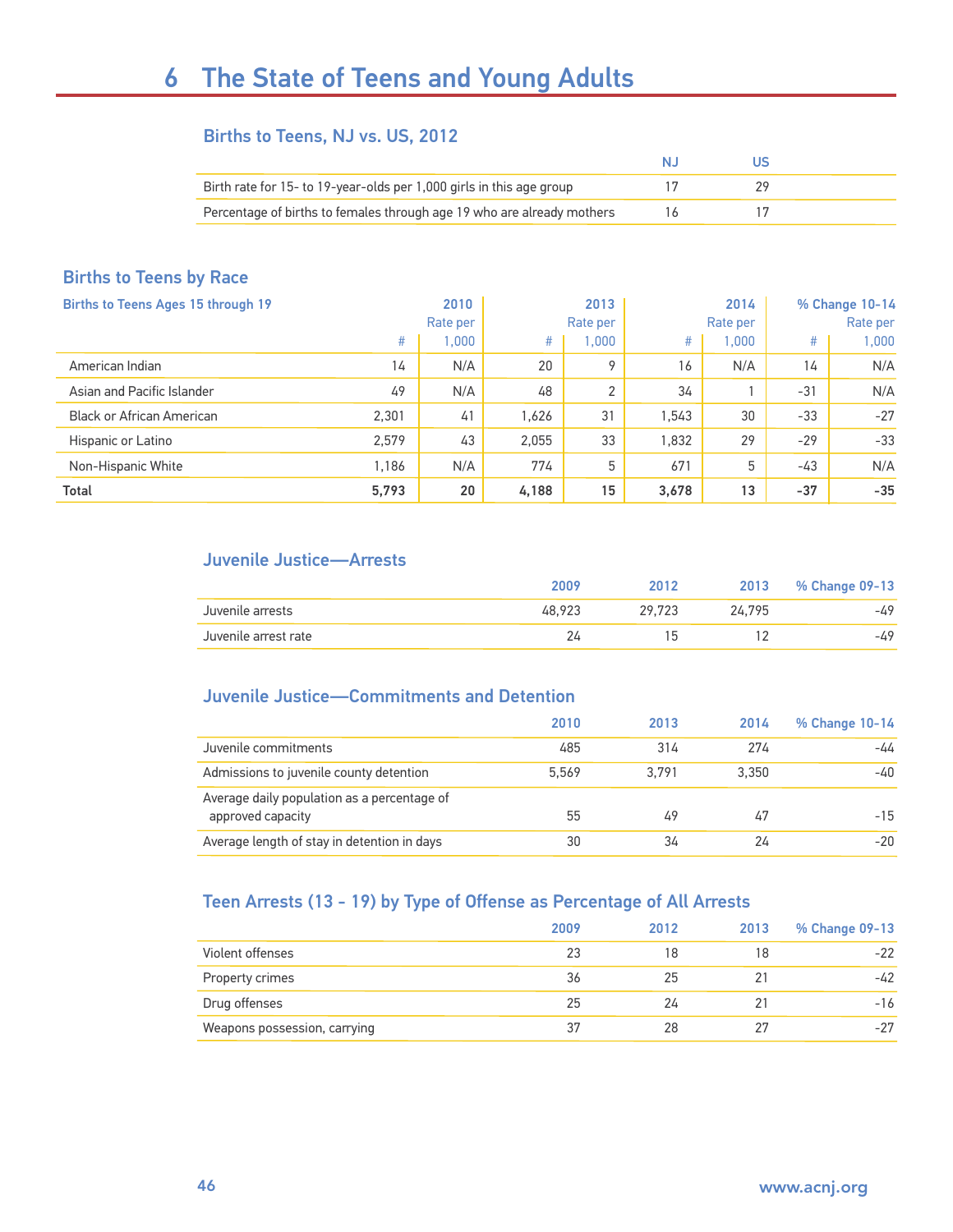#### Teen Arrests (13–19) by Type of Offense as Percentage of All Arrests, NJ vs. US, 2013

|                              | N. | JS |
|------------------------------|----|----|
| Drug offenses                |    | 18 |
| Weapons possession, carrying | 27 | 23 |
| Violent crimes               | 18 | 18 |
| Property crimes              | 21 | 25 |

#### Juvenile Arrest Indicators by Race - New Jersey

|                                                | 2012   |               | 2013   |               |       | % Change 12-13 |
|------------------------------------------------|--------|---------------|--------|---------------|-------|----------------|
|                                                | #      | $\frac{0}{0}$ | #      | $\frac{0}{0}$ | #     | $\%$           |
| <b>Total Juvenile Arrests</b>                  | 29,961 |               | 24,795 |               | $-17$ |                |
| <b>Total Juvenile Arrests by Race</b>          |        |               |        |               |       |                |
| White                                          | 17,198 | 57            | 13,765 | 56            | $-20$ | $-3$           |
| <b>Black</b>                                   | 12,348 | 41            | 10,671 | 43            | $-14$ | 4              |
| American Indian or Alaskan Native              | 53     | 0             | 28     | 0             | $-47$ | $-36$          |
| Asian or Pacific Islander                      | 362    |               | 331    |               | $-9$  | 10             |
| <b>Total Juvenile Arrests by Ethnic Origin</b> |        |               |        |               |       |                |
| Hispanic                                       | 5,857  | 20            | 5,162  | 21            | $-12$ | 6              |
| Non-Hispanic                                   | 24,104 | 80            | 19,633 | 79            | $-19$ | $-2$           |

#### Juveniles in Detention Facilities by Race – New Jersey

|                                          | 2010  |      | 2013  |               | 2014  |      | % Change 10-14 |       |
|------------------------------------------|-------|------|-------|---------------|-------|------|----------------|-------|
|                                          | #     | $\%$ | #     | $\frac{0}{0}$ | #     | $\%$ | #              | $\%$  |
| <b>Juveniles in Detention Facilities</b> |       |      |       |               |       |      |                |       |
| White                                    | 840   | 15   | 513   | 14            | 417   | 12   | $-50$          | $-19$ |
| <b>Black</b>                             | 3,507 | 64   | 2,456 | 65            | 2,167 | 65   | $-38$          |       |
| Hispanic                                 | ,085  | 20   | 765   | 20            | 697   | 20   | -36            | 0     |
| Other                                    | 57    |      | 57    | $\Omega$      | 69    |      | 21             | $-10$ |

#### Police Disposition of Juveniles Taken into Custody, 2013

|                                                    | Number | $\frac{0}{0}$ |  |
|----------------------------------------------------|--------|---------------|--|
| Handled within police department and released      | 7.858  | 32            |  |
| Referred to juvenile court or probation department | 16.005 | 65            |  |
| Referred to child welfare agency                   | 294    |               |  |
| Referred to other police agency                    | 175    |               |  |
| Referred to criminal or adult court                | 222    |               |  |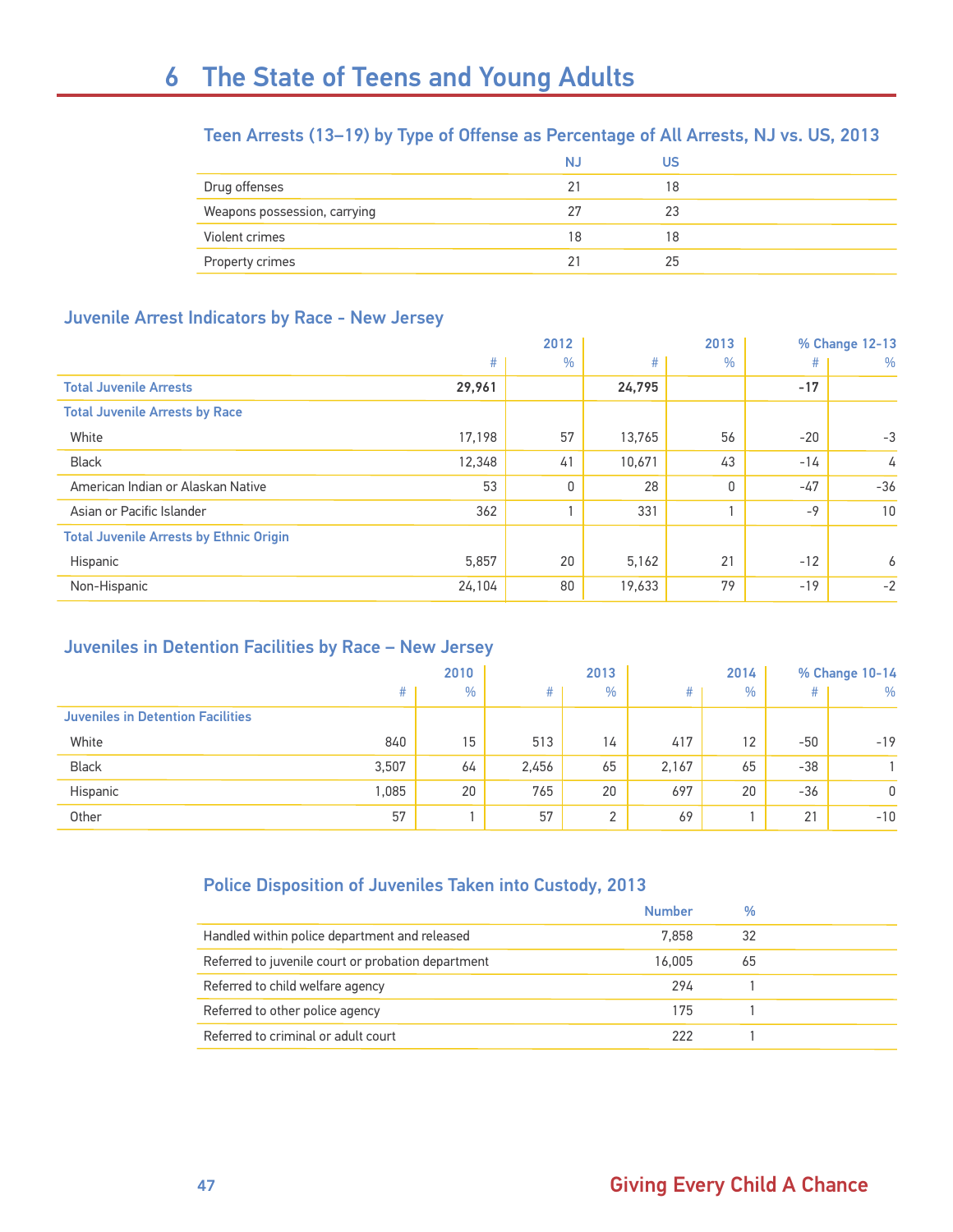#### Sexually Transmitted Infections

|                                                                                                              | 2010   | 2013   | 2014   | % Change 10-14 |
|--------------------------------------------------------------------------------------------------------------|--------|--------|--------|----------------|
| Males 16 - 20 diagnosed with chlamydia, gonorrhea or syphilis                                                | 2.793  | 2.943  | 2.921  | 5              |
| Rate per 1,000 males diagnosed with chlamydia, gonorrhea or syphilis                                         |        | 10     | 10     | 8              |
| Females 16 - 20 diagnosed with chlamydia, gonorrhea or syphilis                                              | 10.267 | 9.340  | 8.990  | $-12$          |
| Rate per 1,000 females diagnosed with chlamydia, gonorrhea or syphilis                                       | 28     | 33     | 32     | 15             |
| All youth 16 - 20 diagnosed with chlamydia, gonorrhea or syphilis<br>(includes youth where sex is not known) | 13.108 | 12.308 | 11.931 | -9             |
| Rate per 1,000 youth diagnosed with chlamydia, gonorrhea or syphilis                                         | 19     |        |        |                |

#### Teen Deaths (15–19)

|                                                                       | 2008 | 2011 | 2012 | % Change 08-12 |
|-----------------------------------------------------------------------|------|------|------|----------------|
| Teen deaths                                                           | 209  | 190  | 185  | $-11$          |
| Teen death rate per 100,000 teens                                     | 41   | 36   | 36   | $-12$          |
|                                                                       | 2008 | 2011 | 2013 | % Change 08-13 |
| Teen deaths by accident, homicide, suicide,<br>rate per 100,000 teens | 27   | 25   | 21   | $-22$          |

#### Teen Deaths by Race

|                                  | 2009 |          | 2012 | 2013     |     |          | % Change 09-13 |          |
|----------------------------------|------|----------|------|----------|-----|----------|----------------|----------|
|                                  |      | Rate per |      | Rate per |     | Rate per |                | Rate per |
|                                  | #    | 100.000  | #    | 100,000  | #   | 100,000  | #              | 100,000  |
| Non-Hispanic White               | 106  | 32       | 96   | 30       | 99  | 32       | $-7$           | 0        |
| <b>Black or African American</b> | 65   | 61       | 69   | 64       | 54  | 51       | $-17$          | $-16$    |
| Hispanic or Latino               | 41   | 38       | 44   | 35       | 31  | 24       | -24            | $-37$    |
| <b>Total</b>                     | 213  | 37       | 213  | 36       | 192 | 33       | $-10$          | $-11$    |

#### Teen Deaths, NJ vs. US, 2013

| Teen death rate per 100,000 teens |  |
|-----------------------------------|--|

### Teens Ages 12 to 17 Who Abused Alcohol or Drugs in the Past Year

|            | 2009-2010 |        |        | 2012-2013 2013-2014 % Change 10-14 |
|------------|-----------|--------|--------|------------------------------------|
| Number     | 42.000    | 36,000 | 36.000 | $-14$                              |
| Percentage |           |        |        | 1 <sub>7</sub><br>$\qquad \qquad$  |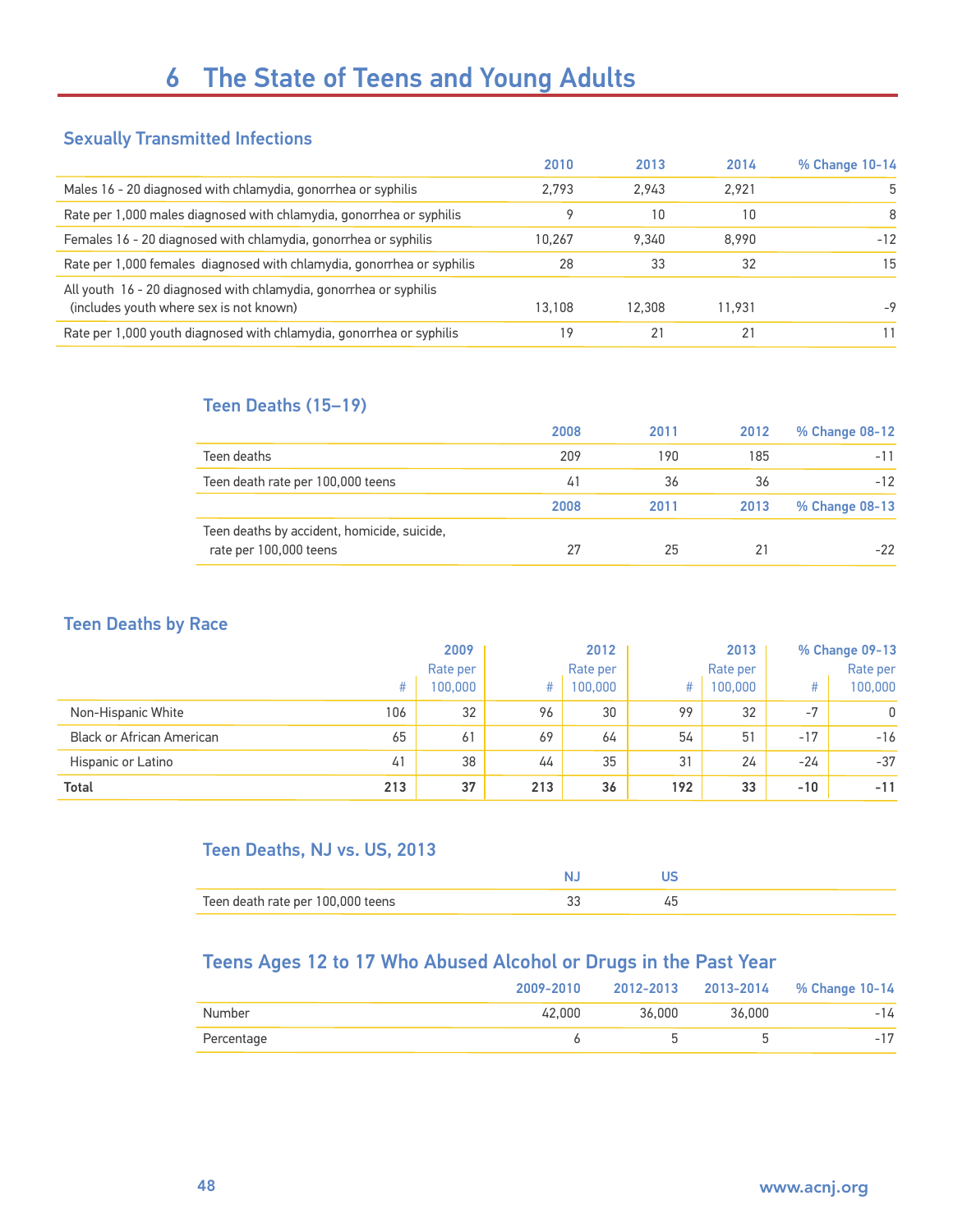### **7** The State of Immigrant Families



I n 2014, the number of foreign-born children living in New Jersey decreased from 2010 by 12 percent—yet, the number of children with citizenship status living in immigrant families continues to slowly increase, up 9 percent in 2014 from 2010.

Children in immigrant families living in poverty are on the rise, continually growing since 2010. Similarly, the number of children in immigrant families living below 200 percent of the federal poverty level grew by 20 percent from 2010 to 2014. Additionally, nearly a quarter of foreign born immigrant workers earned less than \$25,000, and 17 percent of immigrant households with children under 18 lived in poverty, indicating troubling economic circumstances for New Jersey's immigrant families.

Single-female-led immigrant households experienced alarming rates of poverty: 29 percent for all female-led immigrant households, and 42 percent for single mothers with children under 5 years of age. It is important to note, however, that a greater percentage of children in immigrant families live with married-couple parents than do children in US-born families.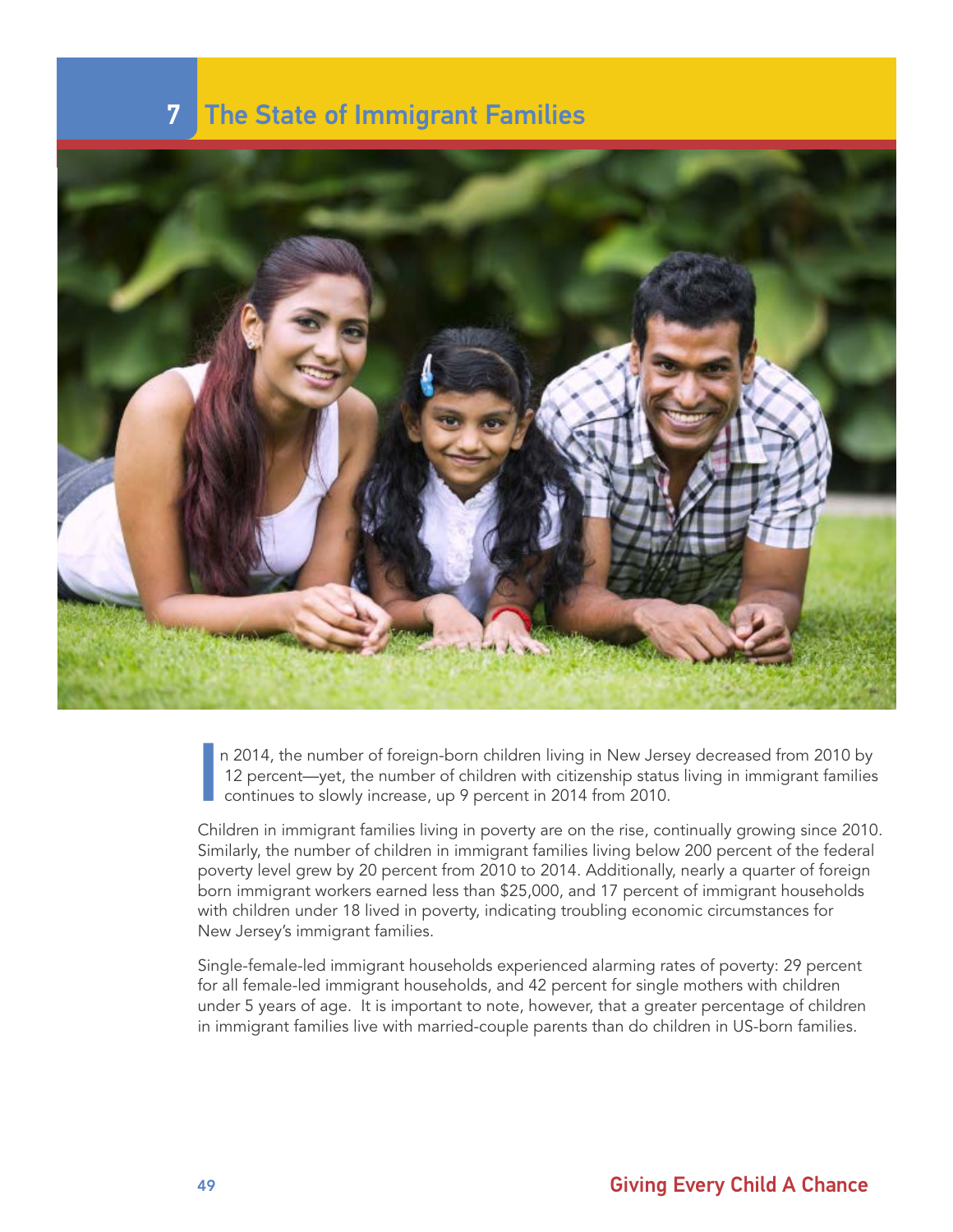# 7 The State of Immigrant Families

#### Foreign-born Children

|                                  | 2010    | 2013    |         | 2014 % Change 10-14 |
|----------------------------------|---------|---------|---------|---------------------|
| Foreign-born children            | 116.910 | 112.675 | 103.338 | $-12$               |
| Percentage foreign-born children |         |         |         | $-15$               |

#### Children in Immigrant Families in Poverty

|                                                                                         | 2010    | 2013    | 2014    | % Change 10-14 |
|-----------------------------------------------------------------------------------------|---------|---------|---------|----------------|
| Number of children in immigrant families below<br>100% of the federal poverty level     | 108,000 | 136,000 | 137,000 | 27             |
| Percentage of children in immigrant families below<br>100% of the federal poverty level | 16      | 19      | 19      | 19             |
| Number of children in immigrant families below<br>200% of the federal poverty level     | 245,000 | 288,000 | 295,000 | 20             |
| Percentage of children in immigrant families below<br>200% of the federal poverty level | 35      | 39      | 40      | 14             |

### Children in Immigrant Families and Citizenship

|                                                                                                      | 2010    | 2013    | 2014    | % Change 10-14 |
|------------------------------------------------------------------------------------------------------|---------|---------|---------|----------------|
| Children in immigrant families                                                                       | 696,000 | 730,000 | 733,000 | 5              |
| Percentage of children in immigrant families                                                         | 34      | 36      | 36      | 6              |
| Children in immigrant families who are citizens                                                      | 608,000 | 649,000 | 660,000 | 9              |
| Percentage of children in immigrant families who are citizens                                        | 87      | 89      | 90      |                |
| Children in immigrant families where parent has been in the<br>country 5 years or less               | 20,000  | 20,000  | 21,000  | h.             |
| Percentage of children in immigrant families where parent has been in the<br>country 5 years or less | 3       |         |         | 0              |

### Immigrant Family Structure

|                                           |                 | 2010            |                 | 2013            |                 | 2014            |                 | % Change 10-14  |
|-------------------------------------------|-----------------|-----------------|-----------------|-----------------|-----------------|-----------------|-----------------|-----------------|
|                                           | Children in     | Children in     | Children in     | Children in     | Children in     | Children in     | Children in     | Children in     |
|                                           | Immigrant       | <b>US Born</b>  | Immigrant       | <b>US Born</b>  | Immigrant       | <b>US Born</b>  | Immigrant       | <b>US Born</b>  |
|                                           | <b>Families</b> | <b>Families</b> | <b>Families</b> | <b>Families</b> | <b>Families</b> | <b>Families</b> | <b>Families</b> | <b>Families</b> |
| Children with all available parents       |                 |                 |                 |                 |                 |                 |                 |                 |
| NOT in the labor force                    | 39,000          | 88,000          | 40,000          | 90,000          | 40,000          | 78,000          | 3               | $-11$           |
| Percentage of children with all available |                 |                 |                 |                 |                 |                 |                 |                 |
| parents NOT in the labor force            | 6               | 7               | 5               | $\mathbf{r}$    | 5               | 6               | $-17$           | $-14$           |
| Children in married couple families       | 529,000         | 882,000         | 544.000         | 807,000         | 537,000         | 789,000         | $\overline{2}$  | $-11$           |
| Percentage of children in married         |                 |                 |                 |                 |                 |                 |                 |                 |
| couple families                           | 77              | 68              | 75              | 66              | 74              | 65              | -4              | -4              |
| Children in single-parent families        | 158,000         | 421,000         | 182,000         | 420,000         | 191.000         | 421.000         | 21              | 0               |
| Percentage of children in single-         |                 |                 |                 |                 |                 |                 |                 |                 |
| parent families                           | 23              | 32              | 25              | 34              | 26              | 35              | 13              | 9               |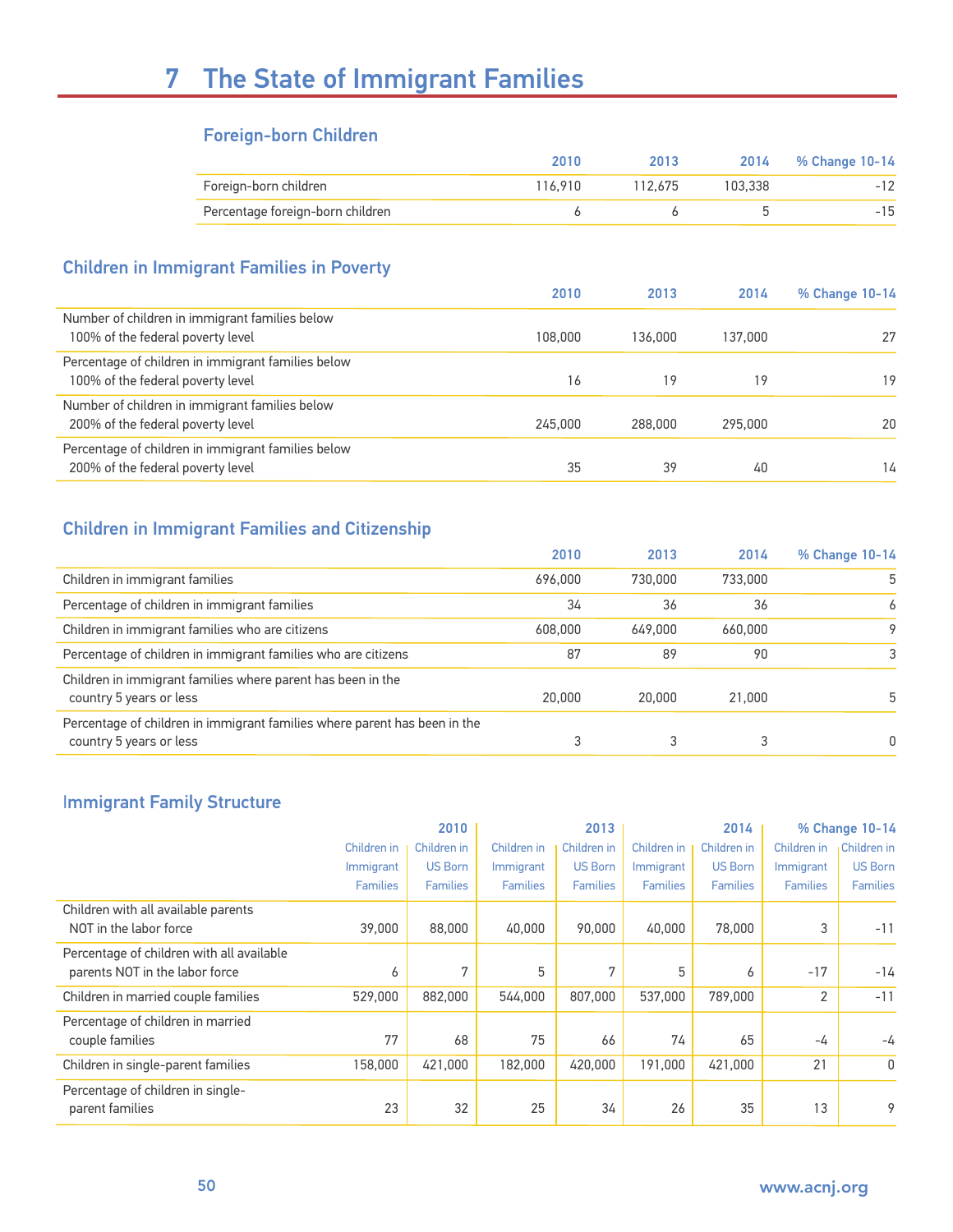# 7 The State of Immigrant Families

#### Children in Immigrant Families and Language

|                                                                                    | 2010    | 2013    | 2014    | % Change 10-14 |
|------------------------------------------------------------------------------------|---------|---------|---------|----------------|
| Children ages 5-17 who speak a language other<br>than English at home*             | 423,000 | 419,000 | 421,000 | $\Omega$       |
| % of children                                                                      | 28      | 28      | 28      | 0              |
| Children ages 5-17 in immigrant families who have<br>difficulty speaking English** | 79,000  | 61.000  | 60.000  | $-24$          |
| % of all children in immigrant families                                            | 5       | 4       | 4       | $-20$          |

#### Immigrant Workers and Their Families, 2014 (%)

|                                                            | <b>NJ US Born</b> | <b>NJ Foreign Born</b> | <b>US Foreign Born</b> |
|------------------------------------------------------------|-------------------|------------------------|------------------------|
| Not a high school graduate                                 | 8                 | 19                     | 30                     |
| Earns less than \$25,000 /year                             | 12                | 24                     | 30                     |
| Median earnings for full-time, year round male workers     | \$65,528          | \$48,010               | \$37,544               |
| Median earnings for full-time, year round female workers   | \$50,973          | \$40,376               | \$32,774               |
| Poor families with children under 18                       | 11                | 17                     | 24                     |
| Single-mother householder in poverty                       | 20                | 29                     | 35                     |
| Single-mother householder in poverty with children under 5 | 35                | 42                     | 43                     |
| Owned homes                                                | 68                | 49                     | 51                     |
| Rented homes                                               | 32                | 51                     | 49                     |
| No vehicle available                                       | 10                | 16                     | 13                     |
| No phone                                                   |                   | $\overline{2}$         | 3                      |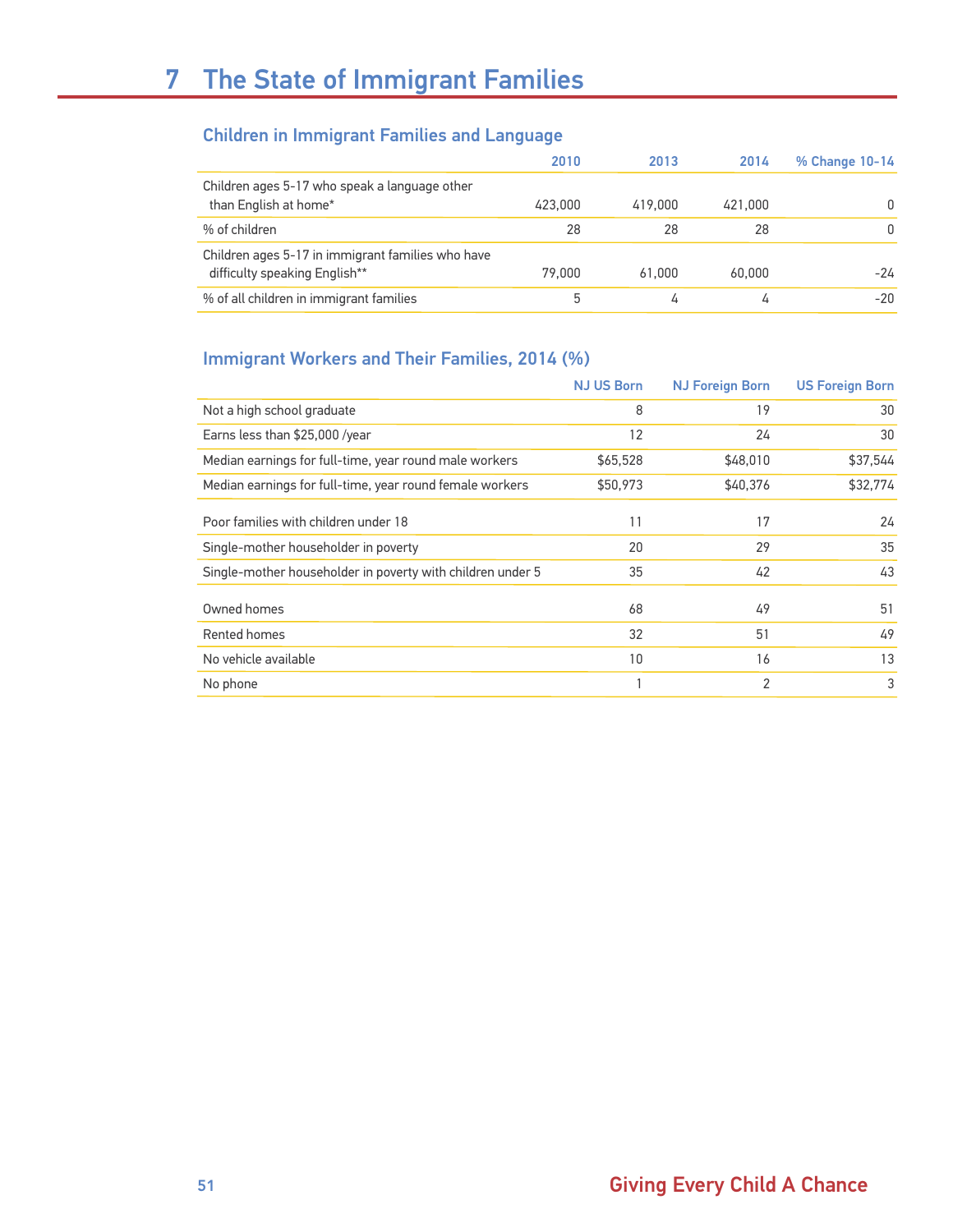#### Section 1: The State of Children and Families

Total population, 2010 2013, 2014. As reported by the US Census Bureau, Population Division. Historical data have been changed to reflect updated population estimates from the US Census Bureau.

Child population under 18, 2010, 2013, 2014. As reported by the US Census Bureau, Population Division. Historical data have been changed to reflect updated population estimates from the US Census Bureau.

Child population under 5, 2010, 2013, 2014. As reported by the US Census Bureau, Population Division. Historical data have been changed to reflect updated population estimates from the US Census Bureau.

Total Births, 2008, 2011, 2012. As reported by the NJ Department of Health and Senior Services, Center for Health Statistics, New Jersey State Health Assessment Data.

Births to Unmarried Women, 2008, 2011, 2012. As reported by the NJ Department of Health and Senior Services, Center for Health Statistics, New Jersey State Health Assessment Data.

Families headed by one parent, number and percentage, 2010, 2013, 2014. As reported by the US Census Bureau, American Community Survey chart B11005.

Grandchildren Being Cared for by Their Grandparents, 2010, 2013, 2014. As reported by the US Census Bureau, American Community Survey chart B10056.

Grandchildren Under 18 Living with a Grandparent Householder, 2010, 2013, 2014. As reported by the US Census Bureau, American Community Survey chart B10001.

Child population by race, 2010, 2013, 2014. As reported by the US Census Bureau, American Community Survey charts B01001B, B01001F, B01001H, B01001D and B01001G.

Child Population by Race and Age Group, 2013, 2014. As reported by the Kids Count Data Center, http://datacenter.kidscount.org.

#### Section 2: The State of Family Economics

Median income of families with children, 2010, 2011, 2012, 2013, 2014. As reported by the US Census Bureau, American Community Survey chart B19125.

Children in Families that are Poor or Low-Income, 2010, 2013, 2014. As reported by the Kids Count Data Center, http://datacenter.kidscount.org and the US Census Bureau, American Community survey chart B17024.

Family Economics, NJ vs. US, 2014. As reported by the Kids Count Data Center, http://datacenter.kidscount.org.

Single parents below poverty level, number and percentage, 2010, 2013, 2014. As reported by the Kids Count Data Center, http://datacenter.kidscount.org.

Children living in families where no parent has full-time, year-round employment, number and percentage, 2010, 2013, 2014. As reported by the Kids Count Data Center, http://datacenter.kidscount.org.

New Jersey Births by Mother's Education Level, 2008, 2011, 2012. As reported by the NJ Department of Health and Senior Services, Center for Health Statistics, New Jersey State Health Assessment Data.

Housing for low-income families, 2010, 2013, 2014, NJ vs. US. As reported by the Kids Count Data Center, http://datacenter.kidscount.org.

Children living in families receiving welfare (TANF), 2011, 2014, 2015. As reported by the NJ Department of Human Services, Division of Family Development. The number of children living in families receiving Temporary Aid for Needy Families. Data are from June of each year.

Households without enough food, 2008-2010, 2009-2011, 2010-2012, 2011-2013, 2012-2014, NJ vs. US. As reported by the Economic Research Service, US Department of Agriculture.

Children receiving NJ SNAP (Food Stamps) 2011, 2014, 2015. As reported by the NJ Department of Human Services, Division of Family Development. Data are from June of each year.

Women, infants and children receiving nutritional support (WIC), 2011, 2014, 2015. Number of women, infants and children receiving WIC benefits, which include health care referrals, immunizations, screenings, nutritional counseling and a monthly food stipend. Reported by the NJ Department of Health and Senior Services, Division of Family Health Services Supplemental Nutrition Program for Women, Infants and Children (WIC) for the quarter ending June 30<sup>th</sup> of each year.

Average monthly Food Stamps benefit per recipient, 2009, 2010, 2011, 2012, 2013. As reported by the Food Research and Action Center State of the States annual reports.

Participation Rate of Eligible NJ Residents in Food Stamp Program, 2008, 2009, 2010, 2011, 2012. As reported by the Food Research and Action Center State of the States annual reports.

School Meals, 2011-12, 2014-15, 2015-16. Rates calculated using eligibility data from the NJ Department of Education and participation data from the NJ Department of Agriculture. Includes children attending traditional public schools and charter schools.

NJ earned income tax credits, 2013, 2014. Number of New Jersey taxpayers receiving a state EITC credit, total amount of EITC credits issued and the average credit amount, by all recipients and by recipients with dependents under the age of 19, as reported by the NJ Department of Treasury. Data prior to 2012 are not available.

Federal earned income tax credits, 2010, 2013, 2014. Number of New Jersey taxpayers claiming a federal EITC and average claim, as reported by the Internal Revenue Service.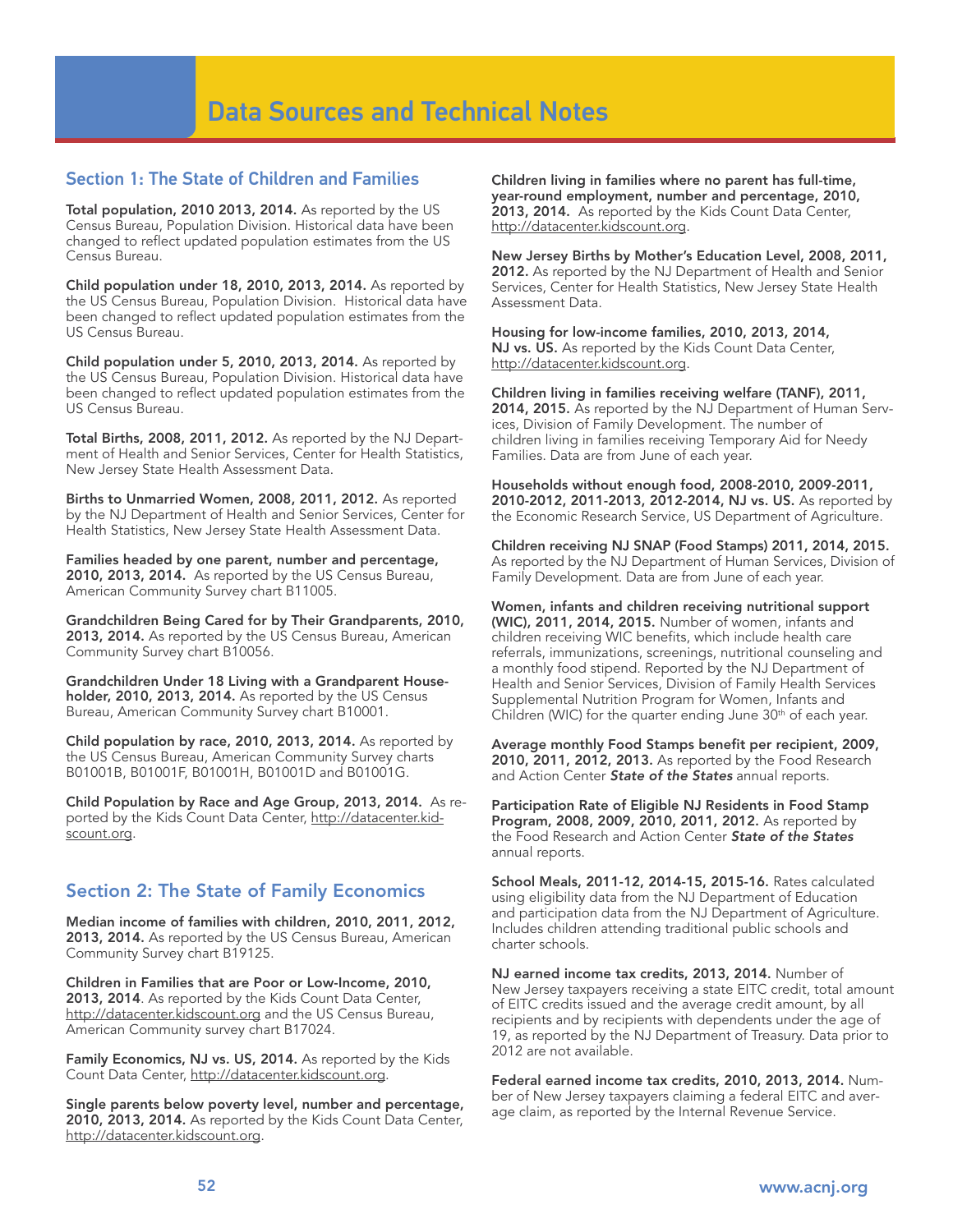Total open child support cases, 2010, 2013, 2014. As reported by the US Department of Health and Human Services, Administration for Children and Families, Office of Child Support Enforcement, State Box Scores.

Percentage of cases with support orders, 2010, 2013, 2014. As reported by the US Department of Health and Human Services, Administration for Children and Families, Office of Child Support Enforcement, Unaudited Performance Incentive Scores for each year.

Child support collection rates, 2010, 2013, 2014. As reported by the US Department of Health and Human Services, Administration for Children and Families, Office of Child Support Enforcement, Unaudited Performance Incentive Scores for each year.

Cost effectiveness of collections, 2010, 2013, 2014. As reported by the US. Department of Health and Human Services, Administration for Children and Families, Office of Child Support Enforcement, Unaudited Performance Incentive Scores for each year.

Children in Poverty by Race, 2010, 2013, 2014. As reported by the Kids Count Data Center, http://datacenter.kidscount.org.

Children in Low-income Families by Race, 2010, 2013, 2014. As reported by the Kids Count Data Center, http://datacenter.kidscount.org.

Children Living in Households Spending Too Much on Housing by Race, 2010, 2013, 2014. As reported by the Kids Count Data Center, http://datacenter.kidscount.org.

Children Living in Families Where No Parent has Full-time Employment by Race, 2010, 2013, 2014. As reported by the Kids Count Data Center, http://datacenter.kidscount.org.

Children Living in Families Where the Household Head Lacks a High School Diploma by Race, 2010, 2013, 2014. As reported by the Kids Count Data Center, http://datacenter.kidscount.org.

Children Living in Single Parent Families by Race, 2010, 2013, 2014. As reported by the Kids Count Data Center, http://datacenter.kidscount.org.

#### Section 3: The State of Early Care and Education

Public preschool enrollments, 2010-2011, 2013-2014, 2014-2015. Number of students enrolled in half- and full-day NJ. Department of Education approved programs, operated both in-district and in community centers, as reported by the NJ Department of Education, October enrollment counts of each year. Excludes children enrolled in Head Start or other federally-funded programs that do not receive any state aid.

Percentage of children not enrolled in nursery school, preschool or kindergarten, ages 3 – 5, 2010, 2013, 2014. As reported by the Kids Count Data Center, http://datacenter.kidscount.org.

Children enrolled in Head Start, 2010, 2013, 2014. US Administration for Children and Families, Head Start Program Fact Sheets for each year.

Licensed child care centers and capacity, 2011, 2014, 2015. The number and capacity of state-licensed child care centers as reported by the NJ Department of Children and Families.

Registered family day care providers, 2011, 2014, 2015. The number of registered providers offering child care in their homes as reported by the NJ Department of Children and Families.

Child population  $0 - 5$ , 2013, 2014. As reported by the Population Reference Bureau, analysis of Centers for Disease Control, National Center for Health Statistics, Vintage 2012 postcensal estimates of the resident population of the United States. Data files prepared under a collaborative arrangement between CDC/NCHS and the US Census Bureau.

Number and percent children 0 – 5 with all parents working, 2013, 2014. As reported by the US Census Bureau, American Community Survey, chart b23008. Includes children in two parent households where both parents are working and children in single parent households where that parent is working.

Number and percent children 0 – 5 in single-parent households, 2013, 2014. As reported by the US Census Bureau, American Community Survey, chart b09002.

Average annual costs of child care, 2013. As reported by the NJ Association of Child Care Resource and Referral Agencies (NJACCRRA), The State of Child Care in New Jersey: A Profile of Key Child Care Indicators 2013. The average annual costs were compiled by local CCR&Rs through a survey that is reported annually to Child Care Aware of America. Figures only include those centers that report their fees to Child Care Resource and Referral Agencies. Data reused from 2015 Kids Count due to unavailability of more recent data.

Public kindergarten enrollments, 2010-2011, 2013-2014, 2014-2015. The number of students enrolled in half- and fullday public kindergarten, as reported by the NJ Department of Education, October enrollment counts of each year.

Percent of Kindergarten Students Held Back or Retained by Race, 2011-12. As reported by the US Department of Education, Office for Civil Rights, Civil Rights Data Collection, 2011-12; the NCES Common Core of Data, "Public Elementary/ Secondary School Universe Survey," 2011-12. From the Civil Rights Data Collection Data Snapshot: Early Childhood Education, Issue Brief No. 2 (March 2014). ACNJ advised that 2013-14 data will be made public during summer 2016.

Public school enrollment, 2010-2011, 2013-2014, 2014-2015. A reported by the NJ Department of Education, October enrollment counts.

Public school special education enrollment, 2010-2011, 2013-2014, 2014-2015. As reported by the NJ Department of Education, Special Education Data.

Homeless Students, 2010-2011, 2013-2014, 2014-2015. As reported by the NJ Department of Education.

Chronically Absent Students, 2014. As reported by the New Jersey Department of Education. For more information, see ACNJ's: Showing Up Matters: The State of Chronic Absenteeism in New Jersey. Data as of October 2014.

### 53 Giving Every Child A Chance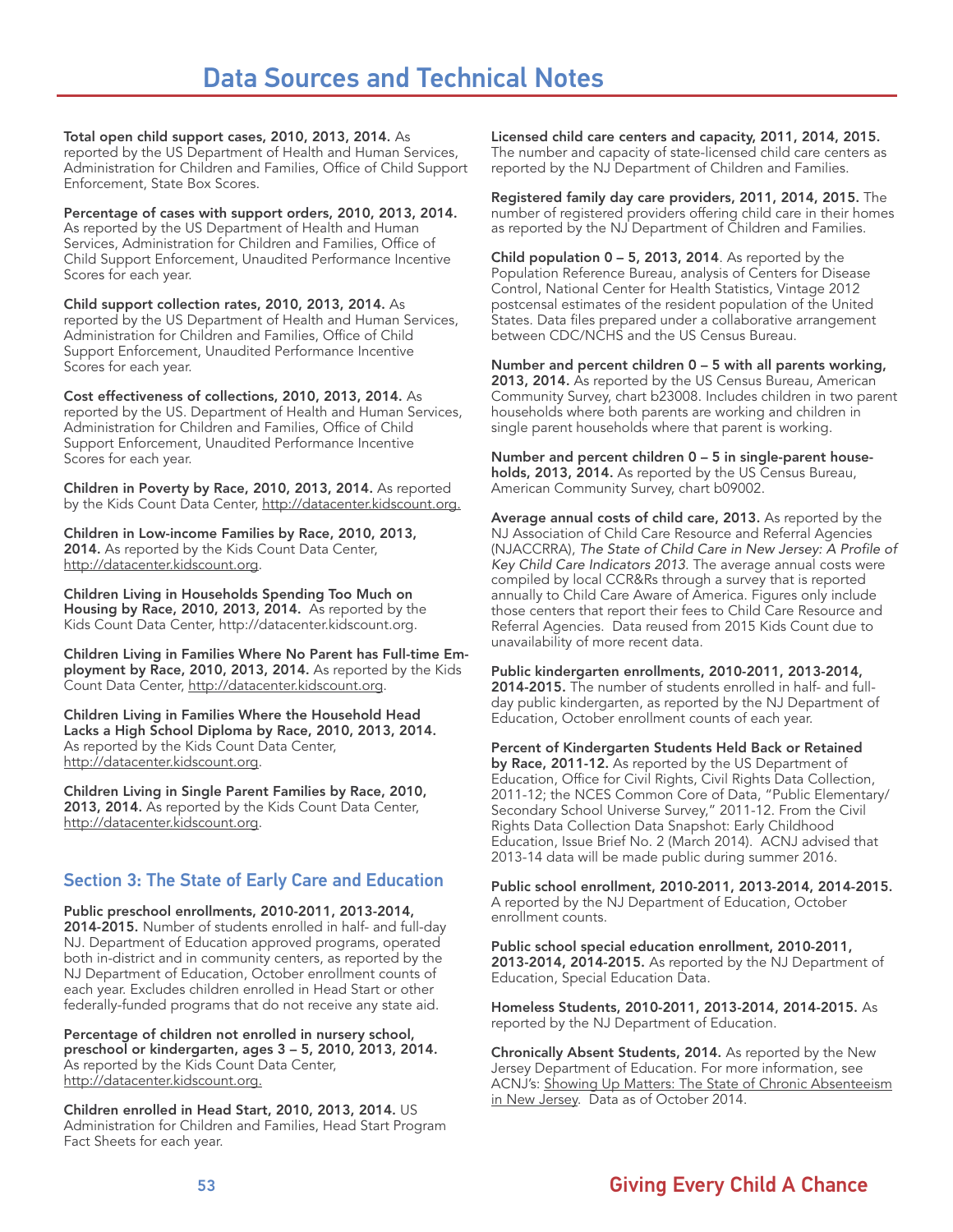PARCC English Language Arts Results, 2014-2015. As Reported by the NJ Department of Education, NJ Statewide Assessment Reports. Scores for tests are administered in the spring of each year. Scores for economically disadvantaged students are based on eligibility for free- and reduced-price lunch. Percentage meeting or exceeding standards are those students scoring Level 4 or Level 5.

PARCC Math Results, 2014-2015. As Reported by the NJ Department of Education, NJ Statewide Assessment Reports. Scores for tests are administered in the spring of each year. Scores for economically disadvantaged students are based on eligibility for free- and reduced-price lunch. Percentage meeting or exceeding standards are those students scoring Level 4 or Level 5.

PARCC English Language Arts Results by Race, 2014-2015. Reported by the NJ Department of Education, NJ Statewide Assessment Reports. Scores for tests are administered in the spring of each year. Percentage meeting or exceeding standards are those students scoring Level 4 or Level 5.

PARCC Math by Race, 2014-2015. Reported by the NJ Department of Education, NJ Statewide Assessment Reports. Scores for tests are administered in the spring of each year. Percentage meeting or exceeding standards are those students scoring Level 4 or Level 5.

#### PARCC Testing for Classes 2016, 2017, 2018, 2019, 2020, 2021

Harrington, Kimberley. New Jersey Department of Education. (October 2015) MEMORANDUM RE: Appeals Process for Students That Have Not Met Their Graduation Requirement. Retrieved from https://education.state.nj.us/broadcasts.

Hespe, David. New Jersey Department of Education. (September 2015) MEMORANDUM RE: Graduation Requirement for the Class of 2019. Retrieved from https://education.state.nj.us/broadcasts.

NJ Department of Education. (March 2016) High **School Graduation Requirements. Retrieved from** www.state.nj.us/education/assessment/parents/GradReq.pdf.

Achievement Gap, 2014-15. NJ Department of Education, NJ Statewide Assessment Data. The average gap, in percent, between economically disadvantaged and non-economically disadvantaged students passing tests in 3rd, 4<sup>th</sup>, 5<sup>th</sup>, 6<sup>th</sup>, 7<sup>th</sup>, 8<sup>th</sup> and 11<sup>th</sup> grades for each year. Includes students passing standardized achievement tests in language arts and math. The average was weighted to take into account different numbers of students who take each test in each grade. 2014-2015 scores are not comparable to previous years due to differences in tests administered.

School violence, vandalism, weapons, and substance abuse incidents, 2011-2012, 2014-2015. As reported by the NJ Department of Education, Commissioner of Education's Report on Violence, Vandalism and Substance Abuse in NJ Public Schools each year.

Students Taking SATs, 2009-2010, 2012-2013, 2013-2014. As reported by the US Department of Education, National Center for Education Statistics, Digest of Education Statistics.

High School Graduation Rate, 2012-2013, 2013-2014, 2

014-2015. As reported by the NJ Department of Education, Adjusted Cohort Graduation Rate Data. Data are not available prior to the 2010-11 school year. In 2011 the Department of Education changed the way that graduation rates are calculated to the 4-year adjusted cohort graduation rate.

#### High School Graduation Rate by Race, 2012-13, 2013-14,

2014-15. As reported by the NJ Department of Education, Adjusted Cohort Graduation Rate Data. Data by race are not available prior to the 2011-12 school year. In 2011, the Department of Education changed the way that graduation rates are calculated to the 4-year adjusted cohort graduation rate.

#### Section 4: The State of Child Health

Children without health insurance, number and percentage, 2010, 2013, 2014. As reported by the US Census, American Community Survey table C27001 .

Children without Health Insurance by Race, 2010, 2013, 2014. As reported by the Kids Count Data Center, http://datacenter.kidscount.org, from the Population Reference Bureau, analysis of data from the US Census Bureau American Community Survey.

Low-income uninsured children, number and percentage, 2010, 2013, 2014. As reported by the US Census, Current Population Survey, table HI-10.

Uninsured children, NJ vs. US, 2014. Data on all children are from the US Census, Current Population Survey, table HI-05. Data on income levels via the Kids Count Data Center, http://datacenter.kidscount.org.

#### Children receiving NJ FamilyCare/Medicaid, 2011, 2014,

2015. As reported by the NJ Department of Human Services as of March of each year. Includes children enrolled in Medicaid, which is available to children living in families earning below 133% of the federal poverty level and children enrolled in the SCHIP portion of NJ FamilyCare, which is available to children living in families earning between 134% and 350% of the federal poverty level.

Low-birthweight babies, number and percentage, 2008, 2011, 2012. The number of babies weighing less than 2,500 grams, as reported by the NJ Department of Health and Senior Services, Center for Health Statistics, New Jersey State Health Assessment Data.

Women receiving early prenatal care, number and percentage, 2008, 2011, 2012. Live births for which the mother received early prenatal care (onset in first trimester), as reported by the NJ Department of Health and Senior Services, Center for Health Statistics, New Jersey State Health Assessment Data.

Percentage of mothers receiving first trimester prenatal care by race, 2008, 2011, 2012. Calculations based on data from the NJ Department of Health and Senior Services, Center for Health Statistics, New Jersey State Health Assessment Data.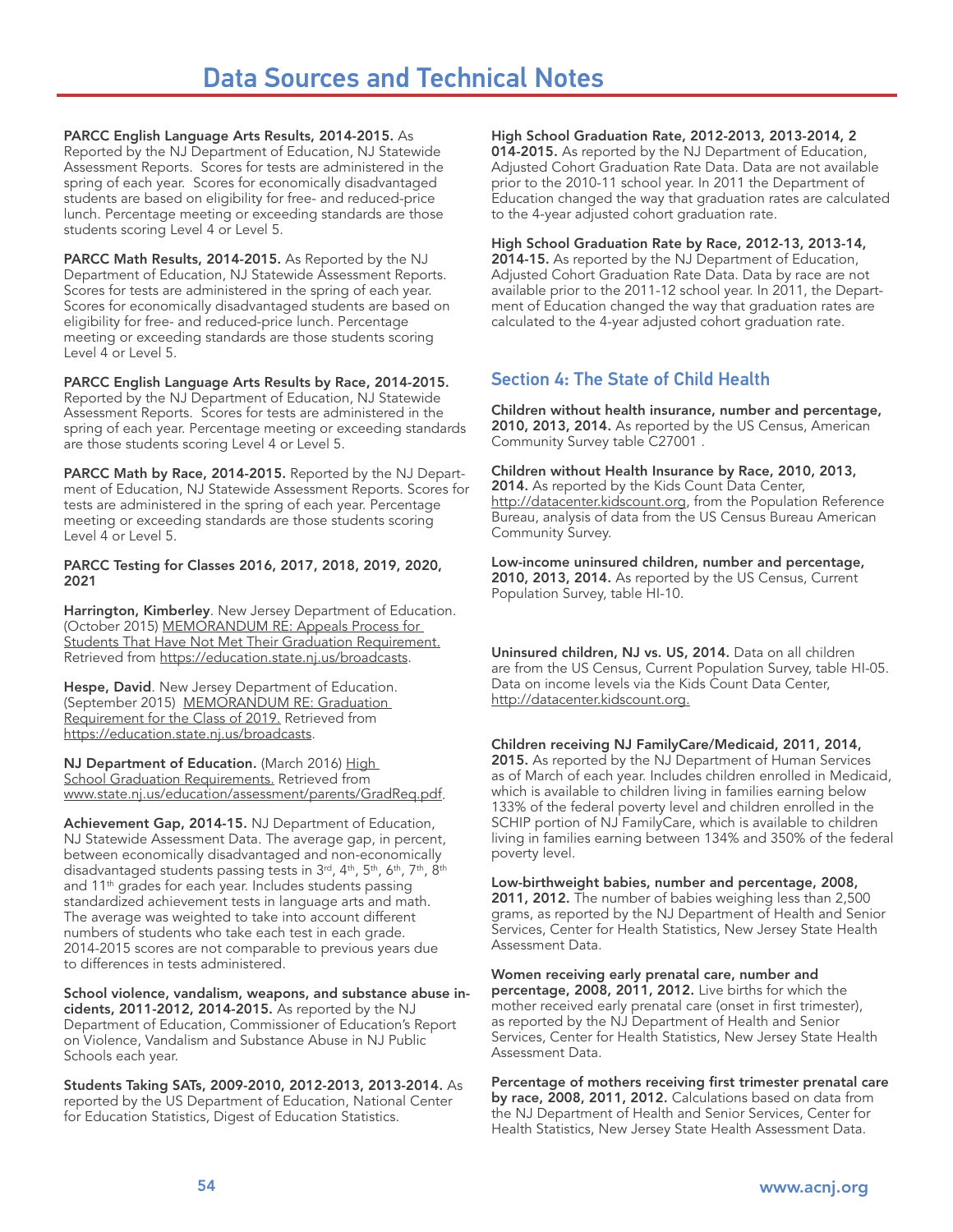Percentage of low-birthweight babies by race/ethnicity of mother, 2008, 2011, 2012. As reported by the NJ Department of Health and Senior Services, Center for Health Statistics, New Jersey State Health Assessment Data.

Infant mortality, number and rate, 2008, 2011, 2012. Counts infants who die within the first year of life. As reported by the NJ Department of Health and Senior Services, Center for Health Statistics, New Jersey State Health Assessment Data. 2010 data are preliminary.

Child deaths, number and rate, 2008, 2011, 2012. Counts children who died between the ages of 1 – 14. As reported by the NJ Department of Health and Senior Services, Center for Health Statistics, New Jersey State Health Assessment Data. 2010 data are preliminary.

Child Deaths by Race, 2009, 2012, 2013. Deaths to children between ages 1 and 14, rate is per 100,000 children in this age range. As reported by the Kids Count Data Center, http://datacenter.kidscount.org, from the Centers for Disease Control and Prevention, National Center for Health Statistics.

Percentage of children immunized by age 2, 2010, 2013, 2014. As reported by the Centers for Disease Control, National Immunization Survey. The percent of children receiving the complete series of four or more doses of the diphtheria, tetanus and pertussis vaccines; three or more doses of poliovirus vaccine; and one or more doses of any measles-mumps-rubella vaccine by age two.

Children tested for lead (6-26 months and under 6 years of age), 2013, 2014, 2015. As reported by the NJ Department of Health and Senior Services, Family Health Services, Maternal, Child and Community Health Services, Annual reports. Any child with a blood lead level equal to or greater than 5 µg/dL (micrograms of lead per deciliter of whole blood) falls within new CDC reference levels for childhood blood lead levels. Prior to 2012, 5-9 µg/dL designation was not included in the NJ Childhood Lead Poisoning in NJ report. Data from 2012 for children 6-29 months of age. Data for 2015 are provisional.

Centers for Disease Control Blood Lead Standards: Advisory Committee on Childhood Lead Poisoning Prevention, Centers for Disease Control and Prevention. (2012). Low Level Lead Exposure Harms Children: A Renewed Call for Primary Prevention.

Children who Turned 6 Years of Age During FY 2014 and Had at Least One Blood Test in Their Lifetime, percentage, 2010, 2011, 2012, 2013, 2014. As reported by the NJ Department of Health and Senior Services, Family Health Services, Maternal, Child and Community Health Services, Annual reports.

Environmental Case Activity, 2012, 2013, 2014. As reported by the NJ Department of Health and Senior Services, Family Health Services, Maternal, Child and Community Health Services, Annual reports.

Children living with AIDS/HIV, 2011, 2014, 2015. As reported by the NJ Department of Health and Senior Services, Division of HIV/AIDS Services. Data are as of June 30 for each year.

Children admitted to the hospital for asthma, 2010, 2012, 2014. As reported by the NJ Department of Health and Senior Services, Hospital Discharge Data.

Children living with asthma, NJ, 2009, 2012, 2013. As reported by the American Lung Association, State of the Air Report for each year.

Percentage of children and teens (ages 10 to 17) overweight or obsese, NJ and US, 2007, 2012. As reported by the 2007 and 2011/2012 National Survey of Children's Health (NSCH) Child and Adolescent Health Measurement Initiative, Data Resource Center for Child and Adolescent Health website. www.childhealthdata.org.

Percentage of children ages 2 – 17 with problems requiring counseling who received mental health care, NJ and US, 2008, 2012. As reported by the US Department of Health and Human Services, Health Resources and Services Administration, Maternal and Child Health Bureau, National Survey of Children's Health.

Children who have had one or more emotional, behavioral or developmental conditions, 2007, 2011-12. Children ages 2 to 17 with a parent who reports that a doctor has told them their child has autism, developmental delays, depression or anxiety, ADD/ADHD, or behavioral/conduct problems. As reported by the Child Trends analysis of data from the US Department of Health and Human Services, Health Resources and Services Administration, Maternal and Child Health Bureau, National Survery of Children's Health, via the Kids Count Data Center, http://datacenter.kidscount.org

Division of Children's System of Care (formerly Behavioral Health Services) enrollment, 2010, 2014, 2015. As reported by the NJ Department of Children and Families, Division of Children's System of Care. Data are as of June 30 for 2010, 2014, and December for 2015. Includes children receiving care management through DCBHS via Care Management Organizations (CMOs), Youth Case Management programs (YCMs) and Unified Care Management (UCM).

Children's System of Care type of out-of-home placement, 2015, %. As reported by the NJ Department of Children and Families, Division of Children's System of Care (formerly Child Behavioral Health Services). Children in Detention Alternatives, Emergency Diagnostic, and Intensive Residential Treatment Services categorized as "Other Placements." Data are as of December.

Dental treatment for children enrolled in NJ FamilyCare/ Medicaid, 2010, 2013, 2014. As reported by the Annual EPSDT Participation Report, Form CMS-416, US Department of Health and Human Services, Centers for Medicare and Medicaid Services, for each year. The Early and Periodic Screening, Diagnostic and Treatment (EPSDT) benefit provides comprehensive and preventive health care services for children under age 21 who are enrolled in Medicaid or SCHIP (NJ Family-Care). Under EPSDT, states are required to provide the Centers for Medicare and Medicaid Services with data to assess the effectiveness of EPSDT.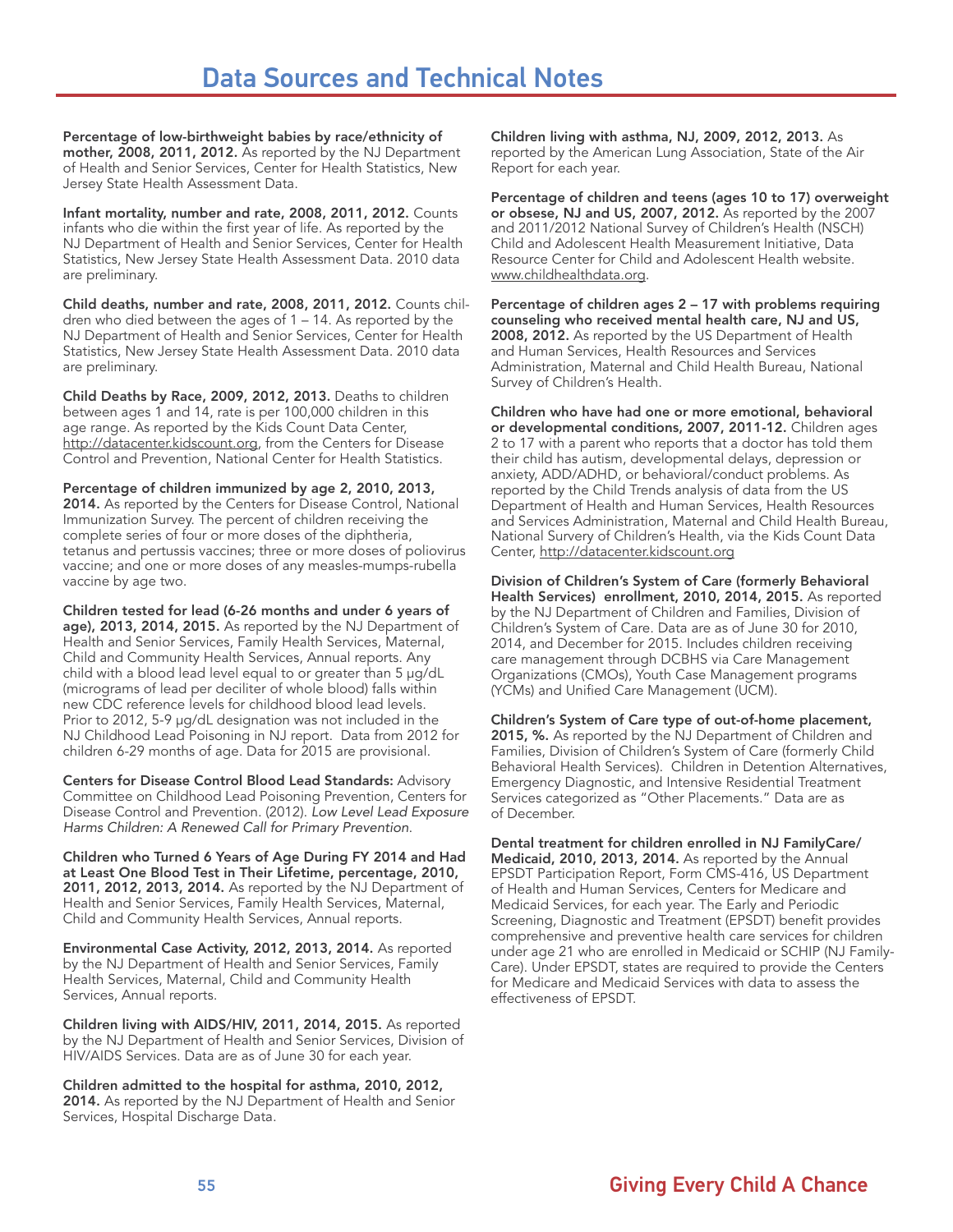Children who lack access to fluoridated water, 2012. Children under 18 who are on water systems which do not provide fluoridated water; assumes private water systems do not have optimal fluoride levels. As reported by the PEW Children's Dental Campaign using 2012 Population Estimates, Census Bureau state-level population estimates, 2012 CDC Fluoridation Statistics and USGS estimated use of water in the United States, county-level data, 2005, via the Kids Count Data Center, http://datatcenter.kidscount.org.

Children who have received preventive dental care in the past year, 2007, 2011-12. Children under age 18 who have seen a dentist at least once for preventive dental, such as checkups and dental cleanings, in the past year. As reported vita the Kids Count Data Center, http://datacenter.kidscount.org, Child Trends analysis of the National Survey of Children's Health (NSCH).

Dental care for children in out-of-home placement, 2010, 2013, 2014. As reported by the Center for the Study of Social Policy, Progress of the New Jersey Department of Children and Families, Monitoring Reports. Data are as of June 30 for each year. Please note that many of the children in out-of-home placement are also eligible for Medicaid.

#### Section 5: The State of Child Protection

Children under state child protection supervision, 2011, 2014, 2015. As reported by the NJ. Department of Children and Families.

Children in out-of-home placement, 2011, 2014, 2015. As reported by the NJ. Department of Children and Families.

Children receiving in-home services, 2011, 2014, 2015. As reported by the NJ. Department of Children and Families.

Race/Ethnicity of Children Involved with the NJ Division of Child Protection & Permanency (DCP&P), 2014, 2015. As reported by the NJ Department of Children and Families, Division of Child Protection & Permanency, Quarterly Demographic Summary Data are as of June 30, 2015.

Children entering and exiting out-of-home care through DCP&P, 2010, 2013, 2014. As reported by the NJ Department of Children and Families.

Investigations for child abuse/neglect, 2010, 2013, 2014. As reported by NJ Department of Children and Families. Data are as of December 31.

Referrals for family services, 2010, 2013, 2014. As reported by the NJ Department of Children and Families. Represents calls to the state child abuse hotline where a screener determines that child abuse/neglect has not occurred but a family wants state services or intervention to prevent abuse from occurring.

Child abuse/neglect substantiations, 2010, 2013, 2014. As reported by the NJ Department of Children and Families. Data from 2013 and 2014 includes findings of both substantiated and established.

Children found to be abused or neglected after prior report of abuse or neglect, 2009, 2012, 2013. As reported by the NJ Department of Children and Families, with analysis by Chapin Hall Center for Children. Please note that in the spring of 2011 Chapin Hall, in consultation with the Department of Children and Families, updated the methodology for its maltreatment data. Previously, the investigation start date was used as the trigger date for recurrence data, however this has been changed to reflect the date of referral as the trigger date.

Children Confirmed as Victims of Maltreatment, by Race, 2009, 2012, 2013. Children found to be victims of at least one substantiated or indicated maltreatment report. As reported by the Kids Count Data Center, http://datacenter.kidscount.org, from the US Department of Health and Human Services, Administration for Children and Families, Administration on Children, Youth and Families, Children's Bureau, National Child Abuse and Neglect Data System (NCANDS) Child File. N/A indicates data are not available.

Percentage of children who were not victims of repeat child abuse/neglect, 2010, 2013, 2014. As reported by the US Department of Health and Human Services, Administration for Children & Families. Child Maltreatment reports. The percentage of child abuse/neglect victims who were not victims of another incident of abuse/neglect within a 6 month period.

Children in out-of-home placement, by type of placement, 2011, 2014, 2015. As reported NJ Department of Children and Families. Data are as of December 31.

Children abused/neglected after reunification with family, 2009, 2012, 2013. As reported by the NJ Department of Children and Families, with analysis by Chapin Hall Center for Children. Please note that in the spring of 2011 Chapin Hall, in consultation with the Department of Children and Families, updated the methodology for its maltreatment data. Previously, the investigation start date was used as the trigger date for recurrence data, however this has been changed to reflect the date of referral as the trigger date.

Foster care re-entry, 2009, 2012, 2013. As reported by the Center for the Study of Social Policy, Progress of the Department of Children and Families, Monitoring Reports. The percentage of all children who leave custody and that re-enter custody within one year of the date of exit.

Children Entering Foster Care by Race, 2009, 2012, 2013.

The number and percent of children and youth up to age 20, entering the foster care system. As reported by the Kids Count Data Center, http://datacenter.kidscount.org, from Child Trends analysis of data from the Adoption and Foster Care Analysis and Reporting System (AFCARS), made available through the National Data Archive on Child Abuse and Neglect. N/A indicates data are not available.

Children Exiting Foster Care, by Race, 2009, 2012, 2013. The number and percent of children and youth up to age 20, exiting the foster care system. As reported by the Kids Count Data Center, http://datacenter.kidscount.org, from Child Trends analysis of data from the Adoption and Foster Care Analysis and Reporting System (AFCARS), made available through the National Data Archive on Child Abuse and Neglect. N/A indicates data are not available.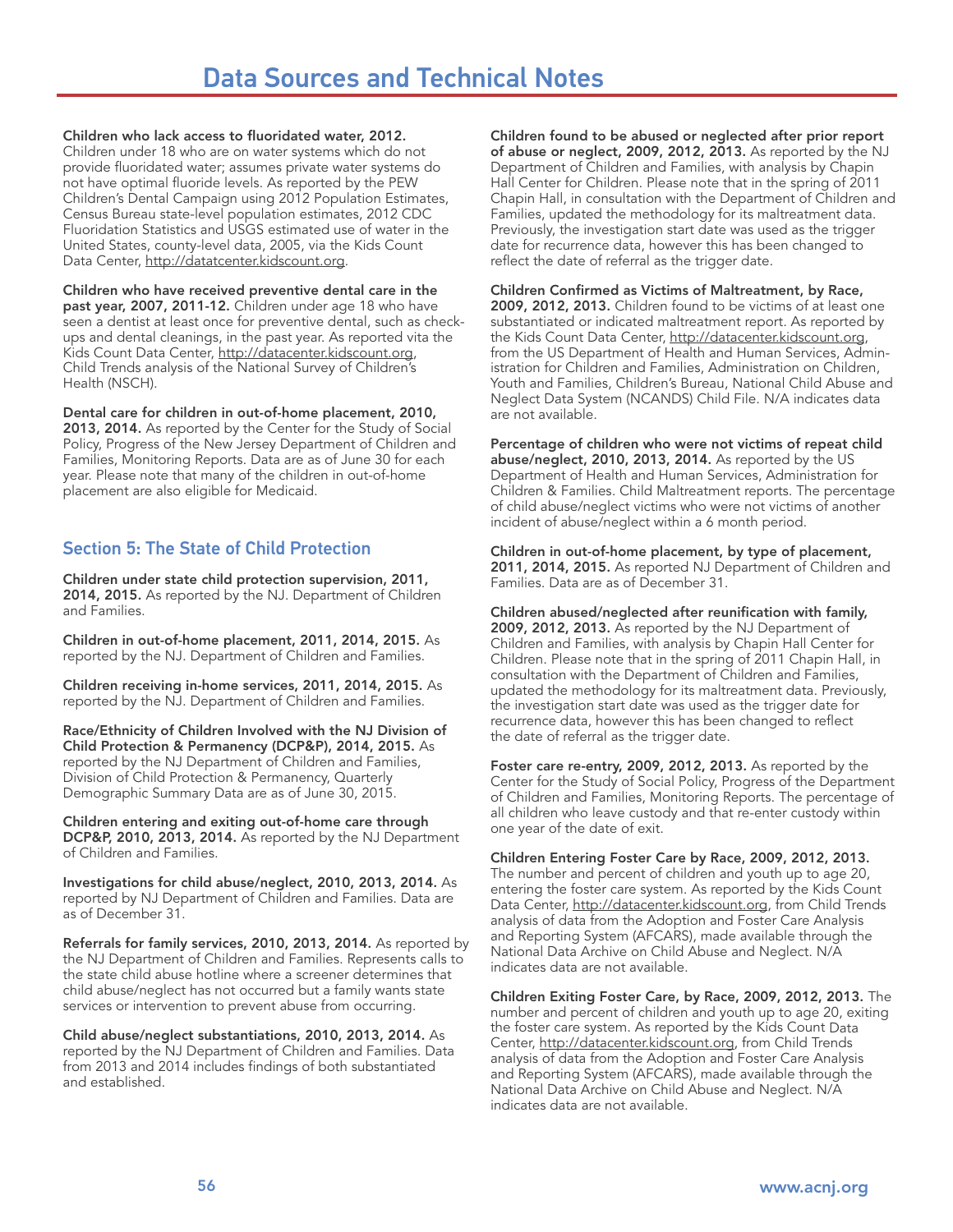### Data Sources and Technical Notes

State-finalized adoptions, 2010, 2013, 2014. As reported by the NJ Department of Children and Families, Commissioner's Dashboard Monthly Report, December 2014. Represents the number of adoptions finalized through the Department.

Children in Foster Care Waiting for Adoption, by Race, 2009, 2012, 2013. Children and youth waiting for adoption from birth up to age 20. As reported by the Kids Count Data Center, http://datacenter.kidscount.org, from Child Trends analysis of data from the Adoption and Foster Care Analysis and Reporting System (AFCARS), made available through the National Data Archive on Child Abuse and Neglect. N/A indicates data not available.

Children legally free but not adopted, 2011, 2014, 2015. As reported by the NJ Department of Children and Families, Commisioner's Dashboard Monthly Report, January 2016. Children whose parents' legal rights have been terminated but who have not yet been adopted.

Amount of time to reunification for children (%), 2009, 2012, 2013. As reported by the US Department of Health and Human Services, Administration for Children & Families. Child Welfare Outcomes Report Data. Please note percentages may not equal 100 due to missing data. All data previously featured in 2015 NJ Kids Count Report.

Amount of time to adoption for children (%), 2009, 2012, 2012. As reported by the US Department of Health and Human Services, Administration for Children & Families. Child Welfare Outcomes Report Data. Please note percentages may not equal 100 due to missing data. All data previously

featured in 2015 NJ Kids Count Report.

Children living in permanent homes with relatives (Kinship Legal Guardianship), 2011, 2014, 2015. As reported by the NJ Department of Children and Families. Data are as of the end of each fiscal year.

Older youth under state supervision, number and percentage, 2011, 2014, 2015. As reported by the NJ. Department of Children and Families. Youth under state supervision may or may not be in out-of-home care.

#### Section 6: The State of Teens and Young Adults

Young adults in poverty, number and percentage, 2010, 2013, 2014. As reported by the Kids Count Data Center, http://datacenter.kidscount.org.

Young adults 18-24 who are not working, not in school and have no degree beyond high school, 2010, 2013, 2014. As reported by the Kids Count Data Center, http://datacenter.kidscount.org.

Teens 16-19 not working and not attending school, number and percentage, 2010, 2013, 2014. As reported by the Kids Count Data Center, http://datacenter.kidscount.org.

Teens ages 16 to 19 not working and not in school by race, 2010, 2013, 2014. As reported by the Kids Count Data Center, http://datacenter.kidscount.org.

NJ vs. US, young adults in poverty, 2014. As reported by the Kids Count Data Center, http://datacenter.kidscount.org.

Highest level of education completed 18-24 year olds, 2014, Percentage. As reported by US Census Bureau, American Community Survey chart B15001.

Youth 19-24 who have no health insurance, 2010, 2013, 2014. As reported by the US Census Bureau, Current Population Survey, Annual Social and Economic Supplement, with assistance from the Population Reference Bureau.

NJ vs. US, Health Insurance, 2014. As reported by the US Bureau of the Census, Current Population Survey, Annual Social and Economic Supplement, 2011, with assistance from the Population Reference Bureau.

Births to females ages 10-19, 15-19, number and percentage, 2008, 2011, 2012. As reported by the NJ Department of Health and Senior Services, Center for Health Statistics, New Jersey State Health Assessment Data.

Percentage of births to females through age 19 who were already mothers, 2008, 2011, 2012. Percentage of all teen births that were to teenagers who had already given birth. As reported by the Kids Count Data Center, http://datacenter.kidscount.org.

Births to teens, NJ vs. US, 2012. As reported by the Kids Count Data Center, http://datacenter.kidscount.org.

Births to Teens by Race, 2010, 2013, 2014. Births to teenagers age 15 through 19. Rate is per 1,000 females between ages 15 and 19. N/A indicates that data are not available due to small sample size/number of cases. As reported by the Kids Count Data Center, http://datacenter.kidscount.org, from the Centers for Disease Control and Prevention, National Center for Health Statistics.

Juvenile arrests, number and rate, 2009, 2012, 2013. As reported by the NJ Department of Law and Public Safety, Division of State Police, Uniform Crime Reports for each year. Rate calculated using US Census population data.

Juvenile commitments, 2010, 2013, 2014. As reported by the NJ Juvenile Justice Commission.

Admissions to juvenile county detention, 2008, 2011, 2012. As reported by the NJ Juvenile Justice Commission, JDAI Annual Report for each year.

Average daily population as percent of approved capacity, 2010, 2013, 2014. As reported by the NJ Juvenile Justice Commission, JDAI Annual Report for each year.

Average length of stay in detention, 2010, 2013, 2014. As reported by the NJ Juvenile Justice Commission, JDAI Annual Report for each year.

Teen arrests, 13-19, by offense as percentage of all arrests, 2009, 2012, 2013. NJ data are from the NJ Department of Law and Public Safety, Division of State Police, Uniform Crime Reports. US data are from the US Department of Justice, Federal Bureau of Investigation, Uniform Crime Reporting Program, Crime in the United States Reports.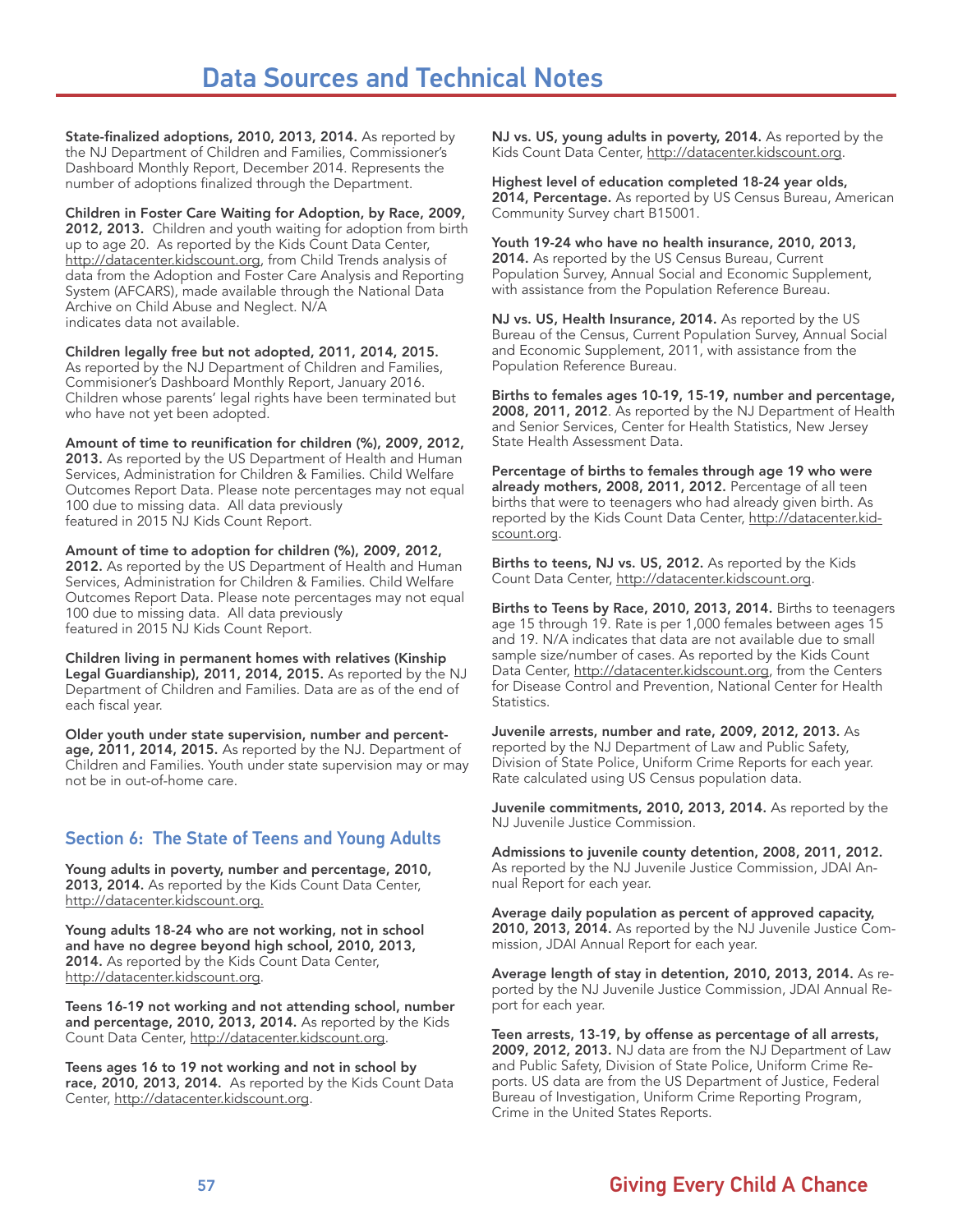Total Juvenile Arrests by Race and Ethnic Origin, 2012, 2013. As reported by the NJ Department of Law and Public Safety, Division of State Police, Uniform Crime Reports for each year.

Juveniles in Detention Facilities by Race, 2010, 2013, 2014. As reported by the NJ Juvenile Justice Commission, Juvenile Detention Statistics, Table VII, for each year.

Police disposition of juveniles taken into custody, 2013. As reported by the NJ Department of Law and Public Safety, Division of State Police, Uniform Crime Report.

Sexually Transmitted Infections, 2010, 2013, 2014. The number and rate of 16- to 20-year-olds who were diagnosed with Chlamydia, gonorrhea, or syphilis. As reported by the NJ Department of Health and Senior Services. Rates were calculated using US Census Bureau population data.

Teen deaths, 2008, 2011, 2012. Counts teenagers 15-19. As reported by the NJ. Department of Health and Senior Services, Center for Health Statistics. Teen death rate calculated using US Census population data.

Teen deaths by accident, homicide, suicide, rate per 100,000, 2008, 2011, 2013. As reported by the Kids Count Data Center, http://datacenter.kidscount.org. 2012 data unavailable.

Teen Deaths by Race, 2009, 2012, 2013. Deaths to teens between age 15 and 19; rate is per 100,000 teens in this age group. As reported by the Kids Count Data Center, http://datacenter.kidscount.org, from the Centers for Disease Control and Prevention, National Center for Health Statistics.

Teen Deaths, NJ vs. US, 2013. As reported by the Kids Count Data Center, http://datacenter.kidscount.org.

Teens ages 10 to 17 who abused alcohol or drugs in the past year, 2008-2009, 2011-2012, 2012-2013. As reported by the Substance Abuse and Mental Health Services Administration, National Survey on Drug Abuse and Health, State Estimates of Substance Abuse Use. As reported via the Kids Count Data Center, http://datacenter.kidscount.org.

#### Section 7: The State of Immigrant Families

Foreign-born children, number and percentage, 2010, 2013, 2014. As reported by the US Census Bureau, American Community Survey, chart B05003.

Children in immigrant families, number and percentage, 2010, 2013, 2014. Children living in families where at least one member is foreign-born. As reported by the Kids Count Data Center, http://datacenter.kidscount.org.

Children in immigrant families who are citizens, number and percentage, 2010, 2013, 2014. As reported by the US Census Bureau, 2007 through 2012, American Community Survey Public Use Microdata Sample (PUMS) 1-year files. With assistance from the Population Reference Bureau (PRB).

Children in immigrant families where parent has been in the country 5 years or less, number and percentage, 2010, 2013, 2014. The share of children under age 18 either foreign-born or who have at least one foreign-born parent in which neither parent has been in the country more than five years. As reported by the Population Reference Bureau, analysis of data from the US Census Bureau, American Community Survey, via the Kids Count Data Center, http://datacenter.kidscount.org.

Children in immigrant and US born families with all available parents not in the labor force, 2010, 2013, 2014. Includes children in two parent households with neither parent in labor force, or children in a single parent household with that parent not in the labor force. As reported by the Population Reference Bureau, analysis of data from the US Census Bureau, American Community Survey, via the Kids Count Data Center, http://datacenter.kidscount.org.

Children in married and single parent families, in immigrant and US born families, 2010, 2013, 2014. As reported by the Population Reference Bureau, analysis of data from the US Census Bureau, American Community Survey, via the Kids Count Datacenter, http://datacenter.kidscount.org.

Children in immigrant families in poverty, 2010, 2013, 2014. As reported by the Kids Count Data Center, http://datacenter.kidscount.org

Children ages 5-17 in immigrant families who speak a language other than English at home, 2010, 2013, 2014. Includes the share of children ages 5 - 17 who speak a language other than English at home. Population Reference Bureau, analysis of data from the US Census Bureau, American Community Survey, via the Kids Count Data Center, http://datacenter.kidscount.org.

Children ages 5-17 in immigrant families who have difficulty speaking English, 2010, 2013, 2014. The share of children ages 5 to 17 that speak English less than "very well", by children in foreign-born families. Population Reference Bureau, analysis of data from the US Census Bureau, American Community Survey, via the Kids Count Data Center, http://datacenter.kidscount.org.

Immigrant workers and their families, 2014. As reported by the US Census Bureau, Selected Characteristics of the Native and Foreign-Born Population, 2012 American Community Survey chart S0501.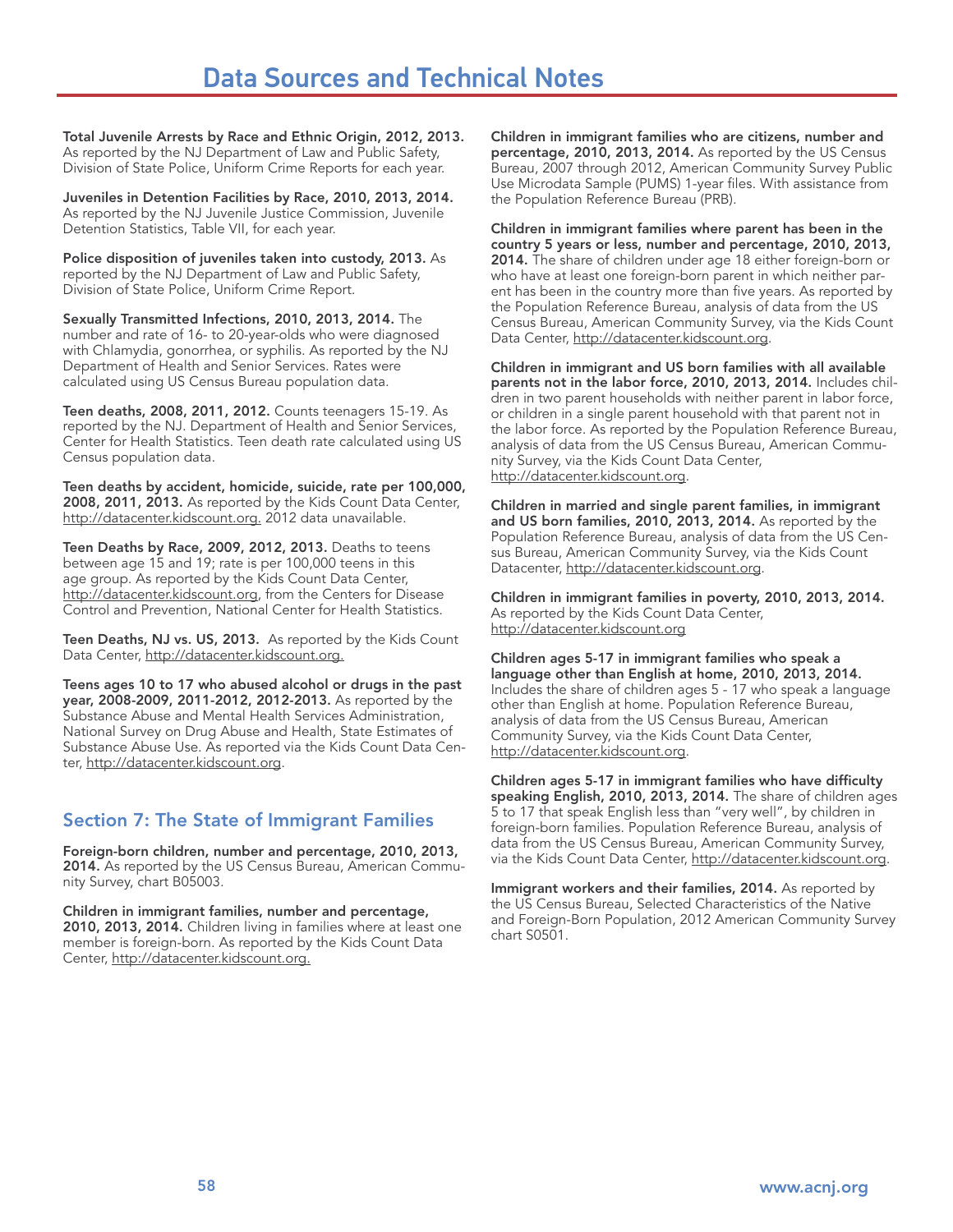### Donate to ACNJ today at www.acnj.org.

As a non-profit, ACNJ counts on support from donors to succeed in our efforts.

A cornerstone of ACNJ's success is our independence. We are strictly non-partisan and accept no government funding for our advocacy, freeing us to focus on our sole mission — helping children.

Your tax-deductible donation gives ACNJ the resources we need to advance positive change for all of New Jersey's children.

Together, we can fight for better laws and policies, more effective funding and stronger services, ensuring that all children have the chance to grow up safe, healthy and educated.

For more information about how you can help support our work, please contact Carla Ross, Operations Manager, at (973) 643-3876 or at cross@acnj.org.